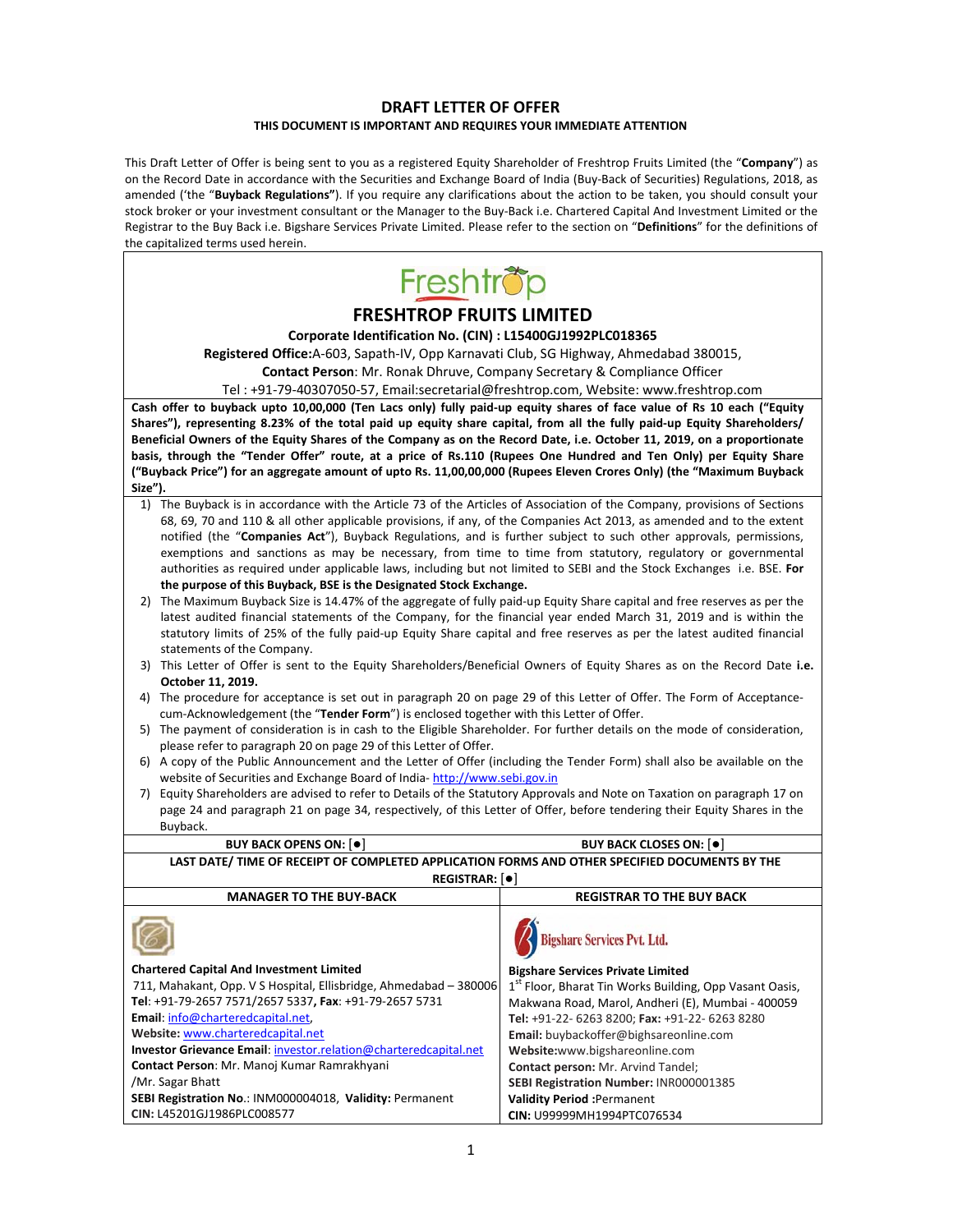# **TABLE OF CONTENTS**

| 9. MANAGEMENT DISCUSSION AND ANALYSIS AND THE LIKELY IMPACT OF BUY BACK ON THE COMPANY10 |  |
|------------------------------------------------------------------------------------------|--|
|                                                                                          |  |
|                                                                                          |  |
|                                                                                          |  |
|                                                                                          |  |
|                                                                                          |  |
|                                                                                          |  |
|                                                                                          |  |
|                                                                                          |  |
|                                                                                          |  |
|                                                                                          |  |
|                                                                                          |  |
|                                                                                          |  |
|                                                                                          |  |
|                                                                                          |  |
|                                                                                          |  |
|                                                                                          |  |
|                                                                                          |  |
|                                                                                          |  |
|                                                                                          |  |
| 29. DECLARATION BY THE DIRECTORS REGARDING AUTHENTICITY OF THE                           |  |
|                                                                                          |  |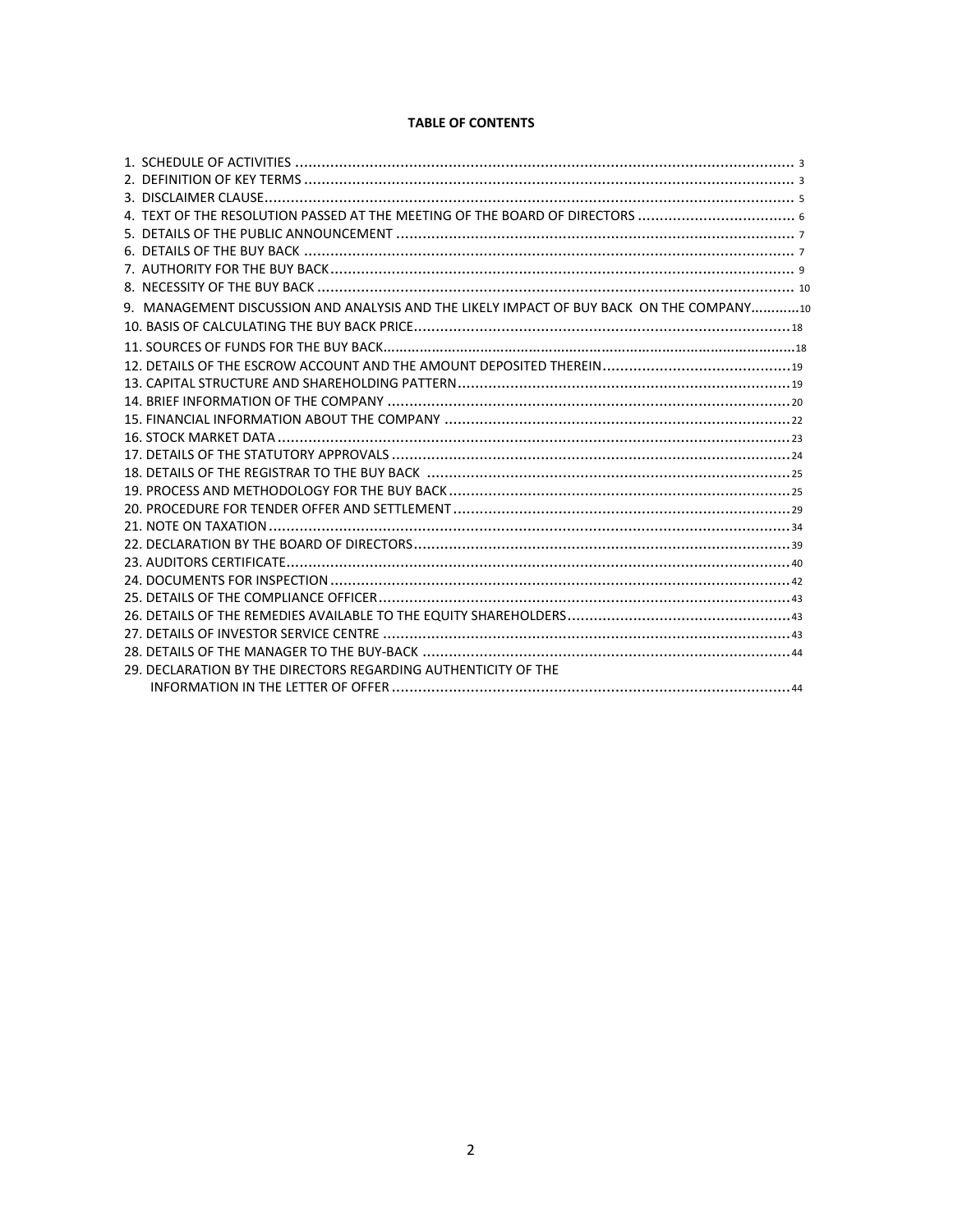# **1. SCHEDULE OF ACTIVITIES**

| <b>Activity</b>                                                                                           | Day & Date                 |
|-----------------------------------------------------------------------------------------------------------|----------------------------|
| Date of the Board meeting to approve the proposal for Buy Back of Equity Friday, August 23, 2019          |                            |
| <b>Shares</b>                                                                                             |                            |
| Date of declaration of the result of the Shareholders' resolution, approving Thursday, September 26, 2019 |                            |
| the Buyback (i.e. date of AGM)                                                                            |                            |
| Date of publication of Public Announcement for the Buy Back                                               | Monday, September 30, 2019 |
| Record Date for determining the Buy Back Entitlement and the names of                                     | Friday, October 11, 2019   |
| Eligible Shareholders                                                                                     |                            |
| Buy Back opens on / date of opening of Buy Back                                                           | $\left[ \bullet \right]$   |
| Buy Back closes on / date of closing of Buy Back                                                          | $\llbracket\bullet\rbrack$ |
| Last date of receipt of completed Tender Forms and other specified                                        | $[\bullet]$                |
| documents by the Registrar and Transfer Agent                                                             |                            |
| Last date of verification by Registrar                                                                    | $[\bullet]$                |
| Last date of providing Acceptance to the Stock Exchanges by the Registrar                                 | $\left[ \bullet \right]$   |
| Last date of settlement of bids on the Stock Exchange                                                     | [•]                        |
| Last date of return of unaccepted demat shares by Stock Exchange to                                       | [•]                        |
| Selling Member / Eligible Shareholders                                                                    |                            |
| Last date of extinguishment of Equity Shares                                                              | [[•                        |

**Note:** Where last dates are mentioned for certain activities, such activities may happen on or before the respective last dates

# **2. DEFINITION OF KEY TERMS**

| Acceptance            | Acceptance of fully paid-up Equity Shares tendered by Eligible Shareholders in the  |
|-----------------------|-------------------------------------------------------------------------------------|
|                       | Buy Back Offer.                                                                     |
| <b>Articles</b>       | Articles of Association of the Company.                                             |
| <b>Additional</b>     | Additional Equity Shares tendered by an Eligible Shareholders over and above the    |
| <b>Equity Shares</b>  | Buy Back Entitlement of such Eligible Shareholders.                                 |
| Board/ Board of       | Board of Directors of the Company.                                                  |
| <b>Directors</b>      |                                                                                     |
| <b>BSE</b>            | <b>BSE Limited.</b>                                                                 |
| <b>Buy Back Offer</b> | Offer by Freshtrop Fruits Limited to buy back up to maximum of 10,00,000 fully      |
|                       | paid up equity shares at a price of Rs.110 per equity share from all the equity     |
|                       | shareholders, as on the record date of the Company through the Tender Offer         |
|                       | process on a proportionate basis.                                                   |
| <b>Back</b><br>Buy    | The number of Equity Shares that an Equity Shareholder is entitled to tender in the |
| Entitlement or        | Buy Back Offer, based on the number of Equity Shares held by that Equity            |
| <b>Entitlement</b>    | Shareholder, on the Record Date and the ratio of Buy Back applicable in the         |
| ratio                 | category, to which such Equity Shareholder belongs.                                 |
| <b>Buy-back</b>       | Period from the date of passing of special resolution by the shareholders of the    |
| period                | Company approving the buyback i.e. September 26, 2019 till the date on which        |
|                       | payment of consideration to shareholders who have accepted the buyback offer is     |
|                       | made i.e. $[\bullet]$ .                                                             |
| <b>Buy Back Price</b> | Price at which Equity Shares will be bought back from the Equity Shareholders       |
|                       | i.e.Rs.110 per fully paid up Equity Share, payable in cash.                         |
| <b>Buyback</b>        | Securities and Exchange Board of India (Buy-Back of Securities) Regulations, 2018   |
| <b>Regulations</b>    | including any statutory modifications or re-enactments thereof.                     |
| <b>Maximum</b><br>Buy | Maximum number of Equity Shares proposed to be bought back i.e. upto 10,00,000      |
| <b>Back Size</b>      | Equity Shares multiplied by the Buy Back Price of Rs.110 per Equity Share           |
|                       | aggregating upto Rs.11,00,00,000 (Rupees Eleven Crores Only).                       |
| <b>CDSL</b>           | Central Depository Services (India) Limited.                                        |
| Company               | Freshtrop Fruits Limited.                                                           |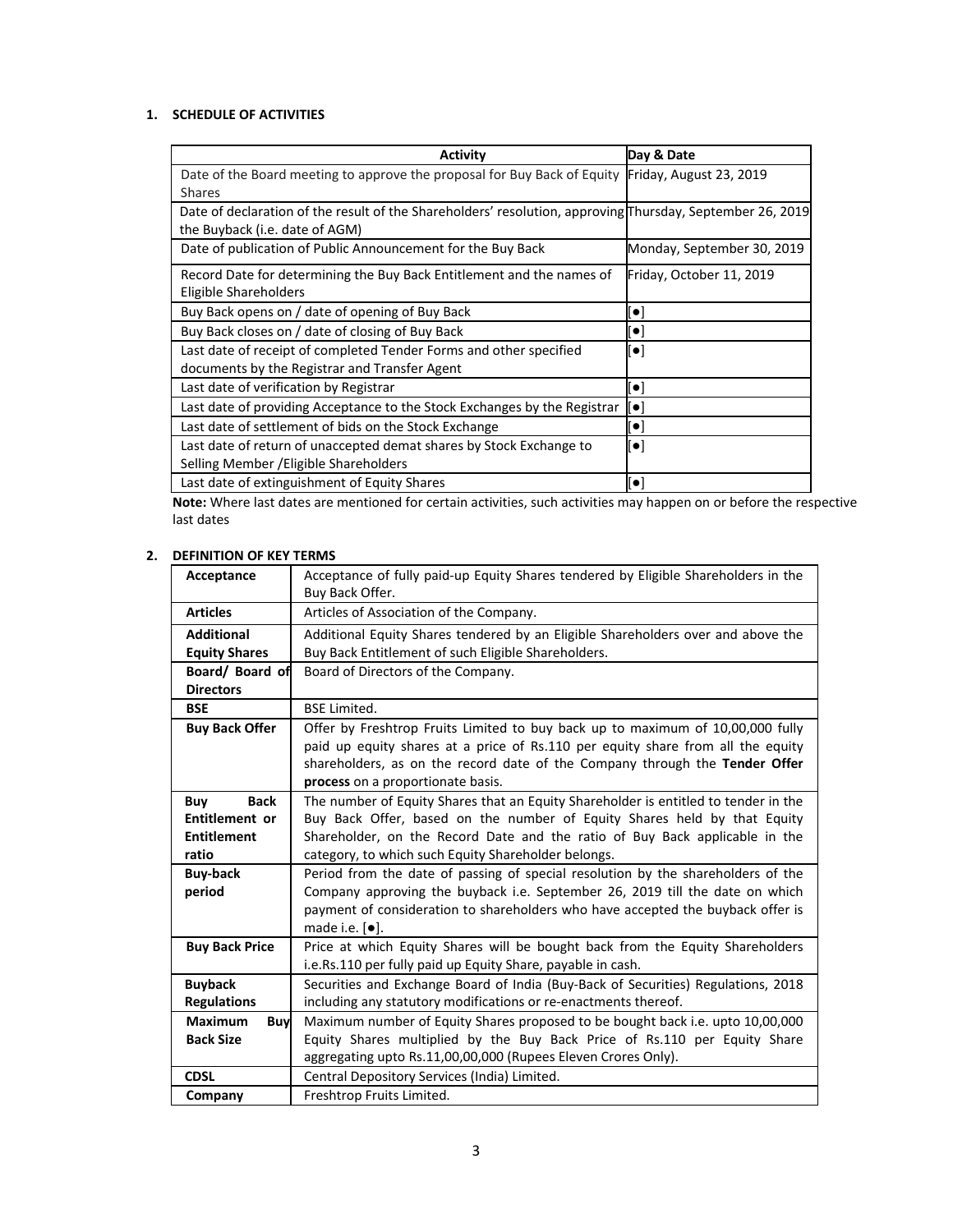| <b>Companies Act</b>                        | The Companies Act, 2013.                                                                                                                                                          |
|---------------------------------------------|-----------------------------------------------------------------------------------------------------------------------------------------------------------------------------------|
| <b>Depositories</b>                         | Collectively, National Securities Depository Limited and Central Depository Services                                                                                              |
|                                             | (India) Limited.                                                                                                                                                                  |
| Designated                                  | <b>BSE Limited.</b>                                                                                                                                                               |
| <b>Stock Exchange</b>                       |                                                                                                                                                                                   |
| <b>Directors</b>                            | Directors of the Company.                                                                                                                                                         |
| Draft Letter<br>оf                          | Draft letter of offer, to be filed with SEBI through the Manager to the Buy-Back,                                                                                                 |
| Offer/DLoF/                                 | containing disclosures in relation to the Buy Back as specified in Schedule III of the                                                                                            |
| <b>DLOO</b>                                 | <b>Buyback Regulations.</b>                                                                                                                                                       |
| <b>DP</b>                                   | Depository Participant.                                                                                                                                                           |
| Eligible                                    | Equity Shareholder(s) eligible to participate in the Buy Back Offer and would mean                                                                                                |
| Shareholders (s)                            | all Equity Shareholders as on the Record Date being October 11, 2019                                                                                                              |
| <b>Equity Shares</b>                        | Fully paid up Equity Shares of face value of Rs.10 each of Freshtrop Fruits Limited.                                                                                              |
| <b>Equity</b>                               | Holders of the Equity Shares and includes beneficial owners thereof.                                                                                                              |
| Shareholder                                 |                                                                                                                                                                                   |
| <b>Escrow Account</b>                       | The Escrow Account titled "Freshtrop Ftuits Limited -Buyback Offer-Escrow a/c"                                                                                                    |
|                                             | opened with Axis Bank Limited.                                                                                                                                                    |
| <b>Escrow Agent</b>                         | Axis Bank Limited.                                                                                                                                                                |
| <b>Escrow</b>                               | The escrow agreement dated September 26, 2019 entered into between the                                                                                                            |
| Agreement                                   | Company, Axis Bank Limited and Chartered Capital And Investment Limited.                                                                                                          |
| <b>FEMA</b>                                 | Foreign Exchange Management Act, 1999, as amended.                                                                                                                                |
| FI(S)/FPI(S)                                | Foreign Institutional Investor(s)./Foreign Portfolio Investor(s)                                                                                                                  |
| <b>HUF</b>                                  | Hindu Undivided Family.                                                                                                                                                           |
| IT Act/ Income                              | Income Tax Act, 1961, as amended.                                                                                                                                                 |
| Tax Act                                     |                                                                                                                                                                                   |
| of<br>Letter                                | The letter of offer dated [ $\bullet$ ] to be filed with SEBI containing disclosures in relation<br>to the Buy-Back as specified in Schedule III of the SEBI Buyback Regulations, |
| Offer/LoF/LOO                               | including comments received from SEBI on the Draft Letter of Offer.                                                                                                               |
| Manager to the                              | Chartered Capital And Investment Limited.                                                                                                                                         |
| <b>Buy-Back</b>                             |                                                                                                                                                                                   |
| <b>Non-Resident</b>                         | Includes Non-resident Indians (NRI), Foreign Institutional Investors (FII) and Foreign                                                                                            |
| <b>Shareholders</b>                         | Portfolio Investors (FPI) and erstwhile Overseas Corporate Bodies (OCB) and                                                                                                       |
|                                             | Foreign Nationals.                                                                                                                                                                |
| <b>NSDL</b>                                 | National Securities Depository Limited.                                                                                                                                           |
| Promoters/                                  | Promoters/ Promoter and Promoter Group as have been disclosed under the filings                                                                                                   |
| Promoter<br>and                             | made by the Company under the listing agreement/ Securities and Exchange Board                                                                                                    |
| <b>Promoter Group</b>                       | of India (Listing Obligations and Disclosure Requirements) Regulations, 2015 and                                                                                                  |
|                                             | the Securities and Exchange Board of India (Substantial Acquisition of Shares and                                                                                                 |
|                                             | Takeovers) Regulations, 2011, as amended.                                                                                                                                         |
| <b>Public</b>                               | Public announcement regarding the Buy Back dated September 27, 2019, published                                                                                                    |
| Announcement                                | in all editions of Financial Express (English National Daily), Jansatta (Hindi National                                                                                           |
|                                             | Daily) and Financial Express (Gujarati Language Daily-Ahmedabad edition) on                                                                                                       |
|                                             | Monday, September 30, 2019.                                                                                                                                                       |
| <b>RBI</b>                                  | Reserve Bank of India                                                                                                                                                             |
| Recognized                                  | BSE, being the stock exchanges where the Equity Shares of the Company are listed.                                                                                                 |
| <b>Stock Exchange</b><br><b>Record Date</b> |                                                                                                                                                                                   |
|                                             | The date for the purpose of determining the Buy Back Entitlement and the names<br>of the Equity Shareholders to whom the Letter of Offer and Tender Form will be                  |
|                                             | sent, and who are eligible to participate in the proposed Buy Back offer in                                                                                                       |
|                                             | accordance with the Buyback Regulations. The Record Date for the Offer is October                                                                                                 |
|                                             | 11, 2019.                                                                                                                                                                         |
| Registrar<br>to                             | <b>Bigshare Services Private Limited</b>                                                                                                                                          |
| the Buy back                                |                                                                                                                                                                                   |
| <b>Rules</b>                                | Rules notified under The Companies Act, 2013.                                                                                                                                     |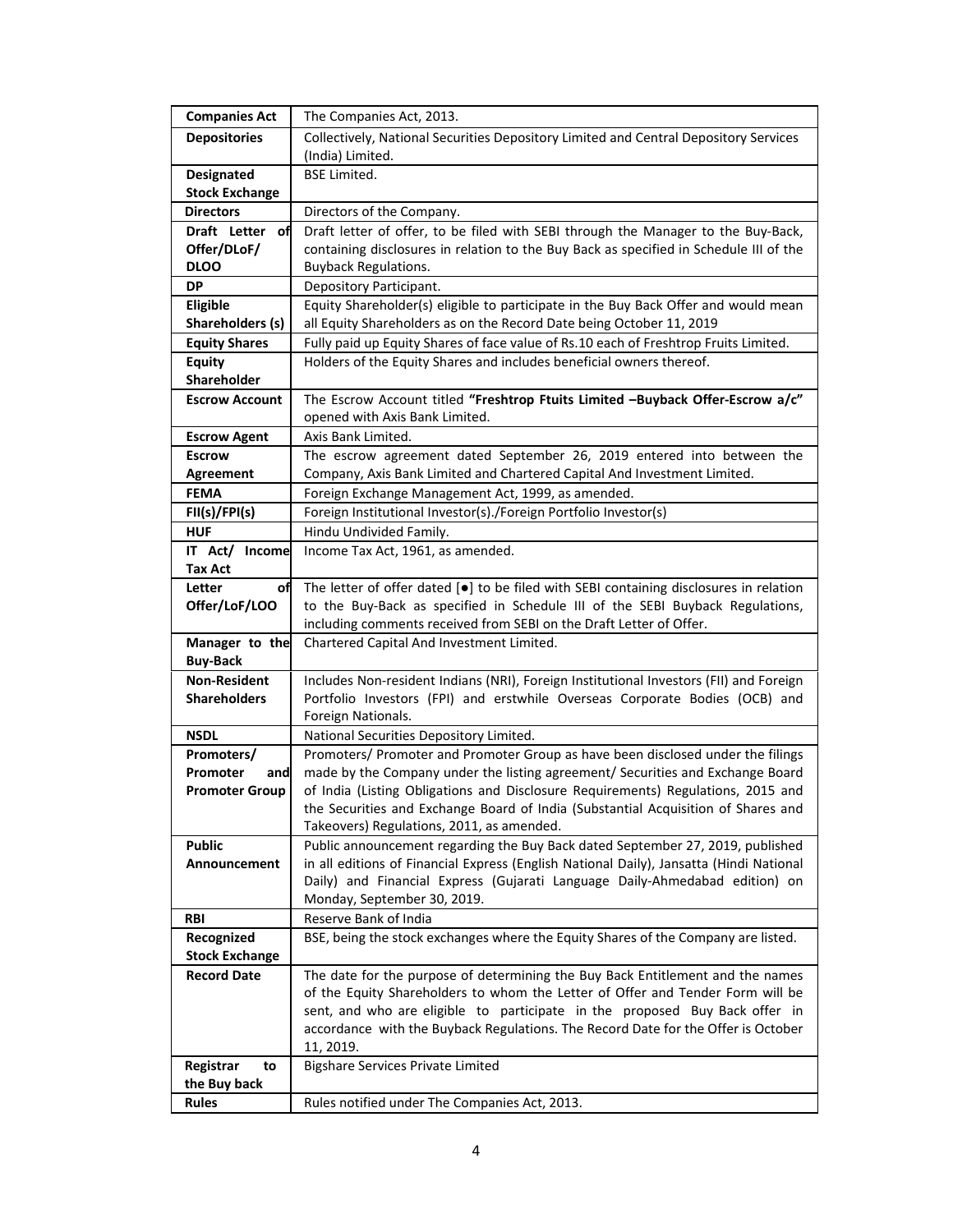| <b>SEBI</b>         | Securities and Exchange Board of India.                                             |
|---------------------|-------------------------------------------------------------------------------------|
| Seller Member/      | A stock broker (who is a member of the Designated Stock Exchange) of an Eligible    |
| Seller Broker       | Shareholders, through whom the Eligible Shareholders wants to participate in the    |
|                     | Buyback.                                                                            |
| <b>Small</b>        | An Equity Shareholder, who holds Equity Shares of market value not more than two    |
| <b>Shareholder</b>  | lakhs Rupees, on the basis of closing price on the recognized stock exchange        |
|                     | registering the highest trading volume, as on the Record Date i.e October 11, 2019. |
| <b>Tender Form</b>  | Form of Acceptance–cum–Acknowledgement.                                             |
| <b>Tender Offer</b> | Method of buy back as defined in Regulation $2(i)(q)$ of the Buyback Regulations.   |
| <b>TRS</b>          | <b>Transaction Registration Slip.</b>                                               |
| <b>Working Day</b>  | Working day shall have the meaning ascribed under Regulation $2(i)(s)$ of the SEBI  |
|                     | <b>Buyback Regulations.</b>                                                         |

#### **3. DISCLAIMER CLAUSE**

As required, a copy of this Letter of Offer has been submitted to SEBI.

It is to be distinctly understood that submission of this Letter of Offer to SEBI should not in any way be deemed or construed that the same has been cleared or approved by SEBI. SEBI does not take any responsibility either for the financial soundness of the Company to meet the Buy Back commitments or for the correctness of the statements made or opinions expressed in this Letter of Offer. The Manager to the Buy‐Back, Chartered Capital And Investment Limited, has certified that the disclosures made in this Letter of Offer are generally adequate and are in conformity with the provisions of the Companies Act and Buyback Regulations. This requirement is to facilitate investors to take an informed decision for tendering their Equity Shares in the Buy Back.

It should also be clearly understood that while the Company is primarily responsible for the correctness, adequacy and disclosure of all relevant information in this Letter of Offer, the Manager to the Buy‐Back is expected to exercise due diligence to ensure that the Company discharges its duty adequately in this behalf and towards this purpose, the Manager to the Buy‐Back, Chartered Capital And Investment Limited, has furnished to SEBI a Due Diligence Certificate dated October 7, 2019 in accordance with Buyback Regulations, which reads as follows:

*"We have examined various documents and materials relevant to the Buyback, as part of the due diligence* carried out by us in connection with the finalisation of the Public Announcement and the Draft Letter of *Offer. On the basis of such examination and the discussions with the Company, we hereby state that:*

- *The public announcement and the draft letter of offer are in conformity with the documents, materials and papers relevant to the buyback offer;*
- *All the legal requirements connected with the said offer including SEBI (Buy‐Back of Securities) Regulations, 2018, as amended, have been duly complied with.*
- *The disclosures in the public announcement and the draft letter of offer are, to the best of our knowledge, true, fair and adequate in all material respects for the shareholders of the Company to make a well informed decision in respect of the captioned buyback offer.*
- Funds used for buy back shall be as per the provisions of the Companies Act, 2013, as amended and to *the extent notified."*

The filing of offer document with SEBI, does not, however, absolve the Company from any liabilities under the provisions of the Companies Act, as amended or from the requirement of obtaining such statutory or other clearances as may be required for the purpose of the proposed Buyback.

The Promoters/ Directors declare and confirm that no information/ material likely to have a bearing on the decision of Eligible Shareholders has been suppressed / withheld and / or incorporated in the manner that would amount to mis‐statement/ misrepresentation and in the event of it transpiring at any point of time that any information/ material has been suppressed/ withheld and/ or amounts to a mis-statement/ misrepresentation, the Promoters/ Directors and the Company shall be liable for penalty in terms of the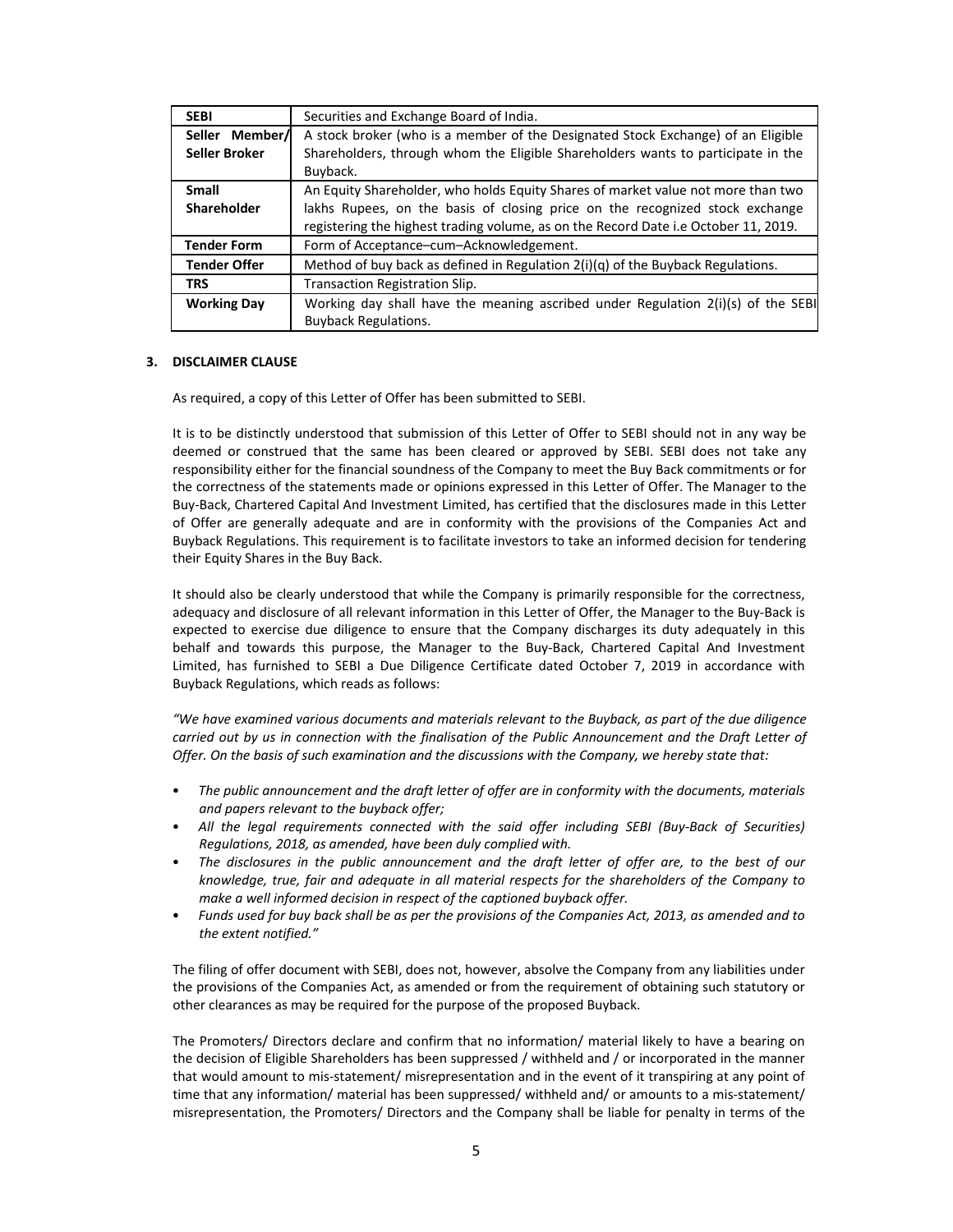provisions of the Companies Act, and the Buyback Regulations.

The Promoters/ Directors also declare and confirm that funds borrowed from banks and financial institutions will not be used for the Buy Back.

#### **4. DETAILS OF BUYBACK RESOLUTION PASSED AT THE MEETING OF THE BOARD OF DIRECTORS**

The Buyback through Tender Offer was considered and approved by the Board of Directors of the Company at their meeting held on August 23, 2019. The extracts of the Board resolution are as follows:

"**RESOLVED THAT** pursuant to the provisions of Clause 73 of the Articles of Association of the Company and the provisions of Sections 68, 69, 70 and 110 and any other applicable provisions, if any, of the Companies Act, 2013, as amended (the "Companies Act"), the Companies (Share Capital and Debentures) Rules, 2014, as amended, and the Companies (Management and Administration) Rules 2014, as amended and to the extent applicable and other applicable rules made under the Companies Act, 2013 and in compliance with Securities and Exchange Board of India (Buy‐Back of Securities) Regulations, 2018, as amended (the "Buyback Regulations"), including any amendments, statutory modifications or reenactments for the time being in force, and subject to such other approvals, permissions and sanctions as may be necessary and subject to such conditions and modifications, if any, as may be prescribed or imposed by the Securities and Exchange Board of India ("SEBI"), the stock exchanges on which the Equity Shares of the Company are listed (the "Stock Exchanges") and other authorities, institutions or bodies (the "Appropriate Authorities"), the Board hereby approves the buy back by the Company up to 10,00,000 (Ten Lacs Only) fully paid‐up equity shares of face value of Rs.10 (Rupees Ten Only) each of the Company ("Equity Shares") at a price of Rs.110 (Rupees One Hundred Ten Only) per Equity Share ("Buyback Price") payable in cash for an aggregate consideration amount not exceeding Rs. 11,00,00,000 Crores (Rupees Eleven Crores only)("Maximum Buyback Size")(excluding any expenses incurred or to be incurred for the Buyback like filing fee payable to SEBI, advisors'/legal fees, public announcement publication expenses, printing and dispatch expenses, other transaction costs viz. brokerage, applicable taxes such as securities transaction tax, GST, stamp duty, other incidental and related expenses, etc.) being 14.47 % of the aggregate of the fully paid‐up equity share capital and free reserves as per the latest audited financial statements of the Company for the financial year ended March 31, 2019, on a proportionate basis through the "tender offer" route as prescribed under the Buyback Regulations, from all the shareholders who hold Equity Shares as of the record date (the process being referred hereinafter as "Buyback").

**"RESOLVED FURTHER THAT** all of the shareholders of the Company will be eligible to participate in the Buyback, including promoters and promoter group of the Company (including members thereof) and persons in control (including persons acting in concert), who hold Equity Shares as of the record date to be subsequently decided by the Board or a committee of the Board ("Record Date")."

**"RESOLVED FURTHER THAT** 15% of the number of equity shares which the Company proposes to buyback or number of equity shares entitled as per the shareholding of small shareholders as on the Record Date, whichever is higher, shall be reserved for the small shareholders, as prescribed under proviso to Regulation 6 of the Buyback Regulations."

"**RESOLVED FURTHER THAT** the Company shall implement the Buyback through the "tender offer" route as prescribed under the Buyback Regulations and the "Mechanism for acquisition of shares through Stock Exchange" notified by SEBI vide circular CIR/CFD/POLICYCELL/1/2015 dated April 13, 2015 read with the circulars issued in relation thereto, including the circular CFD/DCR2/CIR/P/2016/131 dated December 09, 2016 including any amendments or statutory modifications or such other mechanism as may be applicable."

"**RESOLVED FURTHER THAT** the Buyback from the shareholders who are residents outside India, including non‐resident Indians, foreign nationals, foreign corporate bodies (including erstwhile overseas corporate bodies) and qualified institutional buyers including foreign portfolio investors, shall be subject to such approvals, if any, required under the Foreign Exchange Management Act, 1999, the Foreign Exchange Management (Transfer or Issue of Security by a Person Resident Outside India) Regulations, 2017 and the rules and regulations framed thereunder from the concerned authorities including the Reserve Bank of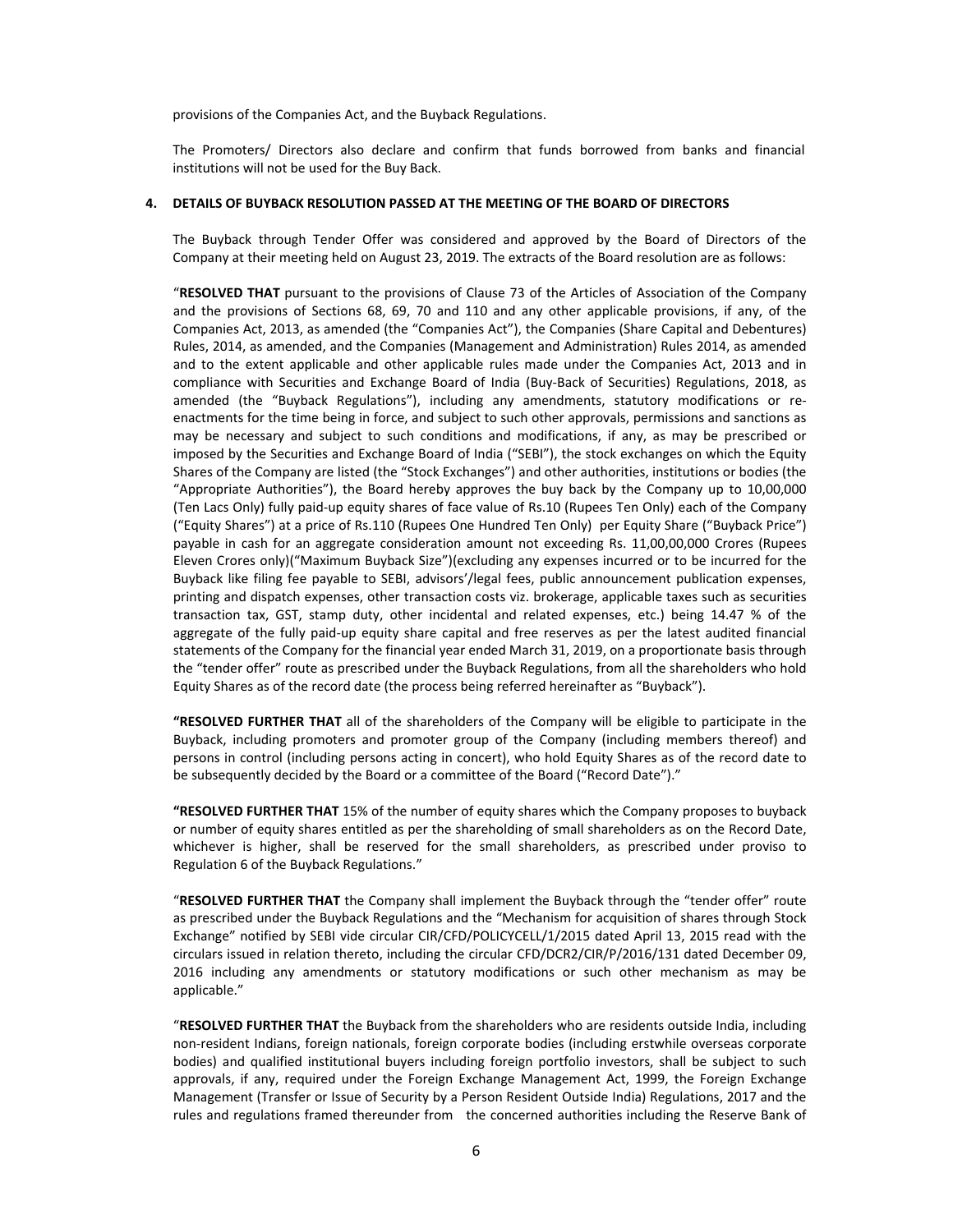India, and that such approvals shall be required to be taken by such non‐resident shareholders themselves."

"**RESOLVED FURTHER THAT** Mr. Ashok V Motiani, Managing Director, Mrs. Nanita A Motiani, Whole time Director and Mr. Ronak Dhruve, Company Secretary of the Company be and are hereby severally authorized to take all necessary actions to give effect to the aforesaid resolutions, including but not limited to finalizing the terms of the Buyback like Buyback Size, number of shares to be bought back, record date, entitlement ratio, the time frame for completion of Buyback; appointment of merchant banker, brokers, lawyers, depository participants, escrow agents, bankers, advisors, registrars, scrutinizers, printers, consultants/intermediaries/ agencies, as may be required, for the implementation of the Buyback; preparing, finalizing, signing and filing of the public announcement, the draft letter of offer/ letter of offer with SEBI, the Stock Exchanges where the Equity Shares are listed and other appropriate authorities and to make all necessary applications to the appropriate authorities for their approvals including but not limited to approvals as may be required from the SEBI and RBI; and initiating all necessary actions for preparation and issue of various documents including public announcement, draft letter of offer, letter of offer, opening, operation and closure of necessary accounts including escrow account, special account with the bank, demat escrow account, trading account, entering into escrow agreements as required under the Buyback Regulations, filing of declaration of solvency, obtaining all necessary certificates and reports from statutory auditors and other third parties as required under applicable law, extinguishing dematerialized shares and physically destroying share certificates in respect of the Equity Shares bought back by the Company, and filing such other undertakings, agreements, papers, documents and correspondence, as may be required to be filed in connection with the Buyback with SEBI, RBI, Stock Exchanges, Registrar of Companies, Depositories and/or other regulators and statutory authorities as may be required from time to time."

"**RESOLVED FURTHER THAT** nothing contained herein shall confer any right on the part of any shareholders to offer and/or any obligation on the part of the Company or the Board to Buyback any shares, and/or impair any power of the Company or the Board to terminate any process in relation to such Buyback, if so permissible by applicable law."

"**RESOLVED FURTHER THAT** for the purpose of giving effect to this Resolution, Mr. Ashok V Motiani, Managing Director, Mrs. Nanita A Motiani, Whole time Director and Mr. Ronak Dhruve, Company Secretary of the Company be and are hereby severally empowered and authorized on behalf of the Company to accept and make any alteration(s), modification(s) to the terms and conditions as it may deem necessary, concerning any aspect of the Buyback, in accordance with the statutory requirements as well as to give such directions as may be necessary or desirable, to settle any questions, difficulties or doubts that may arise and generally, to do all acts, deeds, matters and things as he/she or any person authorised by the Board may, in his/her absolute discretion deem necessary, expedient, usual or proper in relation to or in connection with or for matters consequential to the Buyback without seeking any further consent or approval of the Board/shareholders or otherwise to the end and intent that they shall be deemed to have given its/their approval thereto expressly by the authority of this Resolution."

#### **5. DETAILS OF THE PUBLIC ANNOUNCEMENT**

As per Regulation 7(i) of the Buyback Regulations, the Company has made a Public Announcement for the Buy Back of Equity Shares published on September 30, 2019 in the following newspapers, which is within two working days from the date of passing of the special resolution by the Shareholders of the Company on September 26, 2019.

| Name of the Newspaper    | Language | <b>Editions</b> |
|--------------------------|----------|-----------------|
| <b>Financial Express</b> | English  | All             |
| Jansatta                 | Hindi    | All             |
| <b>Financial Express</b> | Guiarati | Ahmedabad       |

(A copy of the Public Announcement is available on the SEBI website at www.sebi.gov.in)

#### **6. DETAILS OF THE BUY BACK**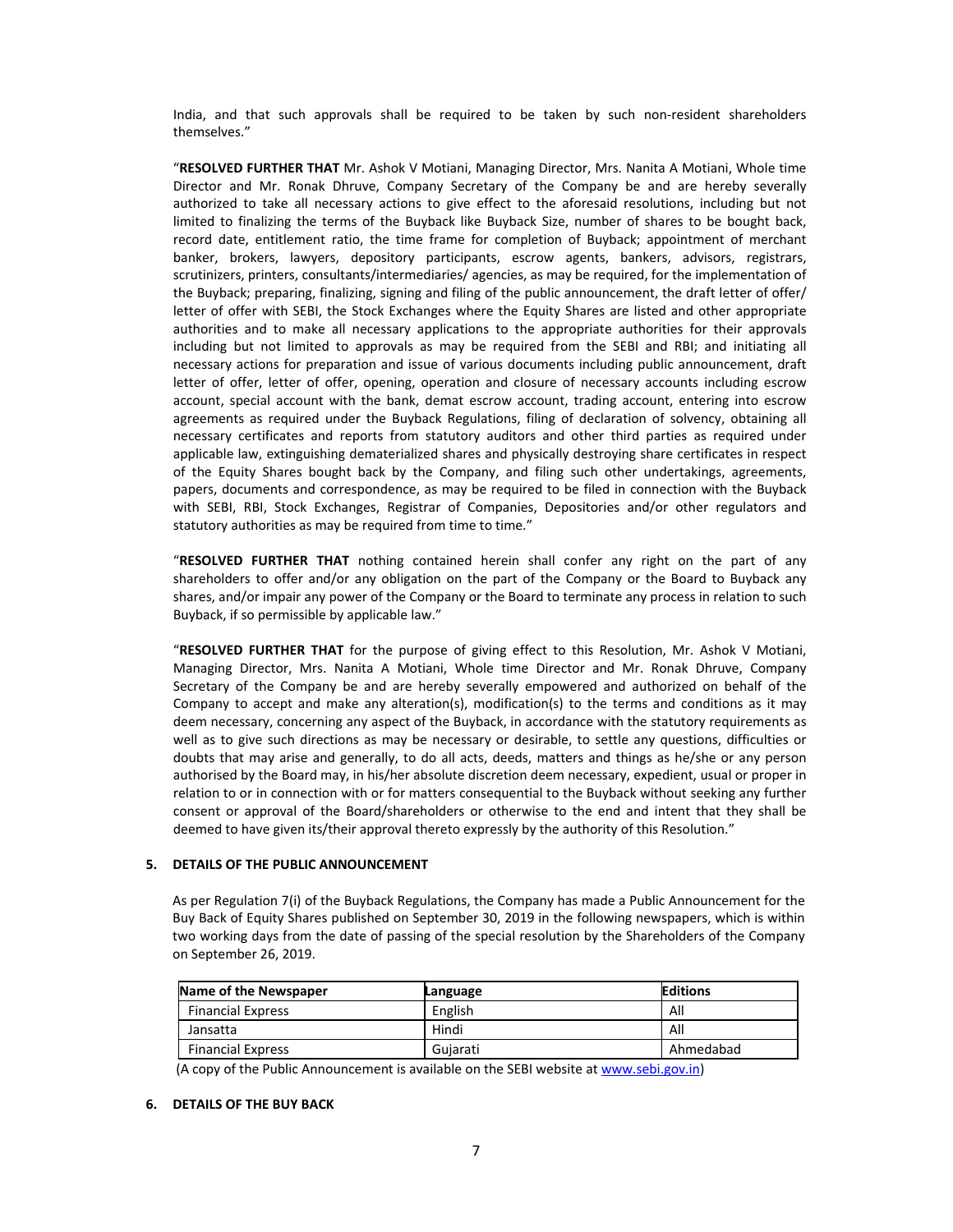- 6.1 The board of directors of Freshtrop Fruits Limited (hereinafter referred to as the **"Board"**), at their meeting held on August 23, 2019 (the **"Board Meeting**") and shareholders of the Company at their Annual General Meeting held on September 26, 2019 ("**Shareholders Meeting**"), pursuant to the provisions of Article 73 of Articles of Association of the Company, Section 68, 69, 70 and 110 of the Companies Act, 2013, as amended (the **"Companies Act"**) and in compliance with the Buyback Regulations and subject to such other approvals, permissions and sanctions as may be necessary and subject to such conditions and modifications, if any, as may be prescribed or imposed by the appropriate authorities while granting such approvals, permissions and sanctions, which may be agreed by the Board, approved the buyback by the Company of up to 10,00,000 (Ten Lacs Only) fully paid‐up Equity Shares representing up to 8.23 % of the total paid‐up Equity Share capital of the Company at a price of Rs.110 (Rupees One Hundred and Ten Only) per Equity Share (**"Buyback Price"**) payable in cash for an aggregate consideration amount not exceeding Rs. 11,00,00,000 (Rupees Eleven Crores only) ("**Maximum Buyback Size**") (excluding any expenses incurred or to be incurred for the Buyback like filing fee payable to SEBI, advisors'/legal fees, public announcement publication expenses, printing and dispatch expenses, other transaction costs viz. brokerage, applicable taxes such as securities transaction tax, GST, stamp duty, other incidental and related expenses, etc.), being 14.47 % of the aggregate of the fully paid‐up equity share capital and free reserves as per the latest audited financial statements of the Company for the financial year ended March 31, 2019 and is within the statutory limit of 25% of the fully paid-up equity share capital and free reserves as per the latest audited balance sheet of the Company, on a proportionate basis through the "tender offer" route as prescribed under the Buyback Regulations, from all the shareholders who hold Equity Shares as on October 11, 2019 (the "Record Date"). As required under the Buyback Regulations, Equity Shares to be bought back are divided into two categories: (i) reserved category for Small Shareholders (as defined hereinafter); and (ii) general category for all other shareholders.
- 6.2 The aggregate paid‐up share capital and free reserves of the Company as per the latest audited balance sheet of the Company as on March 31, 2019 is Rs. 76.044 Crores. Under the provisions of the Companies Act, the funds deployed for Buyback shall not exceed 25% of the paid‐up capital and free reserves of the Company, as provided for under Section 68(2)(b) of the Companies Act and regulation 5(i)(b) of Buyback Regulations. Accordingly, the maximum amount that can be utilized in the present Buyback is Rs. 19.011 Crores. The Company has proposed to utilise an aggregate amount of up to Rs. 11.00 Crores (Rupees Eleven Crores Only) for the Buyback which is within the maximum amount as aforesaid.
- 6.3 The Buyback will be undertaken on a proportionate basis from the equity shareholders of the Company as on a record date (**"Eligible Shareholders"**) through the tender offer process prescribed under Regulation 4(iv)(a) of the Buyback Regulations. Additionally, the Buyback shall be, subject to applicable laws, facilitated by tendering of Equity Shares by Eligible Shareholders and settlement of the same through the stock exchange mechanism as notified by SEBI vide circular CIR/CFD/POLICYCELL/1/2015 dated April 13, 2015 as amended via SEBI Circular CFD/DCR2/CIR/P/2016/131 dated December 9, 2016, including any amendments thereof. The Company will request the BSE to provide the Acquisition Window to facilitate placing of sell orders by Eligible Shareholders who wish to tender their Equity Shares in the Buyback. Accordingly, Equity Shares may be tendered in the Buyback through BSE. The details of the Acquisition Window will be specified by the Stock Exchanges from time to time. The Buyback is subject to other approvals, permissions and exemptions as may be required from time to time from any statutory and/or regulatory authority including SEBI and the Stock Exchanges
- 6.4 The Buy‐Back from the Eligible Shareholders who are residents outside India including Foreign Corporate Bodies (including erstwhile Overseas Corporate Bodies), FPIs, NRIs, shareholders of foreign nationality, shall be subject to such approvals, if any and to the extent required from the concerned authorities including approvals from the RBI under FEMA and the rules and regulations framed thereunder, and that such approvals shall be required to be taken by such Non‐Resident Shareholders.
- 6.5 Further, under the Act, the number of equity shares that can be bought back during the financial year shall not exceed 25% of the paid‐up equity shares of the Company. Accordingly, the number of Equity Shares that can be bought back during the financial year cannot exceed 30,36,250 (Thirty Lacs Thirty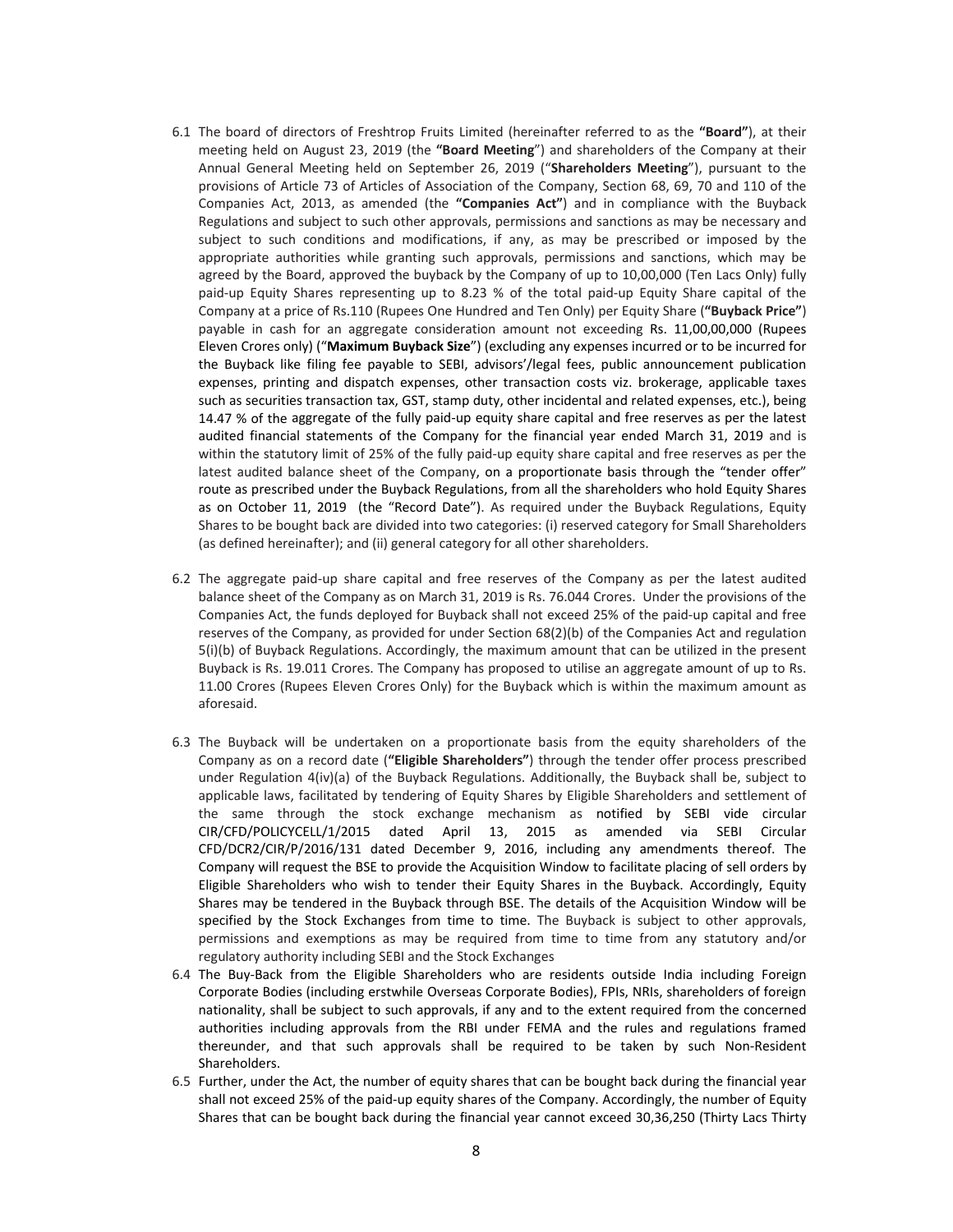Six Thousands Two Hundred and Fifty) Equity Shares being 25% of 1,21,45,000 (One Crore Twenty One Lacs Forty Five Thousand) Equity Shares of face value of Rs.10 (Rupees Ten only) each, being the total number of Equity Shares in the paid‐up Equity Share capital of the Company as on March 31, 2019. Since the Company proposes to Buy‐Back upto 10,00,000 (Ten Lacs) Equity Shares, the same is within the aforesaid limit.

| Sr. No. | <b>Name of Shareholder</b> | <b>No. of Equity Shares</b> | % Shareholding |
|---------|----------------------------|-----------------------------|----------------|
|         | Ashok Vishindas Motiani    | 17,42,389                   | 14.35          |
| 2       | Nanita Ashok Motiani       | 9,62,895                    | 7.93           |
| 3       | Mayank Ramesh Tandon       | 4,95,400                    | 4.08           |
| 4       | Priyanka Tandon            | 6,53,740                    | 5.38           |
| 5       | Dipti Ashok Motiani        | 8,24,734                    | 6.79           |
| 6       | Freshcap Foodstuff LLP     | 23,68,013                   | 19.50          |
|         | Total                      | 70,47,171                   | 58.03          |

6.6 The shareholding of the promoter and promoter group of the Company and persons in control of the Company as on the date of Public Announcement are as follows:

6.7 The shareholding of the Directors / Partners of Promoter & Promoter Group Companies / Entities, Directors and Key Managerial Personnel of the Company as on the date of the date of Public Announcement are as follows:

| Sr. No. | <b>Name of Shareholder</b> | <b>No. of Equity Shares</b> | % Shareholding |
|---------|----------------------------|-----------------------------|----------------|
|         | Ashok Vishindas Motiani    | 17,42,389                   | 14.35          |
|         | Nanita Ashok Motiani       | 9,62,895                    | 7.93           |
|         | Priyanka Tandon            | 6.53.740                    | 5.38           |
| 4       | Dipti Ashok Motiani        | 8,24,734                    | 6.79           |

- 6.8 In terms of the Buyback Regulations, under the Tender Offer route, the Promoter and Promoter Group of the Company have an option to participate in the Buy‐Back and have vide their letters dated August 23, 2019, expressed their intention to tender their Equity Shares in the Buy‐Back upto maximum of such number of shares which is equal to their respective entitlement under the Buy‐Back and may also tender additional number of shares. However, the Promoter and Promoter group will not tender more than 70,47,171 representing 58.03% of the paid up share capital of the Company, being the total number of Equity Shares held by them.
- 6.9 Pursuant to the proposed Buy‐back and depending on the response to the Buy‐back, the voting rights of the Promoter and Promoter Group in the Company may increase or decrease from the existing Shareholding of the total equity capital and voting rights of the Company. The Promoter and Promoter Group of the Company are already in control over the Company and therefore such further increase or decrease in voting rights of the promoter will not result in any change in control over the Company.
- 6.10 No Equity Shares were purchased or sold or transferred by the Promoter and Promoter Group during the period of 12 (Twelve) months preceding the date of the Public Announcement.
- 6.11 Post Buyback Non‐Promoter shareholding of the Company shall not fall below the minimum level required as per the Regulation 38 of the Securities and Exchange Board of India (Listing Obligations and Disclosure Requirements) Regulations, 2015.

# **7. AUTHORITY FOR THE BUY BACK**

The Buyback is being undertaken by the Company in accordance with Article 73 of its Articles of Association, the provisions of Sections 68, 69, 70 and 110 and all other applicable provisions of the Act, the rules hereunder and the Buyback Regulations. The Buyback is further subject to approvals, permissions, exemptions and sanctions as may be necessary, from time to time from statutory, regulatory or governmental authorities as required under applicable laws, including but not limited to SEBI and the Stock Exchanges.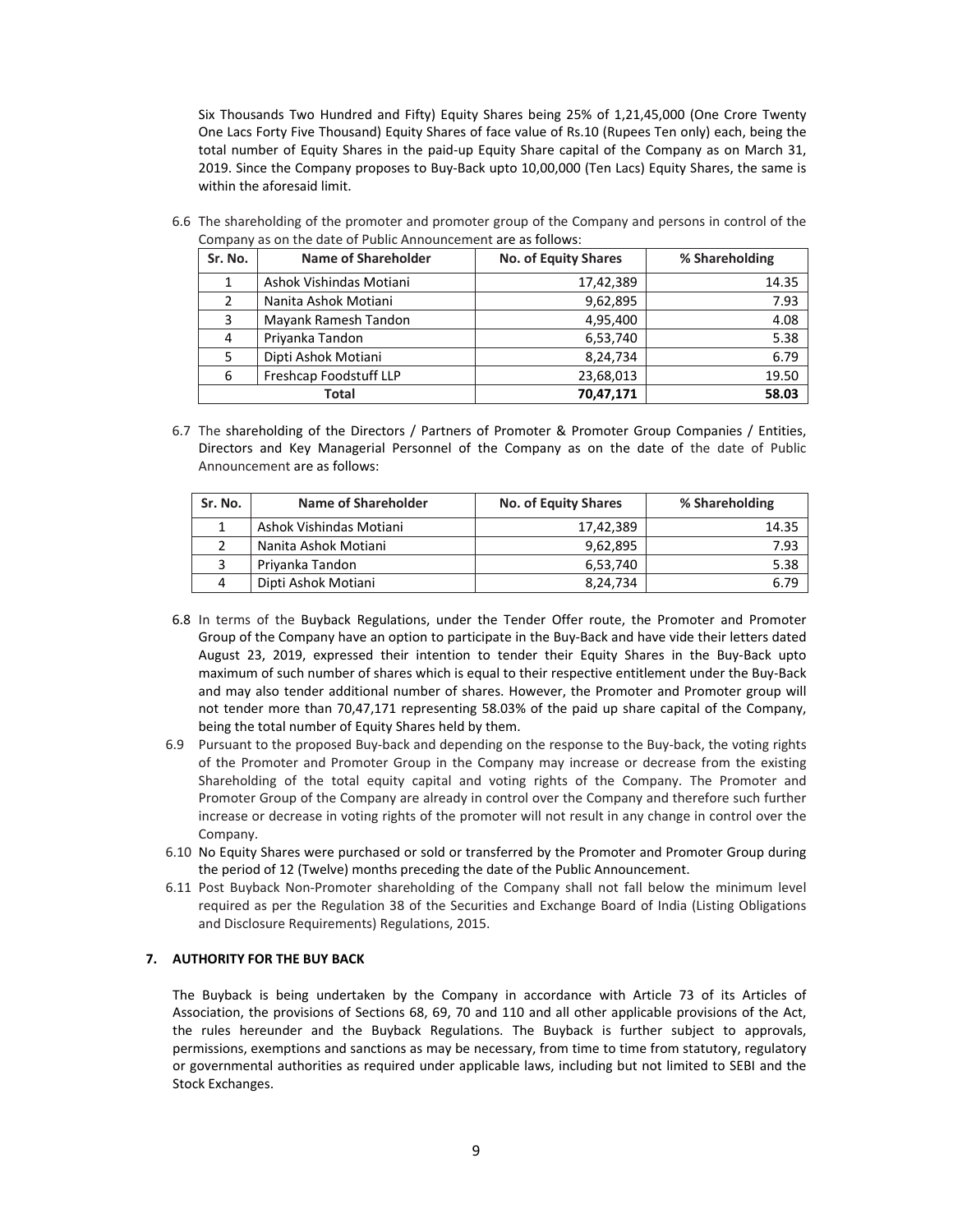The Board of Directors at its meeting dated August 23, 2019 has passed a resolution approving the Buyback of Equity Shares of the Company. As the Buyback is more than 10% of the total paid‐up equity capital and free reserves of the Company, in terms of Section 68(2)(b) of the Act, it was necessary to obtain the consent of the shareholders of the Company to the Buyback by way of a special resolution. As per Section 110 of the Act read with other applicable provisions of the Act and rules made thereunder, in respect of Buyback of Equity Shares, the consent of the shareholders of the Company to the Buyback is required to be obtained by means of Postal Ballot, provided that the Company may transact such business at the General Meeting if the facility of voting by electronic means under Section 108 of the Act is given to the shareholders. Accordingly, the consent of the shareholders of the Company to the Buyback was obtained by means of a special resolution passed at the Annual General Meeting held on September 26, 2019 and the results of the same were declared on September 26, 2019.

## **8. NECESSITY OF THE BUY BACK**

The Share buyback is the acquisition by a company of its own shares. The objective is to return surplus cash to the shareholders holding equity shares of the Company. Buyback is a more efficient form of distributing surplus cash to the shareholders holding equity shares of the Company, inter‐alia, for the following reasons:

- (i) The Buyback will help the Company to distribute surplus cash to its shareholders holding Equity Shares broadly in proportion to their shareholding thereby enhancing the overall return for them;
- (ii) The Buyback, which is being implemented through the tender offer route as prescribed under the Buyback Regulations, would involve a reservation of 15% of the number of Equity Shares which the Company proposes to buyback or such number of Equity Shares entitled as per the shareholding of small shareholders as on the record date, whichever is higher, shall be reserved for the small shareholders as part of this Buyback. The Company believes that this reservation for small shareholders would benefit a significant number of the Company's public shareholders, who would be classified as "Small Shareholders";
- (iii) The Buyback is generally expected to improve return on equity and improve earnings per share by reduction in the equity base of the Company, thereby leading to long term increase in shareholders' value; and
- (iv) The Buyback gives an option to the Eligible Shareholders to either (A) participate in the Buyback and receive cash in lieu of their Equity Shares which are accepted under the Buyback, or (B) not to participate in the Buyback and get a resultant increase in their percentage shareholding in the Company post the Buyback, without additional investment.
- (v) The Buyback will help in achieving an optimal capital structure.

#### **9. MANAGEMENT DISCUSSION AND ANALYSIS AND THE LIKELY IMPACT OF BUY BACK ON THE COMPANY**

- 9.1 The Buyback is not likely to cause any material impact on the profitability/ earnings of the Company except a reduction in the amount available for investment, which the Company could have otherwise deployed towards generating investment income. Assuming that the response to the Buyback is to the extent of 100% (full acceptance) from all the Equity Shareholders up to their Buyback Entitlement, the funds deployed by the Company towards the Buyback would be upto Rs.11,00,00,000 (Rupees Eleven Crores only) (excluding any expenses incurred or to be incurred for the Buyback like filing fee payable to SEBI, advisors'/legal fees, public announcement publication expenses, printing and dispatch expenses, other transaction costs viz. brokerage, applicable taxes such as securities transaction tax, GST, stamp duty, other incidental and related expenses, etc.).
- 9.2 The Promoter and Promoter Group of the Company have expressed their intention by way of individual letters dated August 23, 2019, to participate in the Buy‐back, and tender up to an aggregate maximum of upto 70,47,171 Equity Shares. The number of Equity Shares held by each of the the Promoter and Promoter Group of the Company as on the date and the maximum number of Equity Shares proposed to be tendered by each of the Promoter and Promoter Group of the Company in the Buy‐back is provided below:

| Sr. No. | Name of Shareholder | No. of Equity      | Maximum number of equity                       |
|---------|---------------------|--------------------|------------------------------------------------|
|         |                     | <b>Shares held</b> | $\vert$ shares proposed to be tendered $\vert$ |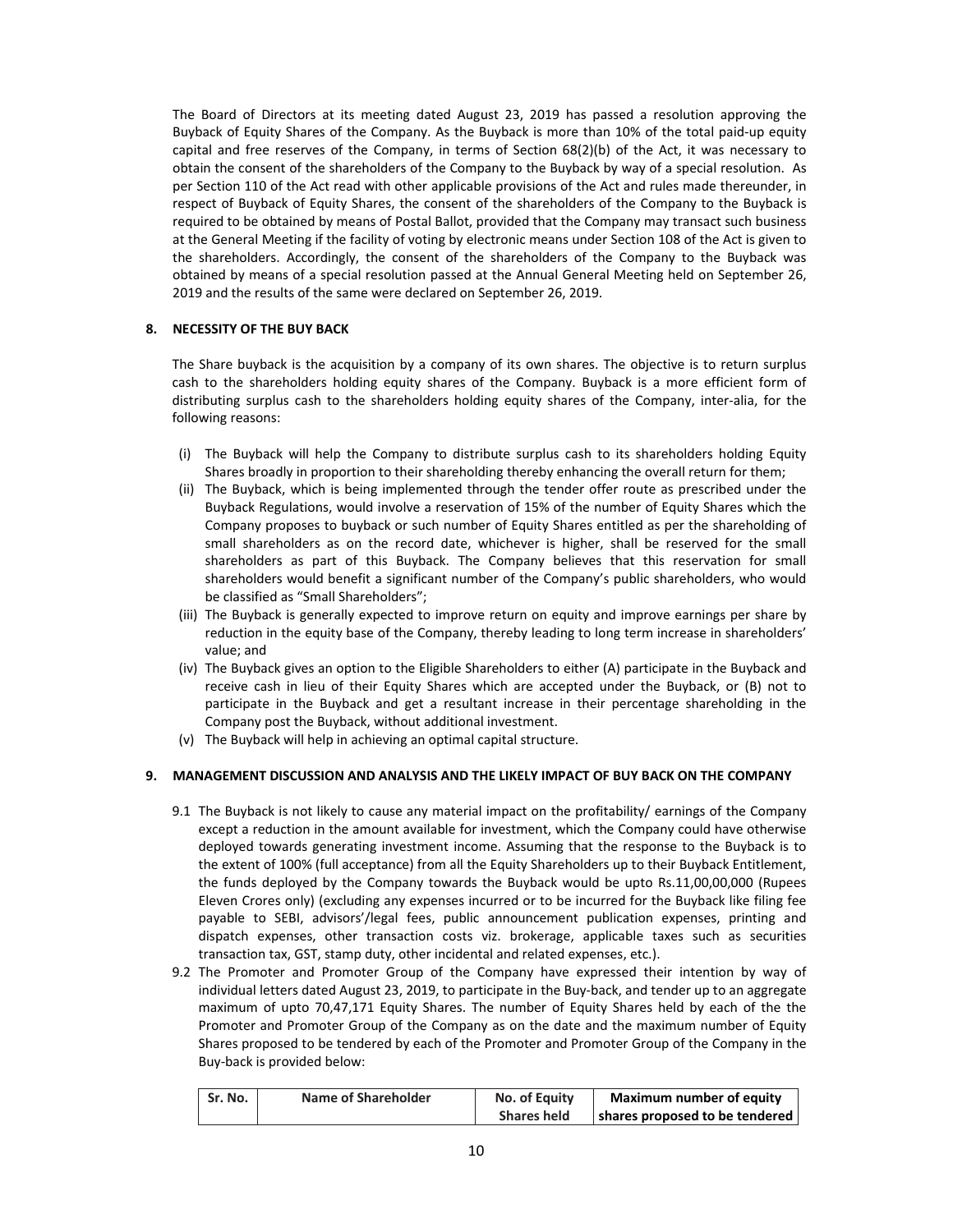|               | Ashok Vishindas Motiani | 17,42,389 | 17,42,389 |
|---------------|-------------------------|-----------|-----------|
| $\mathcal{P}$ | Nanita Ashok Motiani    | 9,62,895  | 9,62,895  |
| 3             | Mayank Ramesh Tandon    | 4,95,400  | 4,95,400  |
| 4             | Priyanka Tandon         | 6,53,740  | 6,53,740  |
|               | Dipti Ashok Motiani     | 8,24,734  | 8,24,734  |
| 6             | Freshcap Foodstuff LLP  | 23,68,013 | 23,68,013 |
|               | Total                   | 70,47,171 | 70,47,171 |

- 9.3 The Promoter and Promoter Group of the Company have neither purchased nor sold any shares of the company during the period of twelve months preceding the date of Public Announcement.
- 9.4 The details of the date and price of acquisition of the Equity Shares that the Promoter and Promoter Group of the Company intend to tender in the Buy‐back:

| <b>Freshcap Foodstuff LLP</b> |              |                            |                |                 |
|-------------------------------|--------------|----------------------------|----------------|-----------------|
| Date                          | No of Shares | Transaction                | Nature of      | Price per share |
|                               |              |                            | Consideration  |                 |
| 02-11-2006                    | 921,674      | Opening Balance*           |                |                 |
| 12-12-2006                    | 3,000        | Market Purchase            | CASH           | 108.56          |
| 14-12-2006                    | 2,000        | Market Purchase            | CASH           | 104.00          |
| 01-06-2007                    | 2,000        | Market Purchase            | CASH           | 84.76           |
| 03-08-2007                    | 2,500        | Market Purchase            | CASH           | 113.77          |
| 06-08-2007                    | 2,598        | Market Purchase            | CASH           | 110.98          |
| 07-08-2007                    | 3,500        | Market Purchase            | CASH           | 114.57          |
| 08-08-2007                    | 2,500        | Market Purchase            | <b>CASH</b>    | 112.64          |
| 09-08-2007                    | 5,500        | Market Purchase            | CASH           | 111.12          |
| 10-08-2007                    | 1,000        | Market Purchase            | CASH           | 109.98          |
| 14-08-2007                    | 1,000        | Market Purchase            | CASH           | 118.58          |
| 20-08-2007                    | 1,000        | Market Purchase            | <b>CASH</b>    | 112.75          |
| 04-10-2007                    | 327          | Market Purchase            | CASH           | 127.00          |
| 05-10-2007                    | 8,755        | Market Purchase            | <b>CASH</b>    | 127.86          |
| 08-10-2007                    | 2,000        | Market Purchase            | <b>CASH</b>    | 123.40          |
| 17-10-2007                    | 4,000        | Market Purchase            | CASH           | 121.15          |
| 10-01-2008                    | 963,354      | <b>Bonus Share</b>         | Not Applicable |                 |
| 14-08-2009                    | 5,200        | Market Purchase            | <b>CASH</b>    | 27.28           |
| 27-08-2009                    | 410          | Market Purchase            | CASH           | 26.25           |
| 31-08-2009                    | 2,322        | Market Purchase            | CASH           | 26.23           |
| 02-09-2009                    | 373          | Market Purchase            | CASH           | 26.25           |
| 29-01-2010                    | 350,000      | Preferenicial<br>Allotment | CASH           | 19.40           |
| 13-11-2010                    | 150,000      | Preferenicial<br>Allotment | <b>CASH</b>    | 19.40           |
| 09-12-2014                    | 1,500        | Market Purchase            | CASH           | 123.37          |
| 10-12-2014                    | 12,900       | Market Purchase            | CASH           | 123.35          |
| 11-12-2014                    | 8,600        | Market Purchase            | <b>CASH</b>    | 123.39          |
| 30-03-2015                    | 20,000       | Market Purchase            | CASH           | 119.11          |
| 22-12-2016                    | (50,000)     | Market Sale                | CASH           | 83.47           |
| 30-12-2016                    | (60,000)     | Market Sale                | CASH           | 88.72           |
|                               | 2,368,013    |                            |                |                 |

\* Details prior to 02/11/2006 are not available with the Company and the promoter and hence not disclosed here.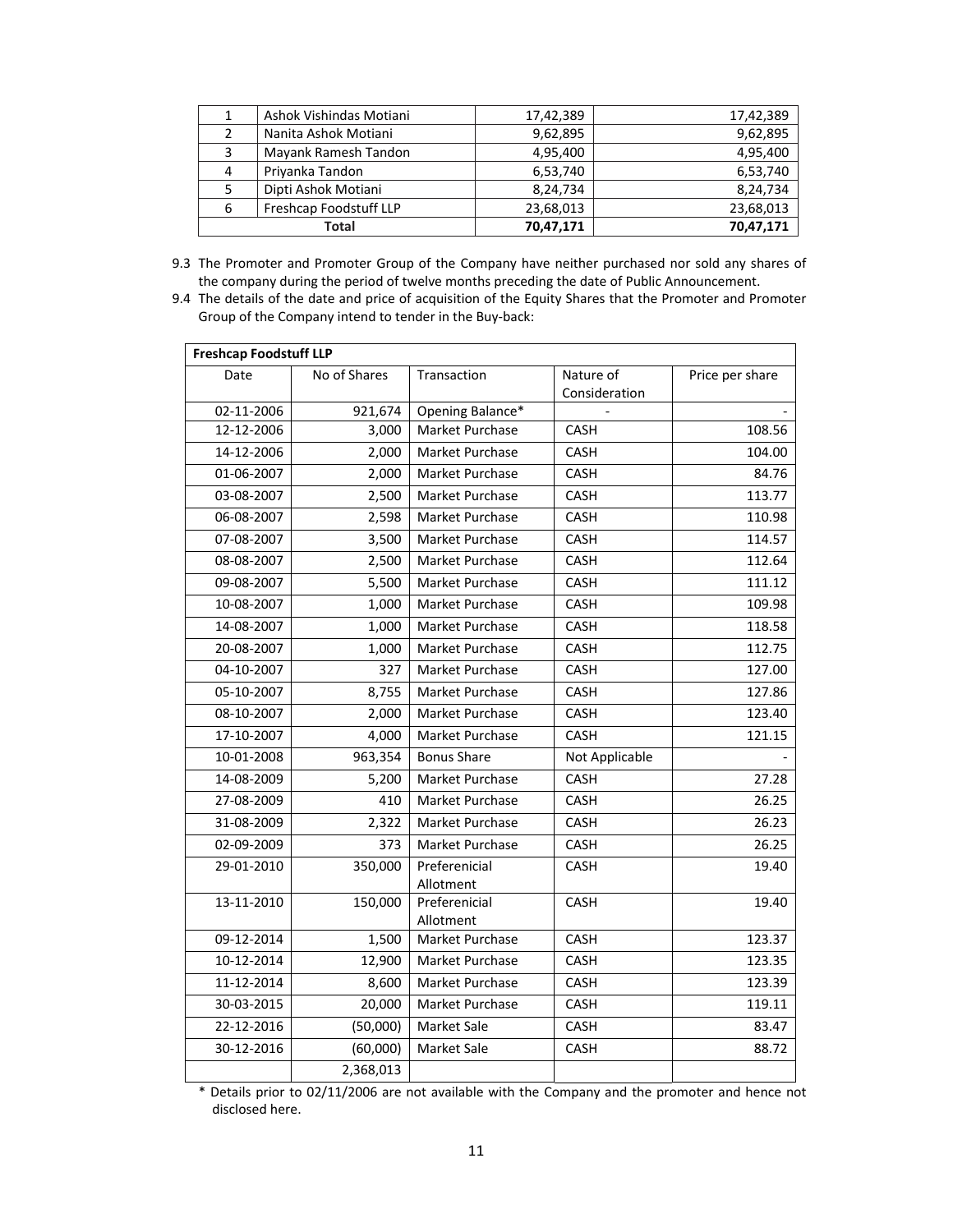| <b>Ashok Vishindas Motiani</b> |              |                           |                            |                 |
|--------------------------------|--------------|---------------------------|----------------------------|-----------------|
| Date                           | No of Shares | Transaction               | Nature of<br>Consideration | Price per share |
| 14-06-2003                     | 274,550      | Opening Balance*          |                            |                 |
| 09-09-2004                     | 500          | Market Purchase           | CASH                       | 8.62            |
| 10-09-2004                     | 1,000        | Market Purchase           | <b>CASH</b>                | 7.80            |
| 26-10-2004                     | 2,300        | Market Purchase           | <b>CASH</b>                | 9.41            |
| Feb, 2005                      | 20,000       | Off Market Purchase       | Not Available              | Not Available   |
| 11-03-2005                     | 16,800       | Market Purchase           | CASH                       | 17.69           |
| 11-03-2005                     | (16, 800)    | <b>Market Sale</b>        | <b>CASH</b>                | 17.99           |
| 24-03-2005                     | 17,100       | Market Purchase           | <b>CASH</b>                | 15.07           |
| 30-03-2005                     | 4,000        | Market Purchase           | CASH                       | 13.50           |
| Dec, 2005                      | (1,100)      | Not Available             | Not Available              | Not Available   |
| 13-02-2006                     | (3,200)      | Market Sale               | CASH                       | 70.30           |
| 03-04-2006                     | (31,500)     | Market Sale               | CASH                       | 91.05           |
| 06-06-2006                     | 100          | Off Market Purchase       | <b>CASH</b>                | 140.00          |
| 19-06-2006                     | 242          | Market Purchase           | CASH                       | 66.03           |
| 20-06-2006                     | 300          | Market Purchase           | CASH                       | 65.50           |
| 23-06-2006                     | 1,000        | Market Purchase           | CASH                       | 72.95           |
| 25-07-2006                     | 500          | Market Purchase           | CASH                       | 61.00           |
| 27-07-2006                     | 500          | Market Purchase           | CASH                       | 65.00           |
| 04-08-2006                     | 1,000        | Market Purchase           | CASH                       | 79.13           |
| 31-01-2007                     | 1,000        | Market Purchase           | CASH                       | 101.64          |
| 01-02-2007                     | 1,000        | Market Purchase           | CASH                       | 100.18          |
| 02-02-2007                     | 1,000        | Market Purchase           | CASH                       | 99.30           |
| 02-03-2007                     | 2,000        | Market Purchase           | CASH                       | 88.61           |
| 29-05-2007                     | 1,000        | Market Purchase           | CASH                       | 78.77           |
| 09-08-2007                     | 2,150        | Market Purchase           | CASH                       | 108.18          |
| 10-08-2007                     | 500          | Market Purchase           | CASH                       | 114.15          |
| 27-09-2007                     | 1,000        | Market Purchase           | <b>CASH</b>                | 126.47          |
| 17-10-2007                     | 235          | Market Purchase           | CASH                       | 120.73          |
| 19-10-2007                     | 2,235        | Market Purchase           | CASH                       | 117.22          |
| 22-10-2007                     | 3,316        | Market Purchase           | CASH                       | 119.75          |
| 23-10-2007                     | 1,656        | Market Purchase           | CASH                       | 123.73          |
| 10-01-2008                     | 304,384      | <b>Bonus Shares</b>       | Not Applicable             |                 |
| 21-01-2008                     | 3,000        | Market Purchase           | <b>CASH</b>                | 60.08           |
| 29-01-2010                     | 25,000       | Preferential              | CASH                       | 19.40           |
|                                |              | allotment                 |                            |                 |
| 13-11-2010                     | 100,000      | Preferential<br>allotment | CASH                       | 19.40           |
| 18-07-2012                     | 25,000       | Market Purchase           | CASH                       | 13.25           |
| 19-07-2012                     | 28,880       | Market Purchase           | CASH                       | 13.35           |
| 20-07-2012                     | 40,000       | Market Purchase           | CASH                       | 13.50           |
| 23-07-2012                     | 40,000       | Market Purchase           | <b>CASH</b>                | 13.75           |
| 24-07-2012                     | 59,000       | Market Purchase           | CASH                       | 13.75           |
| 13-02-2013                     | 200,000      | Preferential              | CASH                       | 14.00           |
|                                |              | Allotment                 |                            |                 |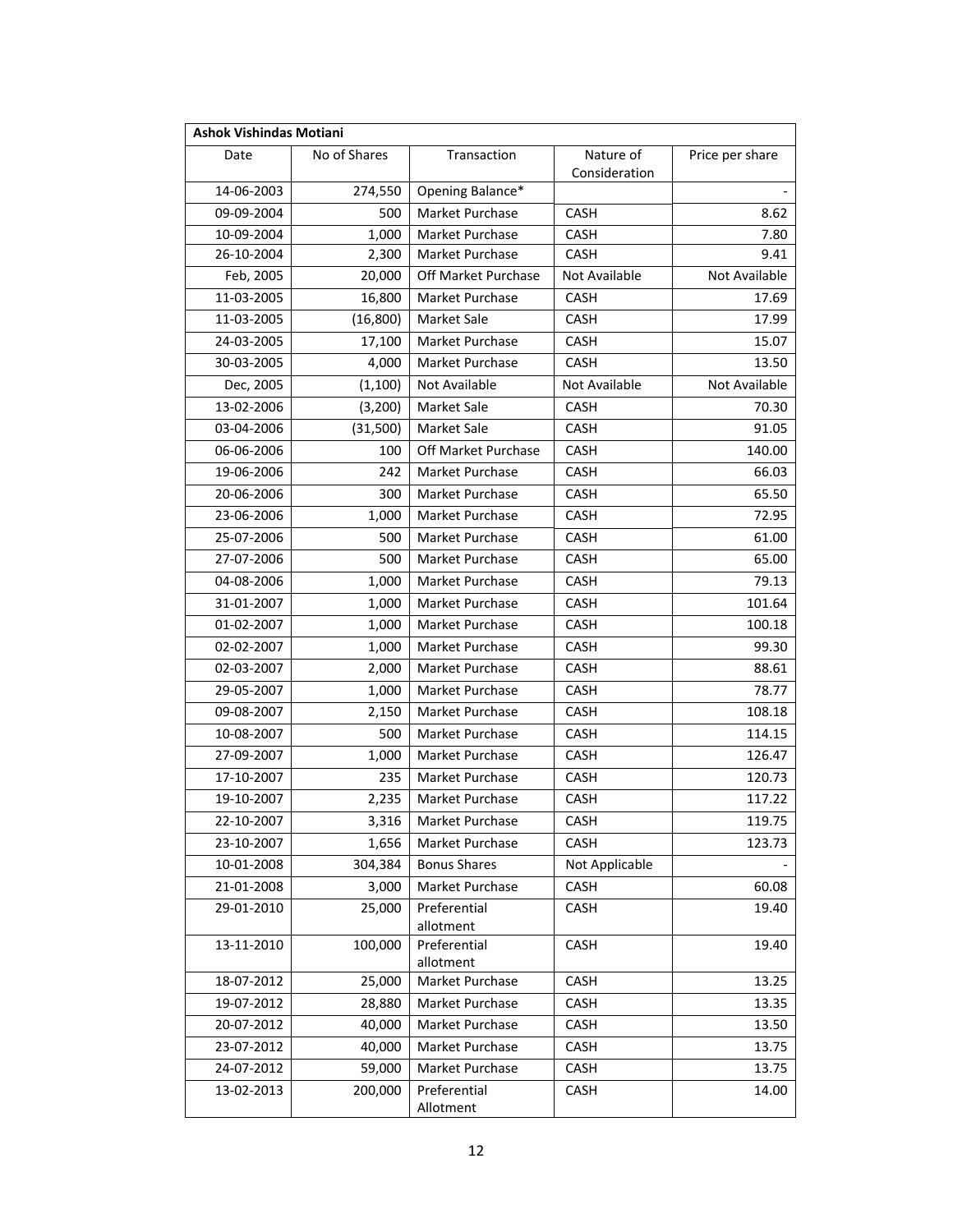| 05-03-2013               | 8,100             | Market Purchase                        | CASH                | 17.69          |
|--------------------------|-------------------|----------------------------------------|---------------------|----------------|
| 06-03-2013               | 5,478             | Market Purchase                        | CASH                | 17.95          |
| 11-03-2013               | 4,746             | Market Purchase                        | CASH                | 18.01          |
| 22-03-2013               | 8,800             | Market Purchase                        | CASH                | 17.36          |
| 25-03-2013               | 4,700             | Market Purchase                        | CASH                | 17.42          |
| 01-08-2013               | 12,500            | Off Market Purchase                    | CASH                | 15.00          |
| 08-08-2013               | 4,744             | Market Purchase                        | CASH                | 18.15          |
| 13-08-2013               | 100,000           | Preferential                           | CASH                | 14.00          |
|                          |                   | allotment                              |                     |                |
| 03-10-2013               | 10,002            | Market Purchase                        | CASH                | 25.36          |
| 04-10-2013               | 3,200             | Market Purchase                        | CASH                | 26.00          |
| 07-10-2013               | 4,700             | Market Purchase                        | CASH                | 26.00          |
| 08-10-2013               | 10,000            | Market Purchase                        | CASH                | 25.99          |
| 21-10-2013               | 2,277             | Market Purchase                        | CASH                | 25.00          |
| 22-10-2013               | 5,900             | Market Purchase                        | <b>CASH</b>         | 24.58          |
| 23-10-2013               | 8,325             | Market Purchase                        | CASH                | 24.76          |
| 24-10-2013               | 5,588             | Market Purchase                        | CASH                | 24.82          |
| 25-10-2013               | 8,800             | Market Purchase                        | CASH                | 24.50          |
| 29-10-2013               | 1,275             | Market Purchase                        | CASH                | 23.98          |
| 01-11-2013               | 2,645             | Market Purchase                        | CASH                | 24.99          |
| 03-11-2013               | 525               | Market Purchase                        | <b>CASH</b>         | 24.05          |
| 06-11-2013               | 2,000             | Market Purchase                        | CASH                | 24.60          |
| 07-11-2013               | 50                | Market Purchase                        | CASH                | 25.05          |
| 13-11-2013               | 4,550             | Market Purchase                        | <b>CASH</b>         | 23.50          |
| 08-02-2014               | 200,000           | Preferential                           | <b>CASH</b>         | 14.00          |
|                          |                   | Allotment                              |                     |                |
| 09-06-2014               | 14,500            | off Market Purchase                    | CASH                | 31.00          |
| 13-06-2014<br>01-07-2014 | 5,500<br>6,689    | off Market Purchase<br>Market Purchase | CASH<br><b>CASH</b> | 31.00<br>33.96 |
| 02-07-2014               | 5,793             | Market Purchase                        | CASH                | 33.97          |
| 11-07-2014               | 600               | Market Purchase                        | CASH                | 33.98          |
| 14-07-2014               | 1,094             | Market Purchase                        | CASH                | 33.94          |
| 15-07-2014               | 10,000            | Market Purchase                        | <b>CASH</b>         | 35.87          |
| 21-07-2014               | 10,175            | Market Purchase                        | CASH                | 38.76          |
| 22-07-2014               | 3,000             | Market Purchase                        | CASH                | 38.52          |
| 30-07-2014               | 2,000             | Off Market Purchase                    | CASH                | Not Available  |
| 30-07-2014               | 8,000             | Off Market Purchase                    | CASH                | Not Available  |
| 09-12-2014               | (1,500)           | Market Sale                            | <b>CASH</b>         | 123.78         |
| 10-12-2014               | (13, 400)         | Market Sale                            | <b>CASH</b>         | 123.39         |
| 11-12-2014               | (8, 100)          | Market Sale                            | CASH                | 123.35         |
|                          |                   |                                        |                     |                |
| 02-02-2015               | (30,000)          | Market Sale                            | CASH                | 178.40         |
| 03-02-2015               | (42,741)<br>1,842 | Market Sale                            | <b>CASH</b>         | 181.29         |
| 08-09-2015               |                   | Market Purchase                        | CASH                | 74.41          |
| 09-09-2015               | 10,000            | Market Purchase                        | CASH                | 84.67          |
| 12-10-2015               | 14,500            | Market Purchase                        | <b>CASH</b>         | 91.59          |
| 18-12-2015               | 12,368            | Market Purchase                        | CASH                | 83.52          |
| 10-02-2016               | 14,000            | Market Purchase                        | CASH                | 71.09          |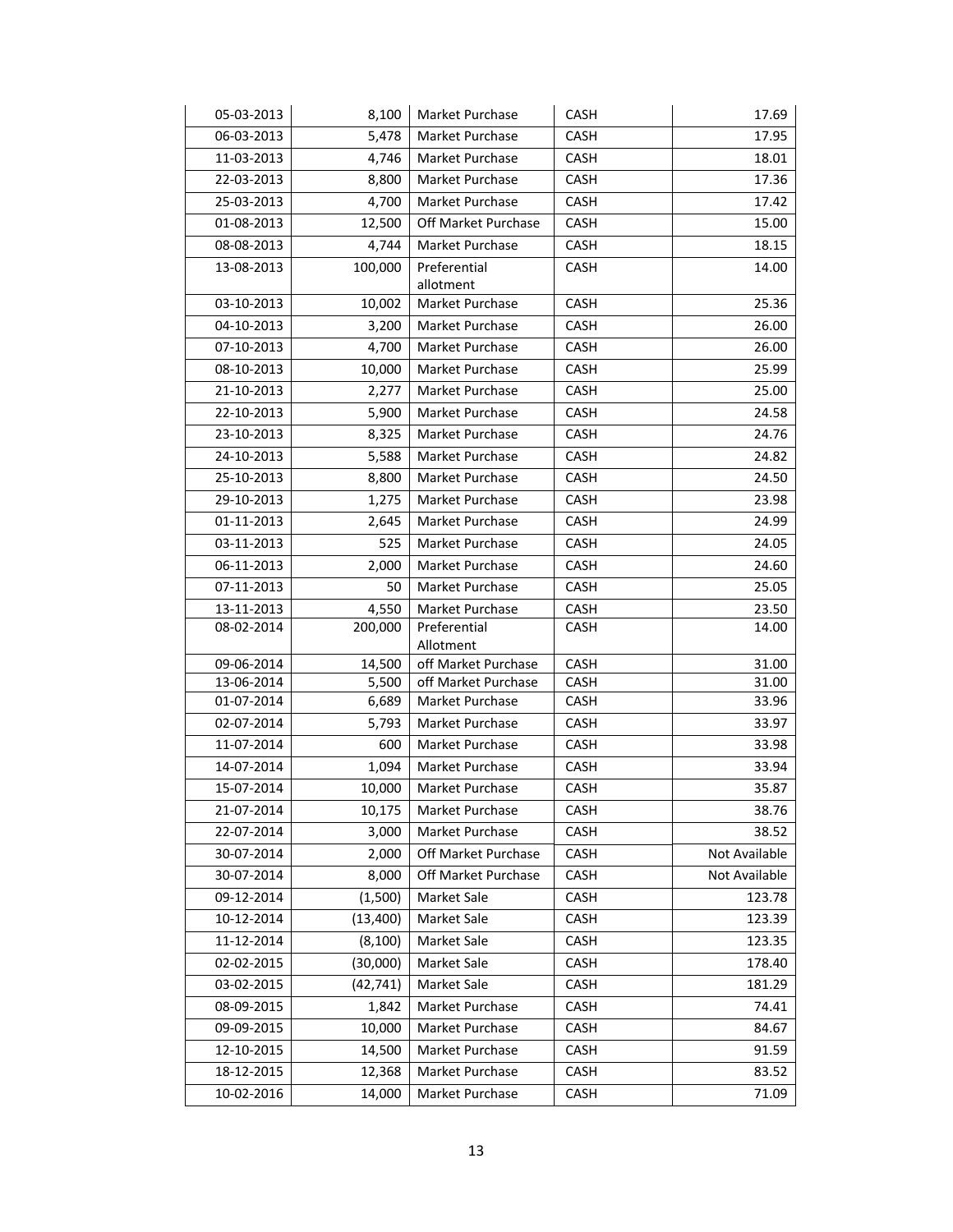| 25-02-2016 | 9,250     | Market Purchase | <b>CASH</b> | 77.23 |
|------------|-----------|-----------------|-------------|-------|
| 26-02-2016 | 3,650     | Market Purchase | <b>CASH</b> | 76.44 |
| 17-08-2016 | 5,350     | Market Purchase | <b>CASH</b> | 93.52 |
| 09-09-2016 | 10,000    | Market Purchase | CASH        | 95.65 |
| 14-09-2016 | 5,000     | Market Purchase | CASH        | 93.92 |
| 16-09-2016 | 10,000    | Market Purchase | <b>CASH</b> | 92.00 |
| 10-10-2016 | 2,660     | Market Purchase | CASH        | 87.67 |
| 28-11-2016 | 11,000    | Market Purchase | <b>CASH</b> | 79.03 |
| 22-12-2016 | 34,000    | Market Purchase | <b>CASH</b> | 83.49 |
| 30-12-2016 | 45,526    | Market Purchase | <b>CASH</b> | 88.71 |
| 04-01-2017 | 15,000    | Market Purchase | CASH        | 86.83 |
| 10-07-2017 | 8,080     | Market Purchase | <b>CASH</b> | 91.02 |
| 11-08-2017 | 10,000    | Market Purchase | <b>CASH</b> | 93.46 |
|            | 1,742,389 |                 |             |       |

\* Details prior to 14/06/2003 are not available with the Company and the promoter and hence not disclosed here.

| Nanita Ashok Motiani |              |                           |                            |                      |
|----------------------|--------------|---------------------------|----------------------------|----------------------|
| Date                 | No of Shares | Transactions              | Nature of<br>Consideration | Price per share      |
| 01-04-2003           | 226,700      | Opening Balance*          |                            |                      |
| 07-09-2004           | 2,000        | Market Purchase           | <b>CASH</b>                | 9.90                 |
| 08-09-2004           | 800          | <b>Market Purchase</b>    | <b>CASH</b>                | 9.50                 |
| 09-09-2004           | 1,000        | Market Purchase           | CASH                       | 9.00                 |
| 13-09-2004           | 800          | Market Purchase           | CASH                       | 8.12                 |
| Dec, 2004            | (900)        | <b>Not Available</b>      | Not Available              | Not Available        |
| May, 2005            | 17,900       | Off Market Purchase       | Not Available              | Not Available        |
| 30-05-2005           | 8,800        | Market Purchase           | CASH                       | 19.65                |
| 08-06-2005           | (500)        | Market Sale               | <b>CASH</b>                | <b>Not Available</b> |
| Aug, 2005            | 27,000       | off Market Purchase       | Not Available              | Not Available        |
| Dec, 2005            | (6,400)      | Not Available             | Not Available              | Not Available        |
| 13-02-2006           | (5,000)      | Market sale               | <b>CASH</b>                | 71.55                |
| 03-04-2006           | (30,000)     | Market Sale               | <b>CASH</b>                | 91.05                |
| May, 2006            | 27,000       | Off Market Purchase       | <b>CASH</b>                | 36.19                |
| 27-06-2006           | 500          | Market Purchase           | CASH                       | 63.84                |
| 25-10-2007           | 1,000        | Market Purchase           | CASH                       | 122.95               |
| 26-10-2007           | 2,218        | Market Purchase           | <b>CASH</b>                | 122.87               |
| 30-10-2007           | 705          | Market Purchase           | <b>CASH</b>                | 121.44               |
| 10-01-2008           | 273,623      | <b>Bonus Shares</b>       | Not Applicable             |                      |
| 29-01-2010           | 25,000       | Preferential<br>allotment | CASH                       | 19.40                |
| 13-11-2010           | 100,000      | Preferential<br>allotment | CASH                       | 19.40                |
| 13-02-2013           | 100,000      | Preferential<br>allotment | CASH                       | 14.00                |
| 13-08-2013           | 100,000      | Preferential<br>allotment | <b>CASH</b>                | 14.00                |
| 16-07-2015           | 28,000       | Market Purchase           | CASH                       | 75.00                |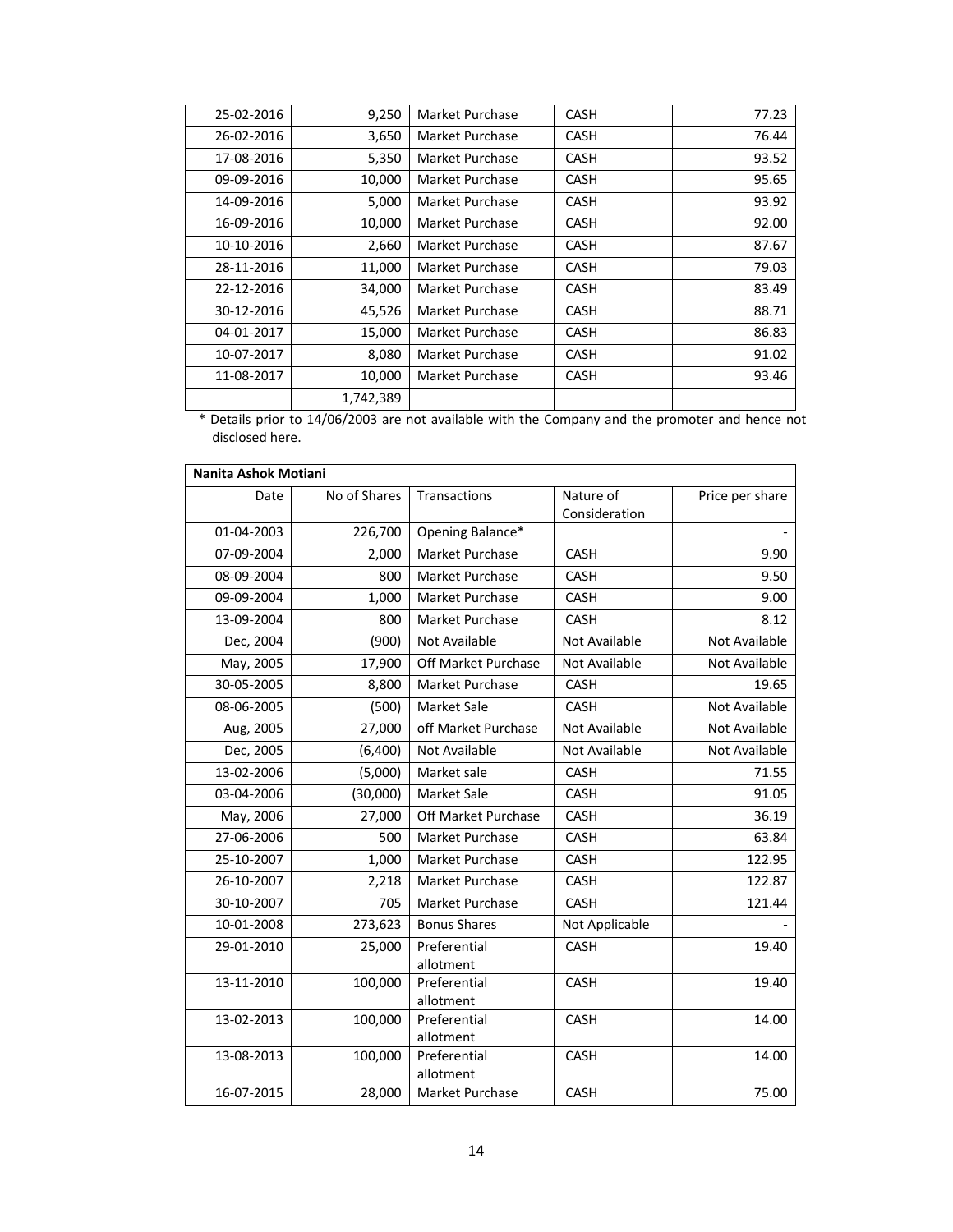| 17-07-2015 | 10,000  | Market Purchase | <b>CASH</b> | 83.74 |
|------------|---------|-----------------|-------------|-------|
| 18-12-2015 | 5,000   | Market Purchase | <b>CASH</b> | 84.49 |
| 30-09-2016 | 5,900   | Market Purchase | <b>CASH</b> | 85.22 |
| 04-10-2016 | 946     | Market Purchase | <b>CASH</b> | 88.65 |
| 05-10-2016 | 1,750   | Market Purchase | <b>CASH</b> | 88.79 |
| 13-10-2016 | 7.474   | Market Purchase | <b>CASH</b> | 86.66 |
| 23-11-2016 | 3,079   | Market Purchase | <b>CASH</b> | 74.97 |
| 28-11-2016 | 11,000  | Market Purchase | <b>CASH</b> | 79.52 |
| 22-12-2016 | 17,500  | Market Purchase | <b>CASH</b> | 83.48 |
|            | 962,895 |                 |             |       |

\* Details prior to 01/04/2003 are not available with the Company and the promoter and hence not disclosed here.

| Priyanka Tandon                                                                                 |              |                           |                            |                 |
|-------------------------------------------------------------------------------------------------|--------------|---------------------------|----------------------------|-----------------|
| Date                                                                                            | No of Shares | Transaction               | Nature of<br>Consideration | Price per share |
| 14-06-2003                                                                                      | 73,300       | Opening Balance*          |                            |                 |
| 26-10-2004                                                                                      | 2,000        | Market Purchase           | CASH                       | 9.50            |
| 27-10-2004                                                                                      | 200          | Market Purchase           | CASH                       | 9.00            |
| 28-10-2004                                                                                      | 2,000        | Market Purchase           | CASH                       | 9.50            |
| Nov, 2004                                                                                       | 5,000        | off Market Purchase       | Not Available              | Not Available   |
| 11-02-2005                                                                                      | 2,800        | Market Purchase           | <b>CASH</b>                | 10.58           |
| 14-02-2005                                                                                      | 1,200        | Market Purchase           | CASH                       | 10.60           |
| Feb, 2005                                                                                       | 2,000        | off Market Purchase       | Not Available              | Not Available   |
| 06-04-2005                                                                                      | 1,400        | off Market Purchase       | Not Available              | Not Available   |
| 05-05-2005                                                                                      | 9,700        | Market Purchase           | CASH                       | 16.02           |
| 06-05-2005                                                                                      | 10,000       | Market Purchase           | CASH                       | 15.83           |
| 09-05-2005                                                                                      | 10,000       | Market Purchase           | <b>CASH</b>                | 16.01           |
| May, 2005                                                                                       | 18,400       | off Market Purchase       | Not Available              | Not Available   |
| 08-06-2005                                                                                      | 500          | Market Purchase           | CASH                       | Not Available   |
| 28-03-2006                                                                                      | 62,500       | Preferential<br>allotment | CASH                       | 20.00           |
| 11-05-2006                                                                                      | 62,500       | Preferential<br>allotment | <b>CASH</b>                | 20.00           |
| 25-10-2007                                                                                      | 746          | Market Purchase           | CASH                       | 121.11          |
| 30-10-2007                                                                                      | 295          | Market Purchase           | <b>CASH</b>                | 120.00          |
| 10-01-2008                                                                                      | 264,541      | Bonus share               | Not Applicable             |                 |
| 13-02-2013                                                                                      | 100,000      | Preferential<br>allotment | CASH                       | 14.00           |
| 18-12-2015                                                                                      | 10,000       | Market Purchase           | CASH                       | 83.04           |
| 10-10-2016                                                                                      | 10,000       | Market Purchase           | CASH                       | 88.86           |
| 28-11-2016                                                                                      | 978          | Market Purchase           | <b>CASH</b>                | 78.75           |
| 23-12-2016                                                                                      | 22           | Market Purchase           | CASH                       | 85.90           |
| 30-12-2016                                                                                      | 109          | <b>Market Purchase</b>    | <b>CASH</b>                | 88.09           |
| 04-01-2017                                                                                      | 3,891        | Market Purchase           | CASH                       | 86.74           |
| 17-03-2017                                                                                      | (342)        | Market Sale               | CASH                       | 107.57          |
|                                                                                                 | 653,740      |                           |                            |                 |
| * Details prior to 14/06/2003 are not available with the Company and the promoter and hence not |              |                           |                            |                 |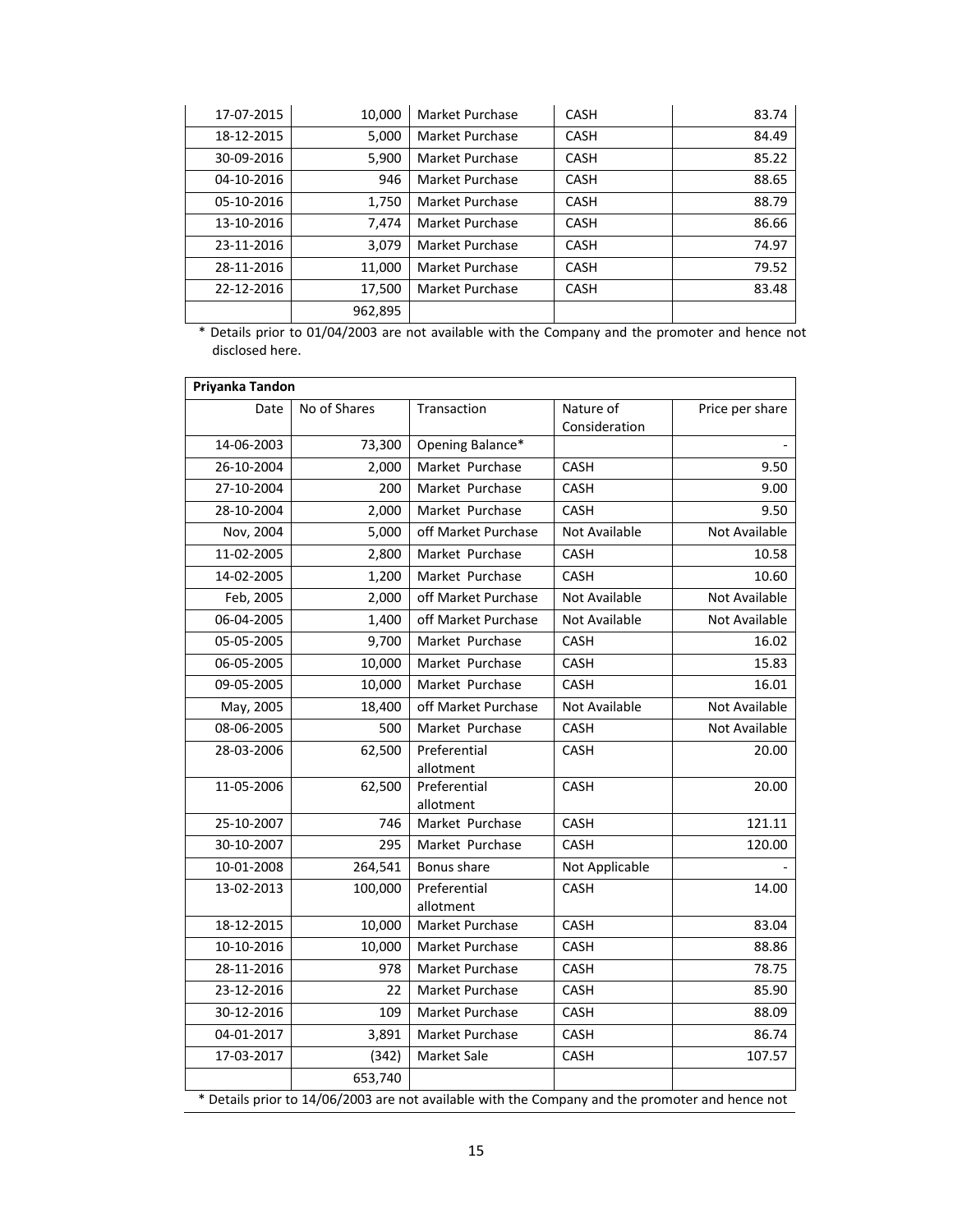disclosed here.

| Dipti Motiani |              |                           |                            |                 |
|---------------|--------------|---------------------------|----------------------------|-----------------|
| Date          | No of Shares | Transaction               | Nature of<br>Consideration | Price per share |
| 14-06-2003    | 150,000      | Opening Balance*          |                            |                 |
| 10-01-2008    | 150,000      | Bonus share               | Not Applicable             |                 |
| 29-01-2010    | 100,000      | Preferential<br>allotment | <b>CASH</b>                | 19.40           |
| 13-11-2010    | 150,000      | Preferential<br>allotment | <b>CASH</b>                | 19.40           |
| 14-03-2011    | 2,500        | Market Purchase           | CASH                       | 15.16           |
| 16-03-2011    | 11,600       | Market Purchase           | <b>CASH</b>                | 15.57           |
| 30-03-2011    | 3,103        | <b>Market Purchase</b>    | <b>CASH</b>                | 18.90           |
| 31-03-2011    | 2,509        | Market Purchase           | CASH                       | 19.94           |
| 13-02-2013    | 100,000      | Preferential<br>allotment | <b>CASH</b>                | 14.00           |
| 13-08-2013    | 100,000      | Preferential<br>allotment | <b>CASH</b>                | 14.00           |
| 17-07-2015    | 10,000       | <b>Market Purchase</b>    | <b>CASH</b>                | 83.38           |
| 20-08-2015    | 5,000        | Market Purchase           | <b>CASH</b>                | 103.99          |
| 08-10-2015    | 11,438       | Market Purchase           | <b>CASH</b>                | 91.28           |
| 08-10-2015    | (1, 438)     | <b>Market Sale</b>        | <b>CASH</b>                | 90.12           |
| 18-12-2015    | 5,000        | <b>Market Purchase</b>    | <b>CASH</b>                | 84.50           |
| 25-10-2016    | 2,693        | Market Purchase           | CASH                       | 88.74           |
| 23-12-2016    | 500          | Market Purchase           | <b>CASH</b>                | 85.96           |
| 26-12-2016    | 2,007        | Market Purchase           | <b>CASH</b>                | 85.38           |
| 27-12-2016    | 300          | Market Purchase           | CASH                       | 85.86           |
| 28-12-2016    | 22           | Market Purchase           | <b>CASH</b>                | 85.00           |
| 30-12-2016    | 15,500       | Market Purchase           | <b>CASH</b>                | 88.73           |
| 04-01-2017    | 4,000        | Market Purchase           | <b>CASH</b>                | 86.95           |
|               | 824,734      |                           |                            |                 |

\* Details prior to 14/06/2003 are not available with the Company and the promoter and hence not disclosed here.

| <b>Mayank Tandon</b> |              |                  |                |                 |
|----------------------|--------------|------------------|----------------|-----------------|
| Date                 | No of Shares | Transaction      | Nature of      | Price per share |
|                      |              |                  | Consideration  |                 |
| 31-03-2005           | 13,500       | Opening Balance* | <b>CASH</b>    |                 |
| May/June, 2005       | 10,000       | Not Available    | Not Available  | Not Available   |
| May/June, 2005       | 10,000       | Not Available    | Not Available  | Not Available   |
| 28-03-2006           | 62,500       | Preferential     | <b>CASH</b>    | 20.00           |
|                      |              | Allotment        |                |                 |
| 11-05-2006           | 62,500       | Preferential     | <b>CASH</b>    | 20.00           |
|                      |              | Allotment        |                |                 |
| Feb, 2007            | 100          | Market Purchase  | <b>CASH</b>    | Not Available   |
| 22-10-2007           | 500          | Market Purchase  | <b>CASH</b>    | 120.00          |
| 24-10-2007           | 750          | Market Purchase  | <b>CASH</b>    | 121.00          |
| 10-01-2008           | 159,850      | Bonus share      | Not Applicable |                 |
| 22-01-2008           | 1,000        | Market Purchase  | <b>CASH</b>    | 47.21           |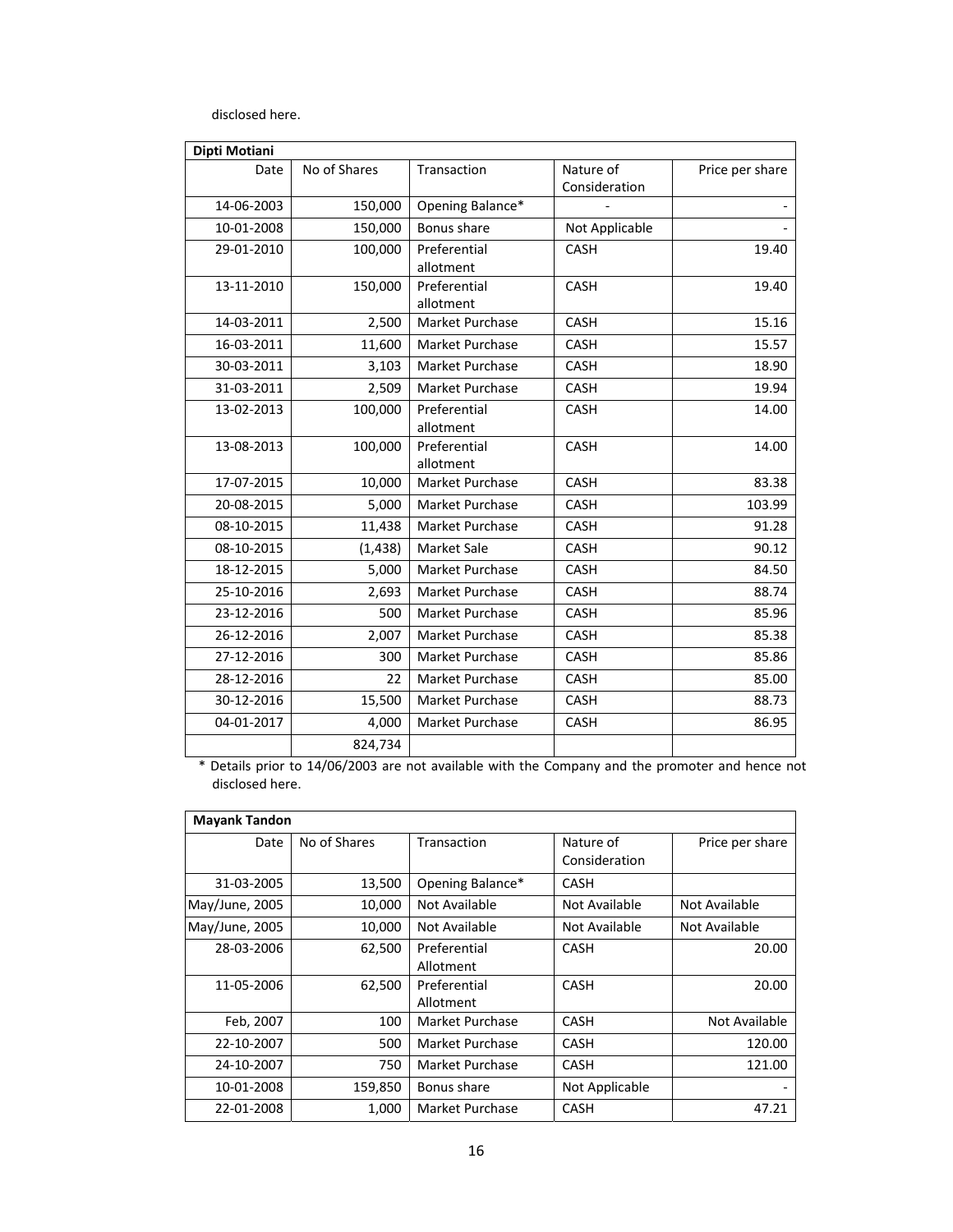| 17-09-2010 | 300     | Market Purchase        | CASH        | 25.00  |
|------------|---------|------------------------|-------------|--------|
| 11-03-2011 | 60      | Market Purchase        | CASH        | 14.00  |
| 14-03-2011 | 669     | Market Purchase        | CASH        | 14.98  |
| 14-03-2011 | 435     | Market Purchase        | CASH        | 15.30  |
| 15-03-2011 | 2,254   | Market Purchase        | <b>CASH</b> | 15.53  |
| 15-03-2011 | 2,000   | Market Purchase        | <b>CASH</b> | 15.48  |
| 16-03-2011 | 5,000   | <b>Market Purchase</b> | <b>CASH</b> | 15.50  |
| 16-03-2011 | 4,000   | <b>Market Purchase</b> | <b>CASH</b> | 15.51  |
| 17-03-2011 | 1,582   | Market Purchase        | CASH        | 17.39  |
| 17-03-2011 | 100     | Market Purchase        | CASH        | 15.85  |
| 18-03-2011 | 2,000   | Market Purchase        | CASH        | 18.00  |
| 22-03-2011 | 925     | <b>Market Purchase</b> | <b>CASH</b> | 17.50  |
| 23-03-2011 | 450     | Market Purchase        | CASH        | 20.39  |
| 31-03-2011 | 4,000   | <b>Market Purchase</b> | CASH        | 20.30  |
| 31-03-2011 | 2,000   | Market Purchase        | CASH        | 21.15  |
| 29-08-2011 | 5.      | Market Purchase        | CASH        | 16.20  |
| 13-02-2013 | 100,000 | Preferential           | CASH        | 14.00  |
|            |         | Allotment              |             |        |
| 30-10-2013 | 2,322   | Market Purchase        | CASH        | 23.90  |
| 31-10-2013 | 12,290  | Market Purchase        | <b>CASH</b> | 24.97  |
| 01-11-2013 | 1,562   | Market Purchase        | CASH        | 24.90  |
| 16-07-2015 | 9,190   | Market Purchase        | CASH        | 75.72  |
| 17-07-2015 | 6,000   | <b>Market Purchase</b> | CASH        | 83.35  |
| 18-12-2015 | 556     | Market Purchase        | CASH        | 83.75  |
| 18-12-2015 | 100     | Market Purchase        | CASH        | 85.00  |
| 10-10-2016 | 12,000  | Market Purchase        | CASH        | 89.12  |
| 13-10-2016 | 900     | Market Purchase        | CASH        | 86.00  |
| 28-11-2016 | 3,110   | Market Purchase        | CASH        | 80.20  |
| 03-11-2017 | 890     | Market Purchase        | CASH        | 179.73 |
|            | 495,400 |                        |             |        |

\* Details prior to 31/03/2005 are not available with the Company and the promoter and hence not disclosed here.

- 9.5 Assuming full acceptance of Equity Shares in the Buy-back, the aggregate percentage shareholding of the Promoter and Promoter Group of the Company after the Buy-back may increase or decrease, as the case may be, from 58.03%, which is the shareholding as on the date to [●]% of the post Buy‐back Equity Share capital of the Company.
- 9.6 Assuming full acceptance of Equity Shares in the Buy‐back, the aggregate percentage shareholding of the public after the Buy‐back, may increase or decrease, as the case may be, from 41.97%, which is the shareholding as on the date to [●]% of the post Buy‐back Equity Share capital of the Company.
- 9.7 The Buy‐back shall not result in a change in control or otherwise affect the existing management structure of the Company.
- 9.8 Pursuant to the Buy-back, the change in the percentage shareholding of Non-Resident Indians, Indian financial institutions, banks, mutual funds and the others, may undergo a change.
- 9.9 Post completion of the Buy-back, the debt-equity ratio of the Company will not be greater than twice the aggregate of the paid‐up share capital and free reserves.
- 9.10The Company shall not raise further capital for a period of one year from the expiry of the Buy-back period, except in discharge of its subsisting obligations.
- 9.11The Company shall not issue any Equity Shares or other specified securities, including by way of a bonus issue, till the date of expiry of the Buy‐back Period.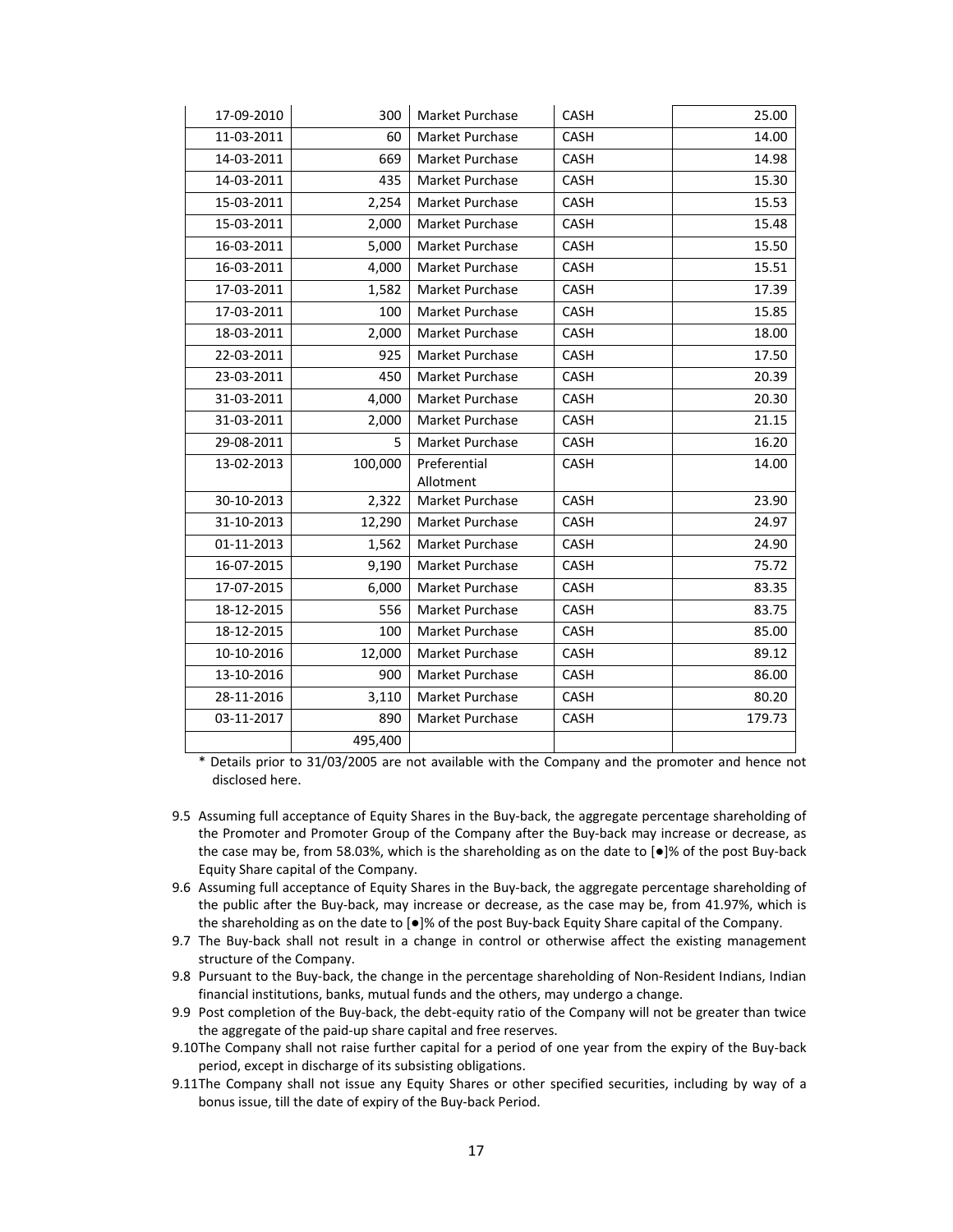- 9.12The Promoter and Promoter group of the Company shall not deal in the Equity Shares of the Company on Stock Exchanges or off market, including by way of inter‐se transfer(s) of Equity Shares among the Promoters during the period from the date of passing the board resolution till the closing of the Offer.
- 9.13We believe that the Buy-back is not expected to impact growth opportunities for the Company.
- 9.14Salient financial parameters pursuant to the Buy‐back based on the audited financial statements as of March 31, 2019, of the Company are as under:

| Parameter                          | <b>Pre Buyback</b> | Post Buyback |
|------------------------------------|--------------------|--------------|
| Networth (Rs. Lakhs)               | 7643.01            | 6543.01      |
| Return on Networth (%)             | 17.98              | 21.01        |
| Earnings Per Equity Share (in Rs.) | 11.32              | 12.33        |
| Book Value Per Equity Share (in    | 62.93              | 58.71        |
| $Rs.$ )                            |                    |              |
| Total debt/equity Ratio            | 0.51               | 0.59         |

Notes :

- 1 "Net Worth" means total shareholders' funds reduced by Capital Reserve, Cash Flow Hedge Reserve through OCI and miscellaneous expenditure not written off, as per the audited balance sheet, but does not include reserves created out of revaluation of assets, write‐back of depreciation and amalgamation.
- 2 Earnings/(Loss) per share is calculated as profit after tax(before OCI items) for the relevant year/period divided by average number of equity shares outstanding during the year/period.
- 3 Book value per Share = Net Worth divided by average number of equity shares outstanding during the year/period.
- 4 Return on Networth = Profit/(Loss) after Tax/ Net Worth
- 5 Debt‐Equity Ratio = Total Debt /Net Worth
- 6 Pre and post Buy‐back calculations are based on audited financials as on March 31, 2019. The post Buy‐back numbers are calculated by reducing the net worth by the proposed Buy‐back amount (assuming full acceptance) without factoring in any impact on the profit & loss account.

## **10. BASIS OF CALCULATING THE BUY BACK PRICE**

- 10.1 The Equity Shares of the Company are proposed to be bought back at a price of Rs.110 (Rupees One Hundred Ten only) per Equity Share.
- 10.2 The Buyback Price of Rs. 110 (Rupees One Hundred Ten only) per Equity Share has been arrived at after considering various factors including but not limited to the trends in the volume weighted average prices and closing price of the Equity Shares on the Stock Exchange where the Equity Shares of the Company are listed during last 2 months, the net worth of the Company, price earnings ratio, impact on other financial parameters of the Company and possible impact of buyback on the return on net worth and earnings per share.
- 10.3 The equity shares are being offered for buyback at a premium of 16.34% over the closing price of equity shares on BSE being Rs.94.55, on the date of intimation of Board meeting to consider the proposal for buyback to BSE (i.e. on August 20, 2019).
- 10.4 Certain financial ratios as at March 31, 2019 ("Pre‐Buyback") as derived from our audited financial statements and the corresponding ratios post buyback assuming full acceptance of the Buyback ("Post‐Buyback") are mentioned hereunder:

| <b>Particulars</b>                | <b>Pre-Buyback</b> | Post Buyback |
|-----------------------------------|--------------------|--------------|
| Book Value per Equity Share (Rs.) | 62.93              | 58.71        |
| Basic EPS (Rs.)                   | 11.32              | 12.33        |
| Return on Net Worth (%)           | 17.98              | 21.01        |

#### **11. SOURCES OF FUNDS FOR THE BUY BACK**

11.1 Assuming full acceptance, the funds that would be utilized by the Company for the purpose of the Buy Back would be Rs 11,00,00,000 (Rupees Eleven Crores) excluding the transaction cost relating to the buyback.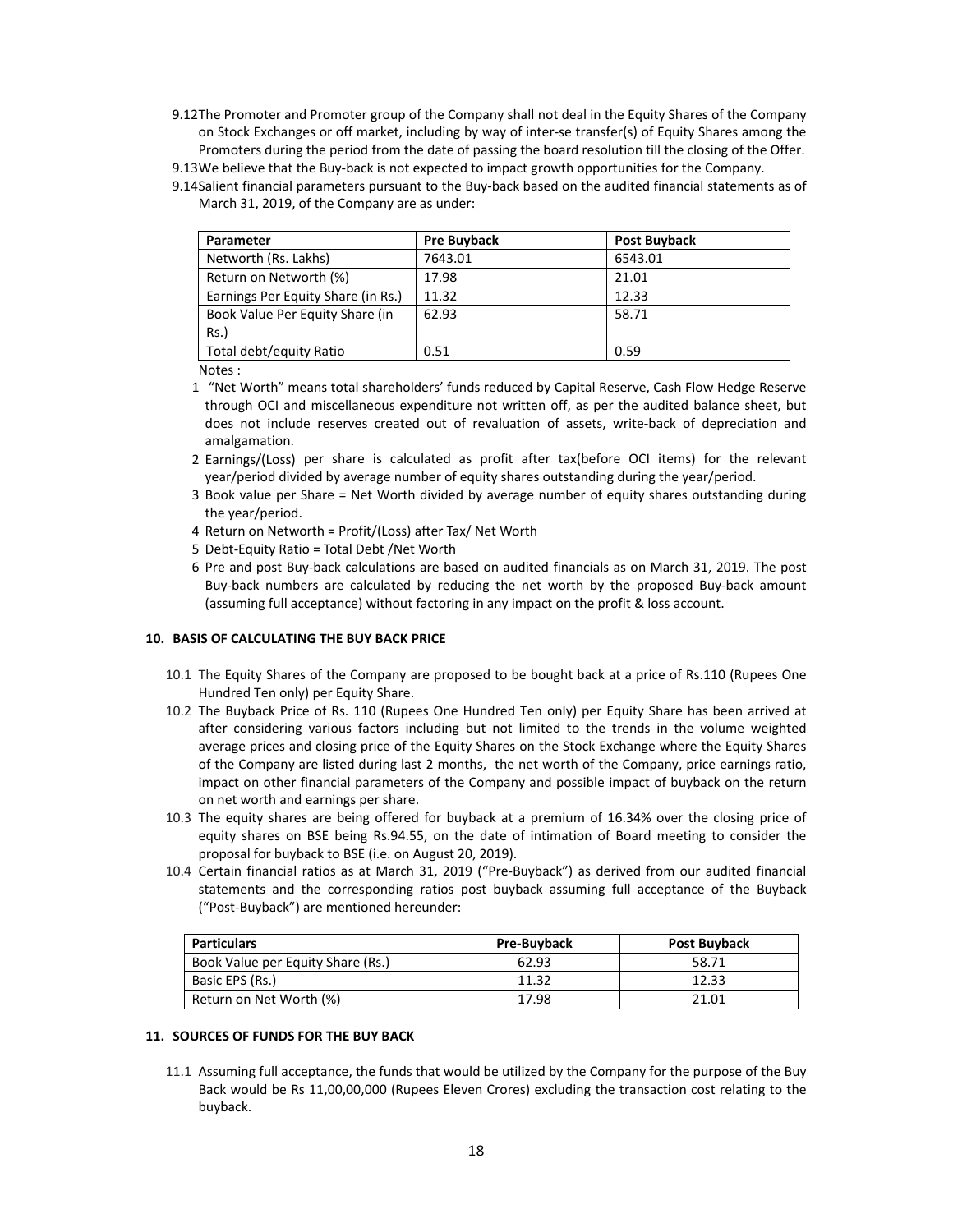- 11.2 The funds for the implementation of the proposed Buyback will be sourced out of free reserves and securities premium of the Company and any other source as may be permitted by the Buyback Regulations or the Act. Borrowed funds from banks and financial institutions, if any, will not be used for the Buyback.
- 11.3 The Company shall transfer from its free reserves or securities premium account, a sum equal to the nominal value of the equity shares bought back through the Buyback to the Capital Redemption Reserve account.

#### **12. DETAILS OF THE ESCROW ACCOUNT AND THE AMOUNT DEPOSITED THEREIN**

- 12.1 In accordance with the with Regulation 9(xi) of the Buyback Regulations, the Company has appointed Axis Bank Limited, having branch office at GF, G‐1, GCP Business Centre, Memnagar, Ahmedabad – 380052 and registered office at 'Trishul', 3rd Floor, Opposite Samartheshwar Temple, Law Garden, Ellis Bridge, Ahmedabad 380 006, as the Escrow Agent for the aforementioned Buyback, and the Company, the Manager to the Buy‐Back and the Escrow Agent have entered into an Escrow Agreement dated September 26, 2019 pursuant to which the Escrow Account in the name and style "Freshtrop Ftuits Limited –Buyback Offer‐Escrow a/c" bearing account number 919020075138243 has been opened with the Escrow Agent. As per the Escrow agreement dated September 26, 2019, Chartered Capital And Investment Limited being the Manager to the Buy‐Back has been empowered to operate the Escrow Account. In accordance with Regulation 9(xi)(b)(i) of the Buyback Regulations, the Company will deposit a sum of not exceeding Rs. 11,00,00,000 (Rupees Eleven Crores Only) in the Escrow Account subject to minimum 25% of the consideration payable. This amount to be deposited is equal to the amount required to be deposited in terms of the Buyback Regulations.
- 12.2 Mr. F.S Shah, partner of M/s F P & Associates, Chartered Accountants, having their office at 708‐A, Mahakant, Opp V.S. Hospital, Ellisbridge, Ahmedabad‐380006, Telephone: +91‐79‐26575642, 26579106; Email: cafpassociates@gmail.com, Membership No.: 133589 *vide* a certificate dated September 27, 2019, has confirmed that the Company has adequate and firm financial resources to fulfill the obligations under the proposed Buy Back.
- 12.3 Based on the aforementioned certificate, the Manager to the Buy‐Back confirms that it is satisfied that firm arrangements for fulfilling the obligations under the Buy Back are in place and that the Company has the ability to implement the Buy Back in accordance with the Buyback Regulations.

#### **13. CAPITAL STRUCTURE AND SHAREHOLDING PATTERN**

13.1 The present capital structure of the Company is as follows:

|         |                                                | (Rs. In Lakhs)     |
|---------|------------------------------------------------|--------------------|
| Sr. No. | <b>Particulars</b>                             | <b>Pre Buyback</b> |
|         | <b>Authorized Share Capital:</b>               |                    |
|         | 1,50,00,000 Equity Shares of Rs. 10 each       | 1500.00            |
|         | Total                                          | 1500.00            |
|         | <b>Issued, Subscribed and Paid-up Capital:</b> |                    |
|         | 1,21,45,000 Equity Shares of Rs. 10 each       | 1214.50            |
|         | Total                                          | 1214.50            |

13.2 Assuming full acceptance in the Buy Back, the capital structure of the Company post Buy Back would be as follows:

|         |                                            | (Rs. In Lakhs) |
|---------|--------------------------------------------|----------------|
| Sr. No. | <b>Particulars</b>                         | Post Buyback   |
| 1.      | <b>Authorized Share Capital:</b>           |                |
|         | 1,50,00,000 Equity Shares of Rs. 10/- each | 1500.00        |
|         | <b>Total</b>                               | 1500.00        |
|         | Issued, Subscribed and Paid-up Capital:    |                |
|         | 1,11,45,000 Equity Shares of Rs. 10/- each | 1114.50        |
|         | Total                                      | 1114.50        |

13.3 The company has never made a buyback offer since the incorporation of the company.

13.4 There are no partly paid up equity shares or calls in arrears or any preference shares or any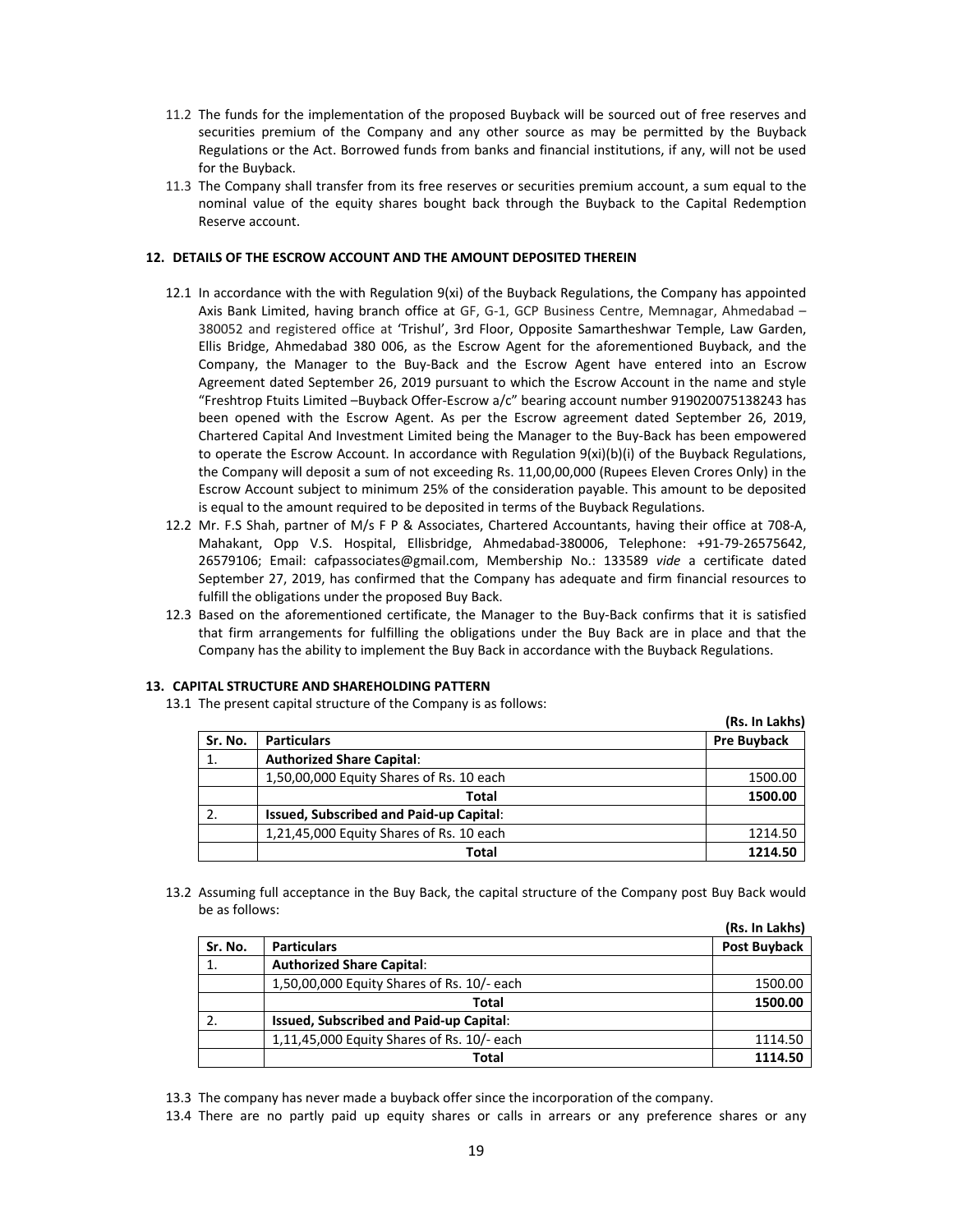outstanding instruments convertible into shares.

- 13.5 The Company shall not issue any Equity Shares or other specified securities, including by way of a bonus issue, till the date of expiry of the Buy‐back Period.
- 13.6 There is no pending scheme of amalgamation or compromise or arrangement pursuant to any provisions of the Companies Act.
- 13.7 There are no locked-in Equity Shares.
- 13.8 The shareholding pattern of the Company pre Buyback as on record date i.e. Friday, October 11, 2019 and the post Buyback shareholding pattern assuming full acceptance, is as follows:

| <b>Category of Shareholder</b>              | <b>Pre Buyback</b>      |                            | Post Buyback*           |                         |  |
|---------------------------------------------|-------------------------|----------------------------|-------------------------|-------------------------|--|
|                                             | οf<br><b>Number</b>     | $\%$<br>to                 | the Number<br>οf        | % to post               |  |
|                                             | <b>Equity Shares</b>    | existing                   | <b>Equity</b>           | <b>Buyback</b>          |  |
|                                             |                         | <b>Equity Share Shares</b> |                         | <b>Equity Share</b>     |  |
|                                             |                         | capital                    |                         | capital                 |  |
| Promoters and persons acting in concert     | 70,47,171               | 58.03                      | $[\bullet]$             | $\left[\bullet\right]$  |  |
| (Including)<br>Foreign<br>Investors<br>Non- | $\lceil \bullet \rceil$ | $\lbrack \bullet \rbrack$  |                         |                         |  |
| Resident Indians, Flls, FPIs, Foreign       |                         |                            |                         |                         |  |
| Mutual Funds, Foreign Nationals)            |                         |                            |                         |                         |  |
| Institutions/Banks,<br>Financial<br>Mutual  | $\lceil \bullet \rceil$ | $\lceil \bullet \rceil$    | $\lceil \bullet \rceil$ | $\lceil \bullet \rceil$ |  |
| Funds promoted by Banks/ Institutions       |                         |                            |                         |                         |  |
| Others (Public, Bodies Corporate, etc.)     | $\lceil \bullet \rceil$ | $\lceil \bullet \rceil$    |                         |                         |  |
| Total                                       | 1,21,45,000             | 100.00                     | 1,11,45,000             | 100.00                  |  |

*\*Assuming response to the Buyback is to the extent of 100% (full acceptance) from all the Eligible Shareholders of the Equity Shares up to their Buyback Entitlement.*

- 13.9 Assuming response to the Buyback is to the extent of 100% (full acceptance) from all the Equity Shareholders upto their Buyback Entitlement, the aggregate shareholding of the Promoter and Promoter Group post the Buyback may increase or decrease to [●] from 58.03% prior to the Buyback.
- 13.10 The aggregate shareholding of the Promoter and Promoter Group of the Company as on the date of the Board Meeting at which the proposal for Buy‐Back was approved, and the date of the general meeting at which special resolution was passed and as on the date of the Public Announcement, is as follows:

| Sr. No. | Name of Promoter and Promoter | No. of Equity Shares | % Shareholding |  |
|---------|-------------------------------|----------------------|----------------|--|
|         | <b>Group Entity</b>           |                      |                |  |
|         | Ashok Vishindas Motiani       | 17,42,389            | 14.35          |  |
| 2       | Nanita Ashok Motiani          | 9,62,895             | 7.93           |  |
| 3       | Mayank Ramesh Tandon          | 4,95,400             | 4.08           |  |
| 4       | Priyanka Tandon               | 6,53,740             | 5.38           |  |
| 5       | Dipti Ashok Motiani           | 8,24,734             | 6.79           |  |
| 6       | Freshcap Foodstuff LLP        | 23,68,013            | 19.50          |  |
|         | Total                         | 70,47,171            | 58.03          |  |

# **14. BRIEF INFORMATION OF THE COMPANY**

#### 14.1 **History of the Company**

- a. The Company was incorporated in the name of Freshtrop Fruits Private Limited on September 30, 1992 in the Registrar of Companies, Gujarat, Dadra & Nagar Haveli. Thereafter a fresh certificate of incorporation consequent upon change of name on conversion of the company to public limited company in the name of the "Freshtrop Fruits Limited" was granted by ROC on September 22, 1994.
- b. The company is presently engaged in two business segments i.e. Fresh Fruits and Processed Fruits and Vegetables.

**Fresh Fruits**: The Company's principal business which consists of fresh grapes, pomegranates and mangoes.

**Processed Fruits and Vegetables**: It consists of Mango pulp, Guava pulp, Pomegranate concentrate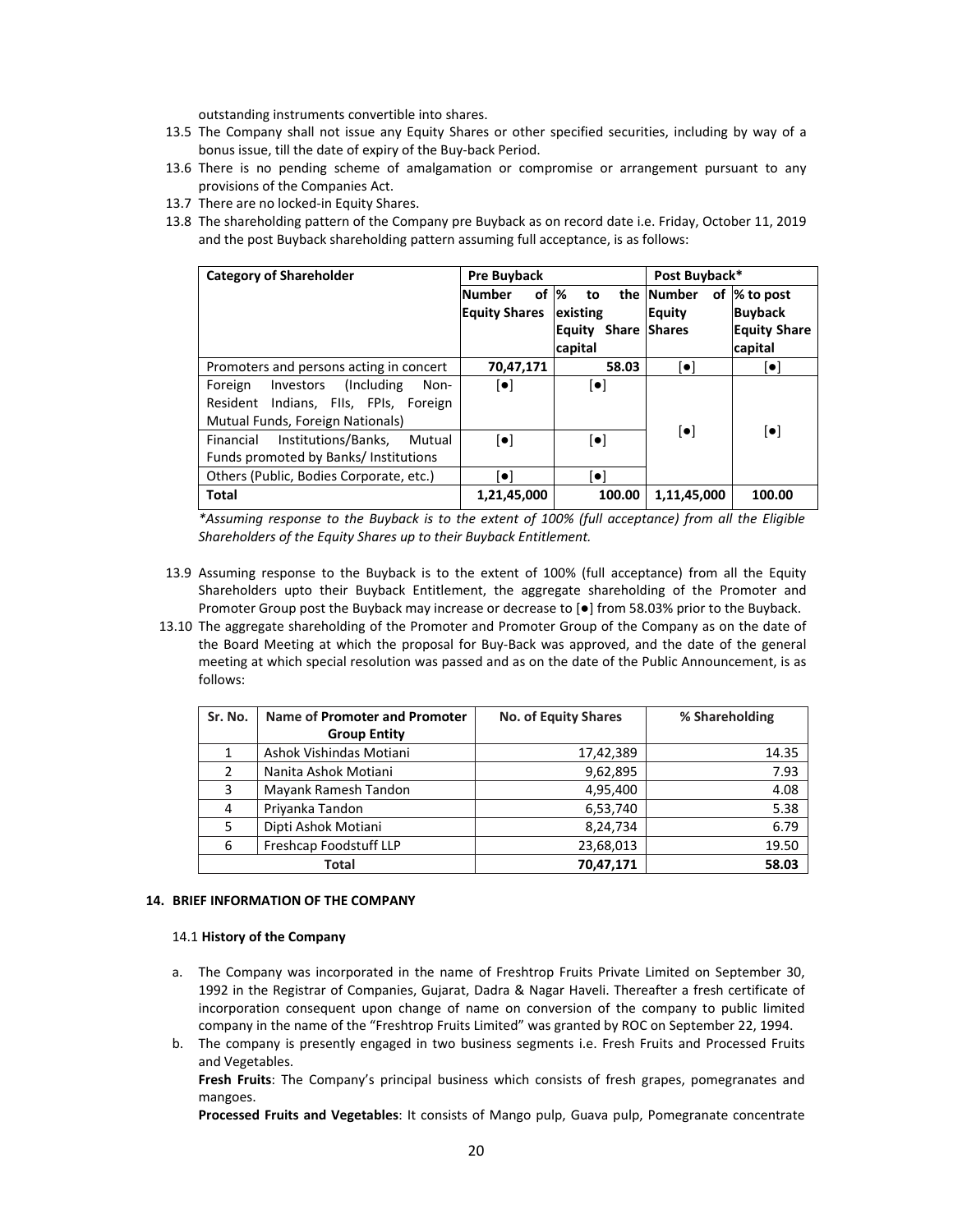and Puree and cold processed juice.

- c. The registered office of the Company is situated at A‐603, Sapath IV, Opp. Karnavati Club, S. G. HIghway, Ahmedabad – 380 015.
- d. The equity shares of the Company were listed in the year 1995 on the BSE Limited (Code: 530077).

## 14.2 **Growth of Business**

- a. For the financial years ended March 31, 2017, 2018 and 2019, the Company had total income of Rs.14,522.81 lacs, Rs.17,795.87 lacs and Rs.17,605.02 lacs, respectively, and profit after tax of Rs.892.59 lacs, Rs.830.41 lacs and Rs.1,374.40 lacs, respectively.
- b. For the quarter ended June 30, 2019 the Company had total income of Rs.7,653.07 lacs and profit after tax of Rs. 867.41 lacs.
- 14.3 **The details of changes in the share capital of the Company since incorporation as certified by the Company is as follows:**

| Date of          | <b>Number of</b>                        | Face           | <b>Issue</b>   | Nature of         | <b>Details</b>                                                 | <b>Cumulative</b>          | <b>Cumulative</b>              |
|------------------|-----------------------------------------|----------------|----------------|-------------------|----------------------------------------------------------------|----------------------------|--------------------------------|
| <b>Allotment</b> | Equity<br><b>Shares</b>                 | Value<br>(Rs.) | Price<br>(Rs.) | consideratio<br>n |                                                                | <b>Number of</b><br>Equity | paid-up share<br>capital (Rs.) |
|                  |                                         |                |                |                   |                                                                | <b>Shares</b>              |                                |
| 02/10/1992       | 20                                      | 100            | 100            | Cash              | Subscription to                                                | 20                         | 2000                           |
|                  |                                         |                |                |                   | Memorandum                                                     |                            |                                |
| 22/11/1992       | 40                                      | 100            | 100            | Cash              | <b>Further Allotment</b>                                       | 60                         | 6000                           |
| 30/01/1993       | 52,000                                  | 100            | 100            | Cash              | <b>Further Allotment</b>                                       | 52060                      | 5206000                        |
| 30/09/1993       | 40                                      | 100            | 100            | Cash              | <b>Further Allotment</b>                                       | 52100                      | 5210000                        |
| 23/09/1994       |                                         |                |                |                   | Equity Shares of face value Rs. 100 each were sub-divided into | 521000                     | 5210000                        |
|                  | equity shares of face value Rs. 10 each |                |                |                   |                                                                |                            |                                |
| 12/11/1994       | 208,400                                 | 10             | <b>NA</b>      | <b>NA</b>         | Bonus (Ratio 2:5)                                              | 729,400                    | 72,94,000                      |
| 12/11/1994       | 524,000                                 | 10             | 10             | Conversion        | <b>Further Allotment</b>                                       | 1,253,400                  | 1,25,34,000                    |
|                  |                                         |                |                | of unsecured      |                                                                |                            |                                |
|                  |                                         |                |                | loan              |                                                                |                            |                                |
| 1994-95*         | 1,218,400                               | 10             | 10             | Cash              | Allotted to<br>Promoters (IPO)                                 | 2,471,800                  | 2,47,18,000                    |
| 1994-95*         | 2,050,700                               | 10             | 10             | Cash              | Allotted to Public                                             | 4,522,500                  | 4,52,25,000                    |
|                  |                                         |                |                |                   | (IPO)                                                          |                            |                                |
| 28/03/2006       | 250,000                                 | 10             | 20             | Cash              | <b>Further Allotment</b>                                       | 4,772,500                  | 4,77,25,000                    |
| 11/05/2006       | 250,000                                 | 10             | 20             | Cash              | <b>Further Allotment</b>                                       | 5,022,500                  | 5,02,25,000                    |
| 10/01/2008       | 5,022,500                               | 10             | <b>NA</b>      | <b>NA</b>         | Bonus (Ratio 1:1)                                              | 10,045,000                 | 10,04,50,000                   |
| 29/01/2010       | 500,000                                 | 10             | 19.4           | Cash              | <b>Further Allotment</b>                                       | 10,545,000                 | 10,54,50,000                   |
| 13/11/2010       | 500,000                                 | 10             | 19.4           | Cash              | <b>Further Allotment</b>                                       | 11,045,000                 | 11,04,50,000                   |
| 13/02/2013       | 600,000                                 | 10             | 14             | Cash              | <b>Further Allotment</b>                                       | 11,645,000                 | 11,64,50,000                   |
| 13/08/2013       | 300,000                                 | 10             | 14             | Cash              | <b>Further Allotment</b>                                       | 11,945,000                 | 11,94,50,000                   |
| 08/02/2014       | 200,000                                 | 10             | 14             | Cash              | <b>Further Allotment</b>                                       | 12,145,000                 | 12,14,50,000                   |

\*Exact dates not available with the company

# 14.4 The Details of the Board of Directors of the Company as on date of the Public Announcement are as **follows:**

| Name, DIN and age           | Designation | Date of     | Directorships in other      |
|-----------------------------|-------------|-------------|-----------------------------|
|                             |             | Appointment | companies                   |
| Mr. Ashok Vishindas Motiani | Chairman &  | 30/09/1992  | 1) Freshfal Private Limited |
| DIN: 00124470               | Managing    |             | 2) Freshcap Foodstuff LLP   |
| Age: 70                     | Director    |             |                             |
| Nanita Ashok Motiani        | Whole Time  | 29/01/1997  | 1) Freshfal Private Limited |
| DIN: 00787809               | Director    |             | 2) Freshcap Foodstuff LLP   |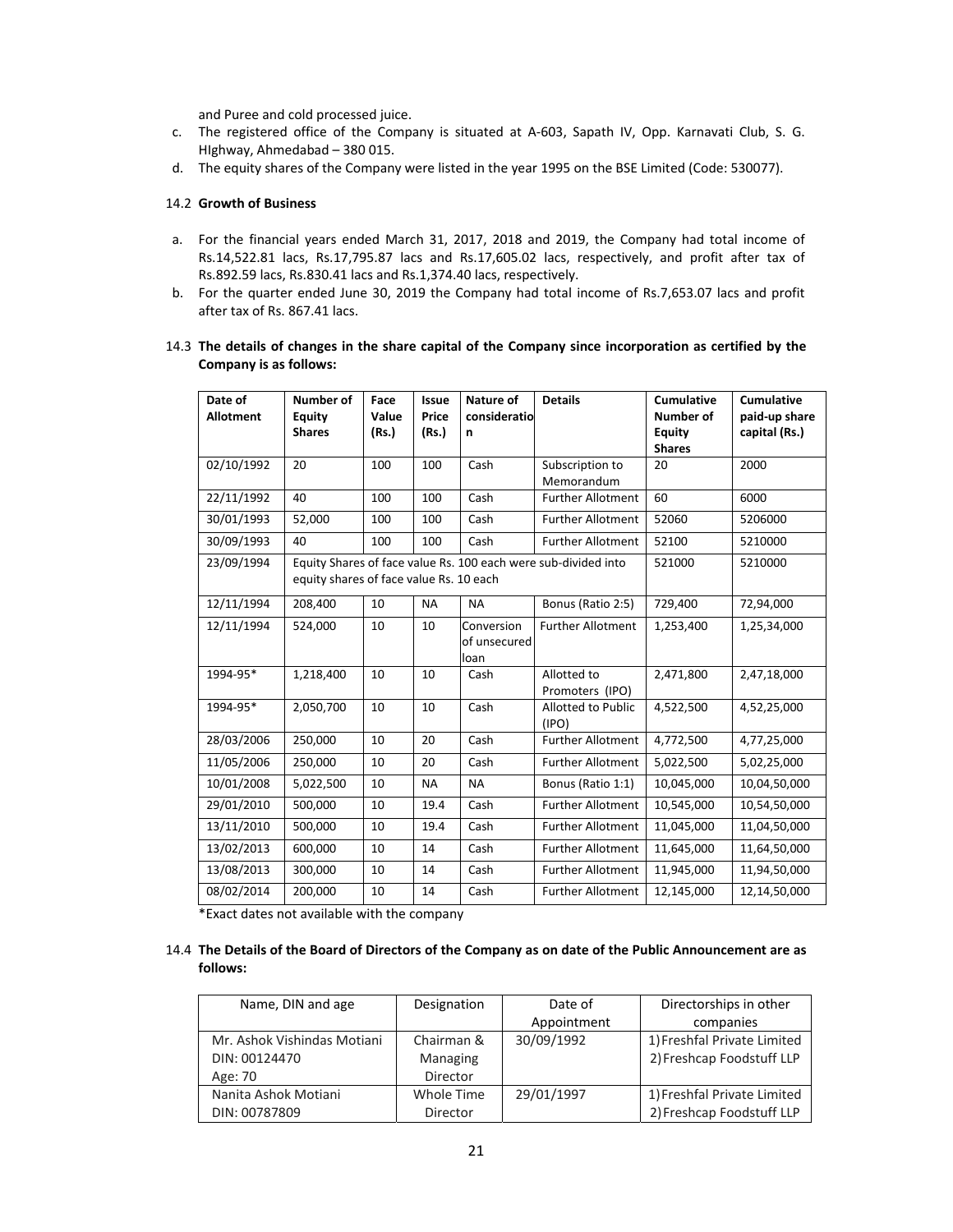| Age: 66                    |             |            |                           |
|----------------------------|-------------|------------|---------------------------|
| Mr. Mayur Jashvantlal Shah | Independent | 12/07/2003 | None                      |
| DIN: 00124633              | Director    |            |                           |
| Age: 60                    |             |            |                           |
| Mr. Dineshbhai Shankerlal  | Independent | 14/11/2011 | None                      |
| Oza                        | Director    |            |                           |
| DIN: 01307881              |             |            |                           |
| Age: 66                    |             |            |                           |
| Mr. Anil Sharma            | Independent | 13/08/2013 | 1) Fil Industries Limited |
| DIN: 06688634              | Director    |            |                           |
| Age: 65                    |             |            |                           |

- 14.5 There are no changes in the Board of Directors during the last 3 years ending on the date of the Public Announcement.
- 14.6 The Buy Back will not result in any benefit to any Directors, Promoters and Promoter Group except to the extent of their intention to participate in the Buy Back Offer and the change in their shareholding as per the response received in the Buy Back Offer, as a result of the cancellation of Equity Shares which will lead to a reduced Equity Share capital post Buy Back.

## **15. FINANCIAL INFORMATION ABOUT THE COMPANY:**

**15.1 The brief financial information of the Company as extracted from the un‐audited standalone financial statements under Ind AS for the quarter ended June 30, 2019 and from audited financial statements for the last three years being March 31, 2019, March 31, 2018 and March 31, 2017 is provided below:**

|  | (Rs. In Lacs) |
|--|---------------|
|--|---------------|

|              |                                                                                    | Quarter<br><b>Ended</b> |                   | <b>Year Ended</b> |                   |
|--------------|------------------------------------------------------------------------------------|-------------------------|-------------------|-------------------|-------------------|
|              | <b>Particulars</b>                                                                 | <b>June 30,</b><br>2019 | March 31.<br>2019 | March 31,<br>2018 | March 31,<br>2017 |
|              |                                                                                    | <b>Unaudited</b>        | <b>Audited</b>    | <b>Audited</b>    | <b>Audited</b>    |
|              |                                                                                    | Ind-AS                  | Ind-AS            | Ind-AS            | Ind-AS            |
| ı            | (including)<br>other<br>Total<br>Income<br>income)                                 | 7653.07                 | 17605.02          | 17795.87          | 14522.81          |
| $\mathbf{u}$ | Total Expenses excluding Finance<br>costs, Depreciation & Amortization<br>expenses | 6248.78                 | 15166.18          | 15911.35          | 12695.47          |
| Ш            | <b>Finance Costs</b>                                                               | 51.94                   | 131.65            | 80.48             | 73.67             |
| IV           | Depreciation & Amortization                                                        | 133.37                  | 517.51            | 416.10            | 395.94            |
| $\mathsf{V}$ | Profit/(loss)<br>before<br>and<br>tax<br>exceptional item                          | 1218.98                 | 1789.68           | 1387.94           | 1357.73           |
| VI           | <b>Exceptional items</b>                                                           | 0.00                    | 0.00              | 57.68             | 0.00              |
| VI           | Profit/(loss) before tax                                                           | 1218.98                 | 1789.68           | 1330.26           | 1357.73           |
| VII          | Provision<br>for<br>(including<br>tax<br>Deferred Tax)                             | 351.56                  | 415.28            | 499.85            | 465.14            |
| IX           | Profit/ (Loss) after tax                                                           | 867.41                  | 1374.40           | 830.41            | 892.59            |
| x            | Other<br>Comprehensive<br>Income/(loss) - net of Tax                               | (11.03)                 | 179.06            | (175.21)          | 0.65              |
| XI           | Total<br>Comprehensive<br>Income<br>(Loss)                                         | 856.39                  | 1553.47           | 655.20            | 893.24            |
| XII          | <b>Equity Share Capital</b>                                                        | 1214.50                 | 1214.50           | 1214.50           | 1214.50           |
| XIII         | Other Equity/Reserves & Surplus*                                                   | 7297.47                 | 6428.51           | 5047.89           | 4216.01           |
| XIV          | Net worth                                                                          | 8511.97                 | 7643.01           | 6262.39           | 5430.51           |
| XV           | Total debt                                                                         | 1843.51                 | 3872.35           | 4148.07           | 2608.83           |

**\*** Excluding Capital Reserve, and Cash Flow Hedge Reserve through OCI **Note:**

a. The financial results for the three months ended June 30, 2019 and audited financial statements for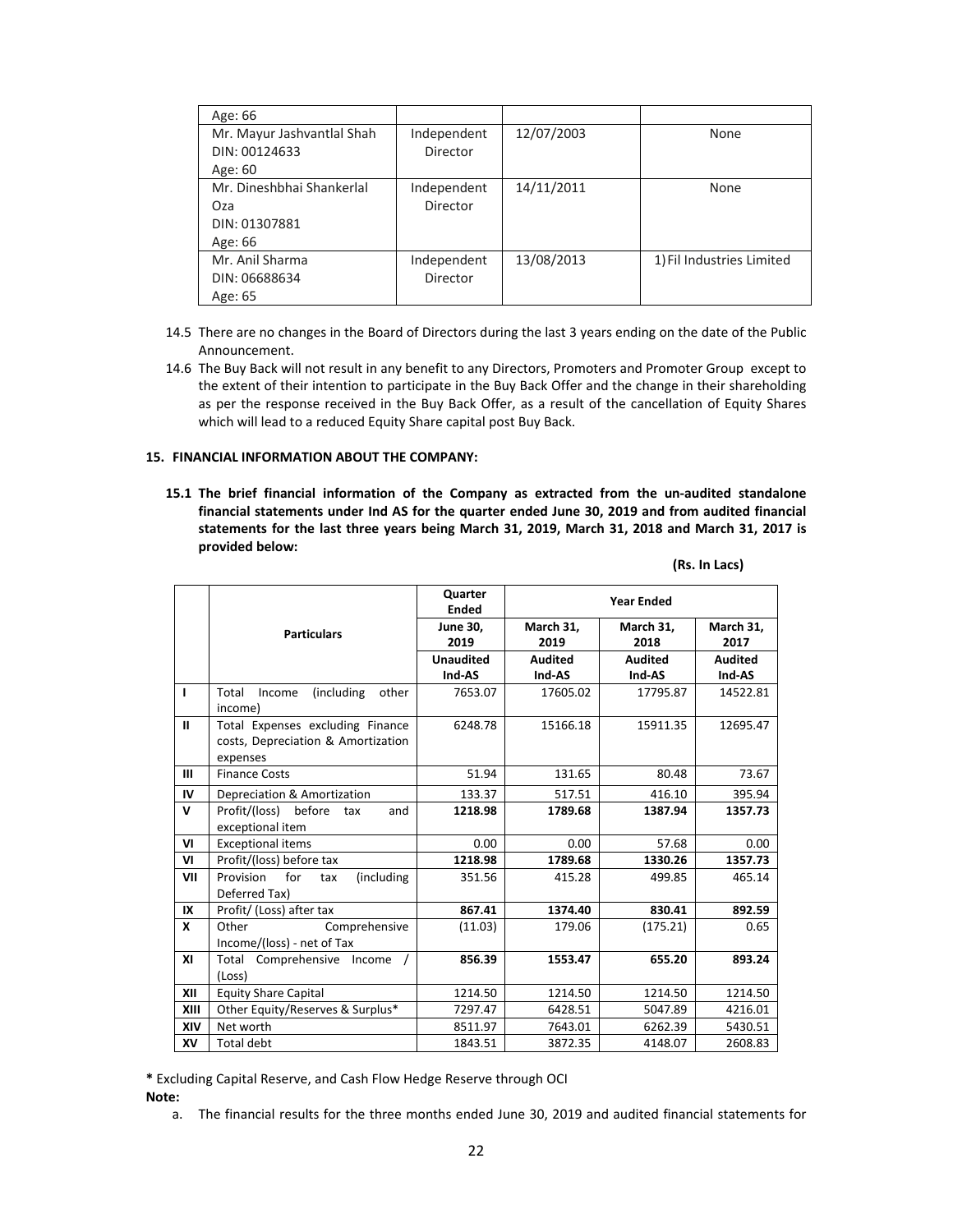years ended March 31, 2019, March 31, 2018, March 31, 2017 have been prepared in accordance with Ind‐AS notified under Section 133 of the Companies Act, 2013 read with the Companies (Indian Accounting Standards) Rules, 2015 to the extent applicable ("Ind‐AS Financial Statements").

- b. For the above purpose "Net Worth" means total shareholders' funds reduced by Capital Reserve, Cash Flow Hedge Reserve through OCI and miscellaneous expenditure not written off, as per the audited balance sheet, but does not include reserves created out of revaluation of assets, write‐back of depreciation and amalgamation.
- c. Total income and Total expenses for the three months ended 30th June 2019 are as per published quarterly results (unaudited) prepared as per IND‐AS.
- d. The term debt as used herein includes secured loans, working capital loans obtained by the company from the Banks, unsecured loan obtained by the company from the director and it does not include normal trade payables and other current liabilities etc. Total debt as at 30th June 2019 have been taken from unaudited books of account since this information is not required to be furnished in the unaudited financial results for the three Months ended 30th June 2019.
- e. The above information's are based on Audited Financial statements of Freshtrop Fruits Limited as at 31st March, 2019, 31st March, 2018, 31st March, 2017, unaudited financial statements of Freshtrop Fruits Limited as at 30th June 2019 certified by the Management of Freshtrop Fruits Limited and unaudited financial results for the three months ended June 2019.

|                 |                            | <b>Quarter Ended</b> | <b>Year Ended</b> |                   |                   |  |
|-----------------|----------------------------|----------------------|-------------------|-------------------|-------------------|--|
|                 | <b>Particulars</b>         | June 30, 2019        | March 31,<br>2019 | March 31,<br>2018 | March 31,<br>2017 |  |
|                 |                            | <b>Unaudited</b>     | <b>Audited</b>    | <b>Audited</b>    | <b>Audited</b>    |  |
|                 | Key Ratios                 |                      |                   |                   |                   |  |
| $\mathbf{1}$    | Earnings/(Loss) per Share  | 7.14                 | 11.32             | 6.84              | 7.35              |  |
|                 | - Basic (Rs.)              | (Not Annualized)     |                   |                   |                   |  |
| $\overline{2}$  | Earnings/(Loss) per Share  | 7.14                 | 11.32             | 6.84              | 7.35              |  |
|                 | - Diluted (Rs.)            | (Not Annualized)     |                   |                   |                   |  |
| 3               | Book Value Per Share (Rs.) | 70.09                | 62.93             | 51.56             | 44.71             |  |
| 4               | worth<br>on Net<br>Return  | 10.19%               | 17.98%            | 13.26%            | 16.44%            |  |
|                 | (%)(excluding OCI)         | (Not Annualized)     |                   |                   |                   |  |
| 5               | Return on Net worth (%)    | 10.06%               | 20.33%            | 10.46%            | 16.45%            |  |
|                 | (including OCI)            | (Not Annualized)     |                   |                   |                   |  |
| 6               | Debt-Equity Ratio          | 0.22                 | 0.51              | 0.66              | 0.48              |  |
|                 | Total Debt/ Net worth      |                      |                   |                   |                   |  |
| $N \cap + \cap$ |                            |                      |                   |                   |                   |  |

## **Key Financial Ratios**

Note:

- 1 Earnings/(Loss) per share is calculated as profit after tax(before OCI items) for the relevant year/period divided by average number of equity shares outstanding during the year/period.
- 2 Book value per Share = Net Worth divided by average number of equity shares outstanding during the year/period.
- 3 Return on Networth = Profit/(Loss) after Tax/ Net Worth
- 4 Debt‐Equity Ratio = Total Debt /Net Worth

## **16. STOCK MARKET DATA**

- 16.1 The Equity Shares are currently listed and traded only on the BSE Limited.
- 16.2 The high, low and average market prices in preceding three financial years and the monthly high, low and average market prices for the six months preceding the date of Public Announcement and the corresponding volumes on the BSE (only stock exchange where Company's shares are listed & traded) are as follows:

| Period | High  | Date of High   Number |                    | Low | Date             | of   Number of   Average |            | <b>Total</b>          |
|--------|-------|-----------------------|--------------------|-----|------------------|--------------------------|------------|-----------------------|
|        | Price | Price                 | of shares   Price  |     | <b>Low Price</b> | shares                   | Price (Rs) | Volume                |
|        | (Rs)  |                       | traded on $ $ (Rs) |     |                  | traded<br>- on           |            | <b>Traded</b><br>in I |
|        |       |                       | that date          |     |                  | that date                |            | period<br>the         |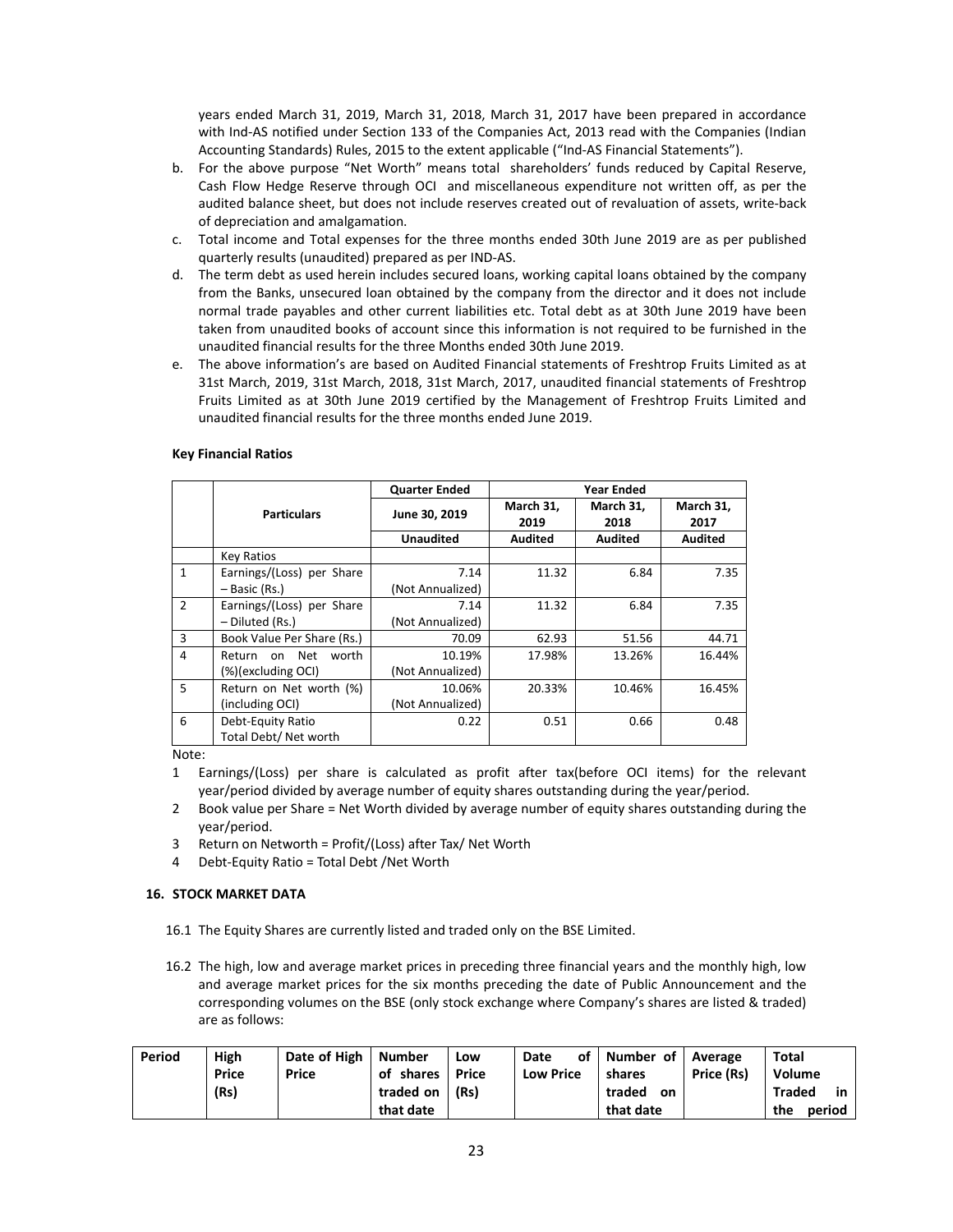|                          |                           |               |         |        |            |        |        | (No.<br>of<br>shares) |
|--------------------------|---------------------------|---------------|---------|--------|------------|--------|--------|-----------------------|
|                          |                           |               |         |        |            |        |        |                       |
| <b>PRECEDING 3 YEARS</b> |                           |               |         |        |            |        |        |                       |
| 2016-                    | 128.00                    | October 27,   | 229158  | 70.00  | November   | 34199  | 93.84  | 4712707               |
| 2017                     |                           | 2016          |         |        | 21, 2016   |        |        |                       |
| $2017 -$                 | 218.00                    | October 17    | 198958& | 85.00  | June 6,    | 40312  | 134.95 | 9246968               |
| 2018                     |                           | & 18, 2017    | 65180   |        | 2017       |        |        |                       |
| 2018-                    | 197.80                    | January 14,   | 91695   | 91.95  | July 19,   | 13189  | 142.48 | 5804943               |
| 2019                     |                           | 2019          |         |        | 2018       |        |        |                       |
|                          | <b>PRECEDING 6 MONTHS</b> |               |         |        |            |        |        |                       |
| March                    | 176.80                    | March 11,     | 35910   | 150.00 | March 26   | 9460 & | 163.58 | 438925                |
| 2019                     |                           | 2019          |         |        | & 27, 2019 | 23052  |        |                       |
| April                    | 178.00                    | April 12,     | 99744   | 150.30 | April 1,   | 8252   | 160.88 | 365304                |
| 2019                     |                           | 2019          |         |        | 2019       |        |        |                       |
| May,                     | 158.90                    | May 3, 2019   | 9115    | 126.35 | May 31,    | 27216  | 142.32 | 347286                |
| 2019                     |                           |               |         |        | 2019       |        |        |                       |
| June,                    | 136.95                    | June 4, 2019  | 27844   | 106.70 | June 19,   | 12341  | 119.73 | 131916                |
| 2019                     |                           |               |         |        | 2019       |        |        |                       |
| <b>July 2019</b>         | 129.90                    | July 19, 2019 | 14277   | 91.90  | July 30,   | 11019  | 112.48 | 144576                |
|                          |                           |               |         |        | 2019       |        |        |                       |
| August                   | 117.40                    | August 22,    | 27431   | 85.00  | August 5,  | 15478  | 96.85  | 211112                |
| 2019                     |                           | 2019          |         |        | 2019       |        |        |                       |

*Source: www.bseindia.com* 

Note: High and Low price for the period are based on intraday prices and Average Price is based on average of *daily closing price of the period.*

16.3 The Board, at its meeting held on August 23, 2019, approved the proposal for the Buyback at a price of Rs. 110 per share and the intimation was sent to BSE on the same day. The closing market price of the Equity Shares on BSE as on August 26, 2019, being the working day after the day of Board approving the proposal for Buyback, was Rs. 92.75.

## **17. DETAILS OF THE STATUTORY APPROVALS**

- 17.1 The Buyback is subject to approvals, if any, required under the provisions of the Companies Act, the Buyback Regulations, SEBI, and applicable rules and regulations as specified by RBI under FEMA (Foreign Exchange Management Act, 1999, as amended) and/ or such other applicable rules and regulations for the time being in force. As on date, there are no other statutory or regulatory approvals required to implement the Buyback other than those indicated above.
- 17.2 The Board at its meeting held on August 23, 2019 approved the proposal for the Buyback, which was approved by the members in the Annual General Meeting held on September 26, 2019.
- 17.3 Buyback from Non‐Resident Shareholders will be subject to approvals, if any, of the appropriate authorities as applicable. Non‐Resident Indians **("NRI")** and erstwhile Overseas Corporate Bodies **("OCB")** must obtain all approvals required, if any, to tender the Equity Shares held by them in this Buyback (including without limitation the approval from the RBI). It is the obligation of such nonresident shareholders, NRI, OCB shareholders, to obtain such approvals and submit such approvals along with the tender form, so as to enable them to tender equity shares in the buyback and for the Company to purchase such Equity Shares, tendered. The Company will have the right to make payment to the Eligible Shareholders in respect of whom no prior RBI approval is required and not accept Equity Shares from the Eligible Shareholders in respect of whom prior RBI approval is required in the event copies of such approvals are not submitted.
- 17.4 If any statutory or regulatory approvals become applicable subsequently, the Buyback will be subject to such statutory or regulatory approvals. In the event that the receipt of any statutory/ regulatory approvals are delayed, changes to the proposed timetable of the Buyback, if any, shall be intimated to BSE and SEBI.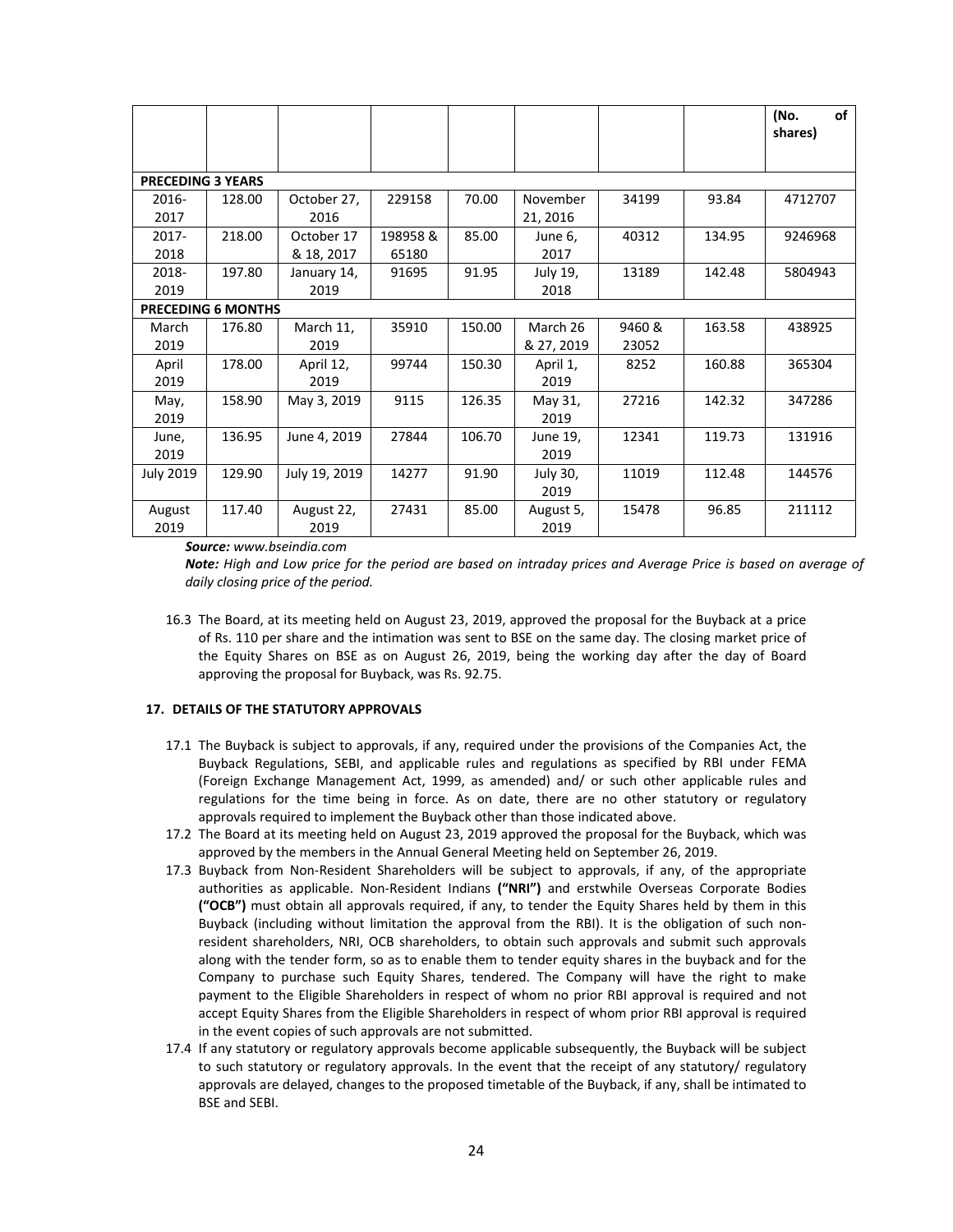#### **18. DETAILS OF THE REGISTRAR TO THE BUY BACK**

Eligible Shareholders who wish to tender their Equity Shares are requested to submit their Form(s) and all requisite documents along with TRS generated by the exchange bidding system either by registered post / courier to the Registrar to the Buy‐Back, super scribing the envelope as **"Freshtrop Fruits Limited Buy‐ Back Offer 2019"**, or hand deliver the same to the office of the Registrar at the below mentioned address, so that the same are received not later than 2 (two) working days from the Buy‐Back Closing Date i.e. **[●]** (by 5.00 p.m.).

| <b>Bigshare Services Pvt. Ltd.</b> | <b>Bigshare Services Private Limited</b>                                |
|------------------------------------|-------------------------------------------------------------------------|
|                                    | 1st Floor, Bharat Tin Works Building, Opp Vasant Oasis, Makwana Road,   |
|                                    | Marol, Andheri (E), Mumbai - 400059                                     |
|                                    | Contact person: Mr. Arvind Tandel; Tel: +91-22- 6263 8200; Fax: +91-22- |
|                                    | 6263 8280, Email: buybackoffer@bighsareonline.com                       |
|                                    | Website:www.bigshareonline.com,                                         |
|                                    | SEBI Registration Number: INR000001385                                  |
|                                    | CIN: U99999MH1994PTC076534                                              |

**PLEASE NOTE THAT IT IS NOT MANDATORY FOR ELIGIBLE SHAREHOLDERS HOLDING AND TENDERING EQUITY SHARES IN DEMAT FORM TO SUBMIT THE TENDER FORM AND THE TRS.** 

**TENDER FORM, TRS AND OTHER RELEVANT DOCUMENTS SHOULD NOT BE SENT TO THE COMPANY OR TO THE MANAGER TO THE BUY‐BACK.** 

**ELIGIBLE SHAREHOLDERS ARE ADVISED TO ENSURE THAT THE TENDER FORM, TRS AND OTHER RELEVANT DOCUMENTS ARE COMPLETE IN ALL RESPECTS; OTHERWISE THE SAME ARE LIABLE TO BE REJECTED.**

## **19. PROCESS AND METHODOLOGY FOR THE BUY BACK**

- 19.1. The Company proposes to Buy‐Back upto 10,00,000 (Ten Lacs Only) fully paid‐up Equity Shares from the Eligible Shareholders as on the Record Date, on a proportionate basis, through Tender Offer at a price of Rs.110 (Rupees One Hundred and Ten Only) per Equity Share, payable in cash for a total consideration not exceeding Rs.11,00,00,000 (Rupees Eleven Crores only) (excluding any expenses incurred or to be incurred for the Buyback like filing fee payable to SEBI, advisors'/legal fees, public announcement publication expenses, printing and dispatch expenses, other transaction costs viz. brokerage, applicable taxes such as securities transaction tax, GST, stamp duty, other incidental and related expenses, etc.), constituting 14.47% of the aggregate fully paid‐up Equity Share capital and free reserves, as per the latest audited financial statements of the Company for the financial year ended March 31, 2019. The maximum number of Equity Shares proposed to be bought back represents 8.23% of the total number of Equity Shares in the total paid‐up Equity Share capital of the Company, as on March 31, 2019. The Buy‐Back is in accordance with the provisions of Article 73 of the Articles of Association of the Company, Sections 68, 69, 70 and 110 of the Companies Act, 2013 as amended and in compliance with the Buyback Regulations. The Equity Shareholders approved the Buy‐Back in its AGM held on September 26, 2019. The Buy‐Back is subject to such other approvals, permissions and exemptions as may be required, from time to time from statutory authorities and / or regulatory authorities, including but not limited to SEBI and BSE. The Buy‐Back Size does not exceed 25% of the fully paid-up Equity Share capital and free reserves as per the latest audited financial statements of the Company for the year ended March 31, 2019. The Company expresses no opinion as to whether Eligible Shareholders should participate in the Buy‐Back and accordingly, Eligible Shareholders are advised to consult their own advisors to consider participation in the Buy‐ Back.
- 19.2. The aggregate shareholding of the Promoter as at the date of the Public Announcement is 70,47,171 Equity Shares which represents 58.03% of the total subscribed and paid‐up equity share capital of the Company as on the date of Public Announcement. All the persons belonging to the Promoter and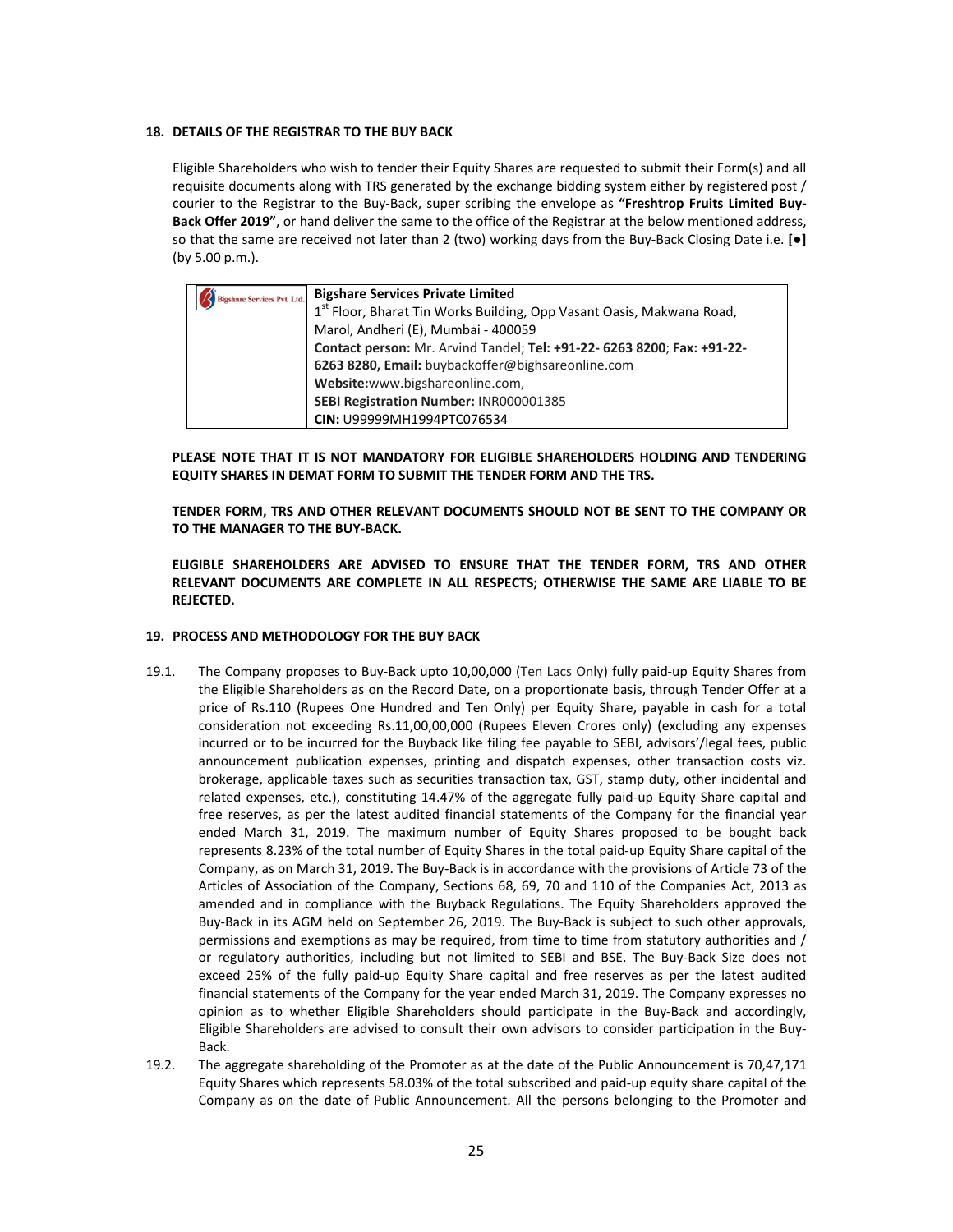Promoter Group of the Company, have vide their letters dated August 23, 2019, expressed their intention to tender their Equity Shares in the Buy‐Back up to maximum of such number of Shares which is equal to their respective Entitlement under the Buy-Backand may also tender additional number of shares.

- 19.3. Assuming response to the Buy‐Back is to the extent of 100% (full Acceptance) from all the Eligible Shareholders upto their Buy‐Back Entitlement, the post Buy‐Back shareholding of the Promoter of the Company will increase/decrease from 58.03% as on the date of the Public Announcement to [●] % of the post Buy‐Back Equity Share capital.
- 19.4. **Record Date and Ratio of Buy‐Back as per the Buy‐Back Entitlement in each Category;**
- 19.4.1. As required under the Buyback Regulations, the Company has announced Friday, October 11, 2019, as the Record Date for the purpose of determining the Buy‐Back Entitlement and the names of the Eligible Shareholders, who are eligible to participate in the Buyback Offer.
- 19.4.2. The Equity Shares proposed to be bought back as a part of this Buy‐Back are divided into two categories:
	- i. Reserved category for Small Shareholders ("**Reserved Category**"); and
	- ii. General Category for all Eligible Shareholders other than Small Shareholders ("**General Category**")
- 19.4.3. As defined in the Buyback Regulations, a ("Small Shareholder") means a shareholder, who holds Equity Shares having market value, on the basis of closing price of the shares on the recognized stock exchanges with the highest trading volume in respect of such Equity Shares, as on the Record Date, is not more than Rs. 2,00,000/‐ (Rupees Two Lakhs only). As on Record Date, the volume of Equity Shares traded on BSE was [●] Equity Shares and the closing price was Rs. [●] and hence all Eligible Shareholders holding not more than [●] Equity Shares as on the Record Date are classified as 'Small Shareholders' for the purpose of the Buy‐Back Offer.
- 19.4.4. Based on the above definition, there are [●] Small Shareholders in the Company with an aggregate shareholding of [●] Equity Shares as on the Record Date, which constitutes [●]% of the outstanding number of Equity Shares of the Company as on Record Date and [●]% of the maximum number of Equity Shares which the Company proposes to Buy‐Back as a part of this Buy‐Back.
- 19.4.5. In compliance with Regulation 6 of the Buyback Regulations, the reservation for the Small Shareholders, will be higher of:
	- (i) Fifteen percent of the number of Equity Shares which the Company proposes to Buy‐Back i.e., 15% of 10,00,000 (Ten Lacs only) Equity Shares which works out to 1,50,000 (One LacFifty Thousand) Equity Shares; or
	- (ii) The number of Equity Shares entitled as per their shareholding as on Record Date i.e.,  $(\lceil \bullet \rceil)$ total number of Shares held by Small Shareholders] / [●]) x 10,00,000 which works out to be [●] Equity Shares.

All the outstanding Equity Shares have been used for computing the Buy‐Back Entitlement of Small Shareholders.

Based on the above and in accordance with Regulation 6 of the Buyback Regulations, [.] Equity Shares have been reserved for Small Shareholders. Accordingly, General Category shall consist of [●] Equity Shares.

19.4.6. In order to ensure that the same Eligible Shareholder with multiple demat accounts / folios do not receive higher Entitlement under Small Shareholder category, the Equity Shares held by such Eligible Shareholder with a common Permanent Account Number ("PAN") shall be clubbed together for determining the category (Small Shareholder or General) and Entitlement under the Buy‐Back. In case of joint shareholding, the Equity Shares held in cases where the sequence of PANs of the joint Equity Shareholders is identical shall be clubbed together. In case of Eligible Shareholders holding physical Shares where sequence of PAN is identical and where the PANs of all joint Shareholders are not available, the Registrar will check the sequence of the names of the joint Equity Shareholders and club together the Equity Shares held in such cases where the sequence of the PANs and the name of the joint Shareholders are identical. The shareholding of institutional investors like mutual funds, insurance companies, FIIs / FPIs etc. with common PAN shall not be clubbed together for determining their Entitlement and will be considered separately, where these Equity Shares are held for different schemes / sub-accounts and have different demat account nomenclature based on information prepared by the Registrar as per the shareholder records received from the Depositories. Further, the Equity Shares held under the category of 'clearing members' or 'corporate body margin account' or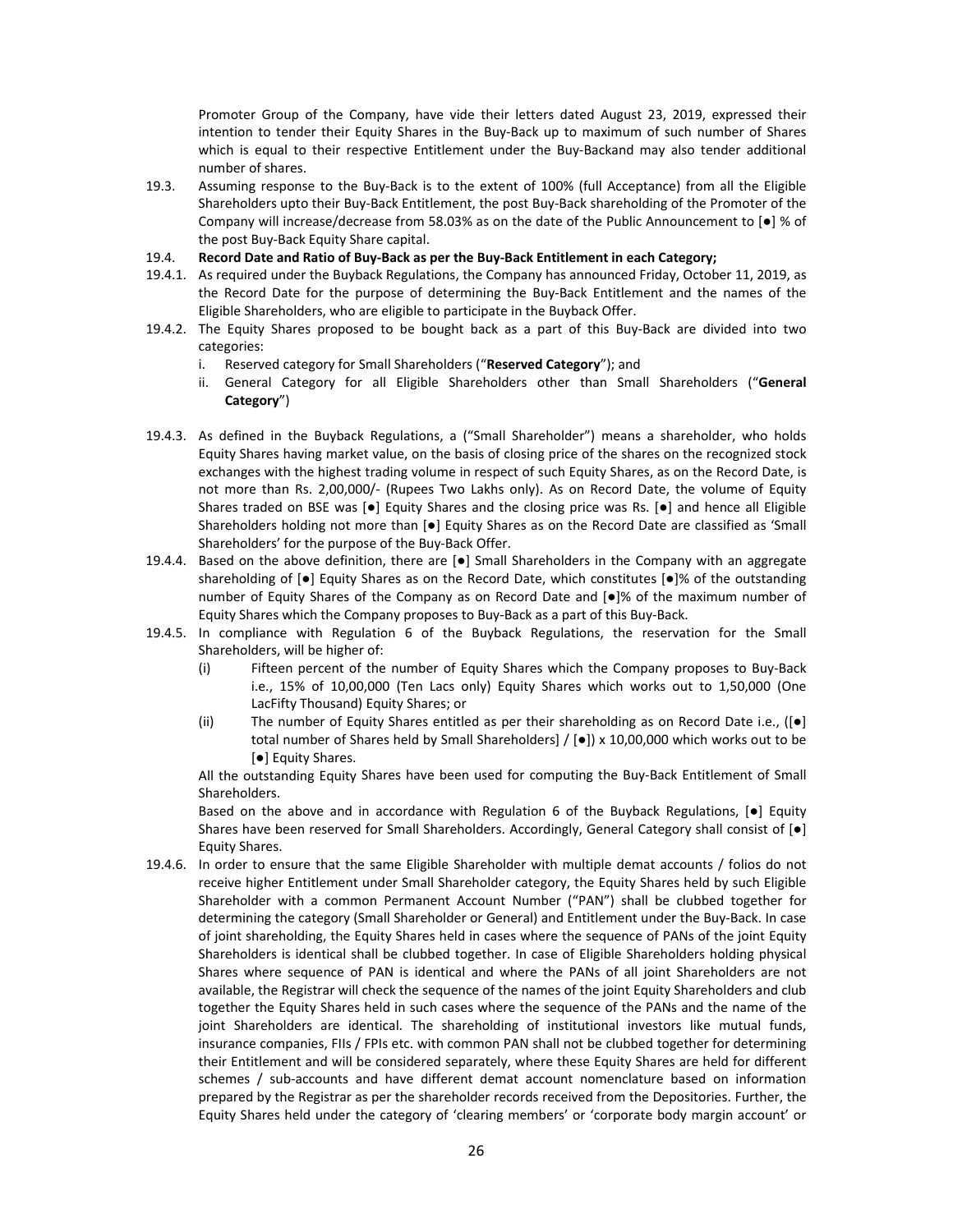'corporate body‐broker' as per the beneficial position data as on the Record Date with common PAN are not proposed to be clubbed together for determining their Entitlement and will be considered separately, where these Equity Shares are assumed to be held on behalf of clients.

19.4.7. Based on the above Buy‐Back Entitlements, the Ratio of Buy‐Back for both categories is decided as below:

| <b>Category of Shareholders</b>                      | <b>Ratio of Buy-Back</b>                                                       |
|------------------------------------------------------|--------------------------------------------------------------------------------|
| Reserved category for Small Shareholders             | [●] Equity Shares out of every [●] fully paid-                                 |
|                                                      | up Equity Shares held on the Record Date                                       |
| General category for all other Eligible Shareholders | $\vert \cdot \vert$ Equity Shares out of every $\vert \cdot \vert$ fully paid- |
|                                                      | up Equity Shares held on the Record Date                                       |

## **19.4.8. Fractional Entitlements:**

If the Buy‐Back Entitlement, after applying the above mentioned ratios to the Equity Shares held on Record Date, is not a round number (i.e. not in the multiple of 1 (One) Equity Share), then the fractional entitlement shall be ignored for computation of Buy‐Back Entitlement to tender Equity Shares in the Buy‐Back for both categories of Eligible Shareholders.

On account of ignoring the fractional entitlement, those Small Shareholders who hold [●] or less Equity Share as on Record Date will be dispatched a Tender Form with zero entitlement. Such Small Shareholders are entitled to tender Additional Equity Shares as part of the Buy‐Back Offer and will be given preference in the Acceptance of 1 (One) Equity Share, if such Small Shareholders have tendered Additional Equity Shares. The Company shall make best efforts subject to Buyback Regulations in accepting Equity Shares tendered by such Eligible Shareholders to the extent possible and permissible.

# 19.4.9. **Basis of Acceptance of Equity Shares validly tendered in the Reserved Category for Small Shareholders:**

Subject to the provisions contained in the Letter of Offer, the Company will accept the Equity Shares tendered in the Buy‐Back by the Small Shareholders in the Reserved Category in the following order of priority:

- (a) Full Acceptance (i.e. 100%) of Equity Shares from Small Shareholders in the Reserved Category who have validly tendered their Equity Shares, to the extent of their Buy‐Back Entitlement, or the number of Shares tendered by them, whichever is less.
- (b) Post the Acceptance as described in the paragraph (a) above, in case, there are any Equity Shares left to be bought back from Small Shareholders in the Reserved Category, the Small Shareholders who were entitled to tender zero Equity Shares (on account of ignoring the fractional entitlement), and have tendered Additional Shares, shall be given preference and 1 (One) Equity Share each from the Additional Shares tendered by these Small Shareholders shall be bought back in the Reserved Category.
- (c) Post the Acceptance as described in paragraphs (a) and (b) above, in case, there are any validly tendered unaccepted Equity Shares in the Reserved Category Shares left to be bought back in Reserved Category, the Reserved Category Additional Shares shall be Accepted in a proportionate manner and the Acceptances shall be made in accordance with the Buyback Regulations, i.e. valid Acceptances per Eligible Shareholder shall be equal to the Reserved Category Additional Shares tendered by the Eligible Shareholder divided by the total Reserved Category Additional Shares and multiplied by the total number of Equity Shares remaining to be bought back in Reserved Category. For the purpose of this calculation, the Reserved Category Additional Shares taken into account for such Small Shareholders, from whom 1 (One) Equity Share has been Accepted in accordance with paragraph (b) above, shall be reduced by 1 (One).
- (d) Adjustment for fractional results in case of proportionate Acceptance, as described in paragraph (c), will be made as follows:
	- 1. For any Small Shareholder, if the number of Additional Shares to be Accepted, calculated on a proportionate basis is not in the multiple of 1 (One) and the fractional Acceptance is greater than or equal to 0.50 (point five zero), then the fraction would be rounded off to the next higher integer.
	- 2. For any Small Shareholder, if the number of Additional Shares to be Accepted, calculated on a proportionate basis is not in the multiple of 1 (One) and the fractional Acceptance is less than 0.50 (point five zero), then the fraction shall be ignored.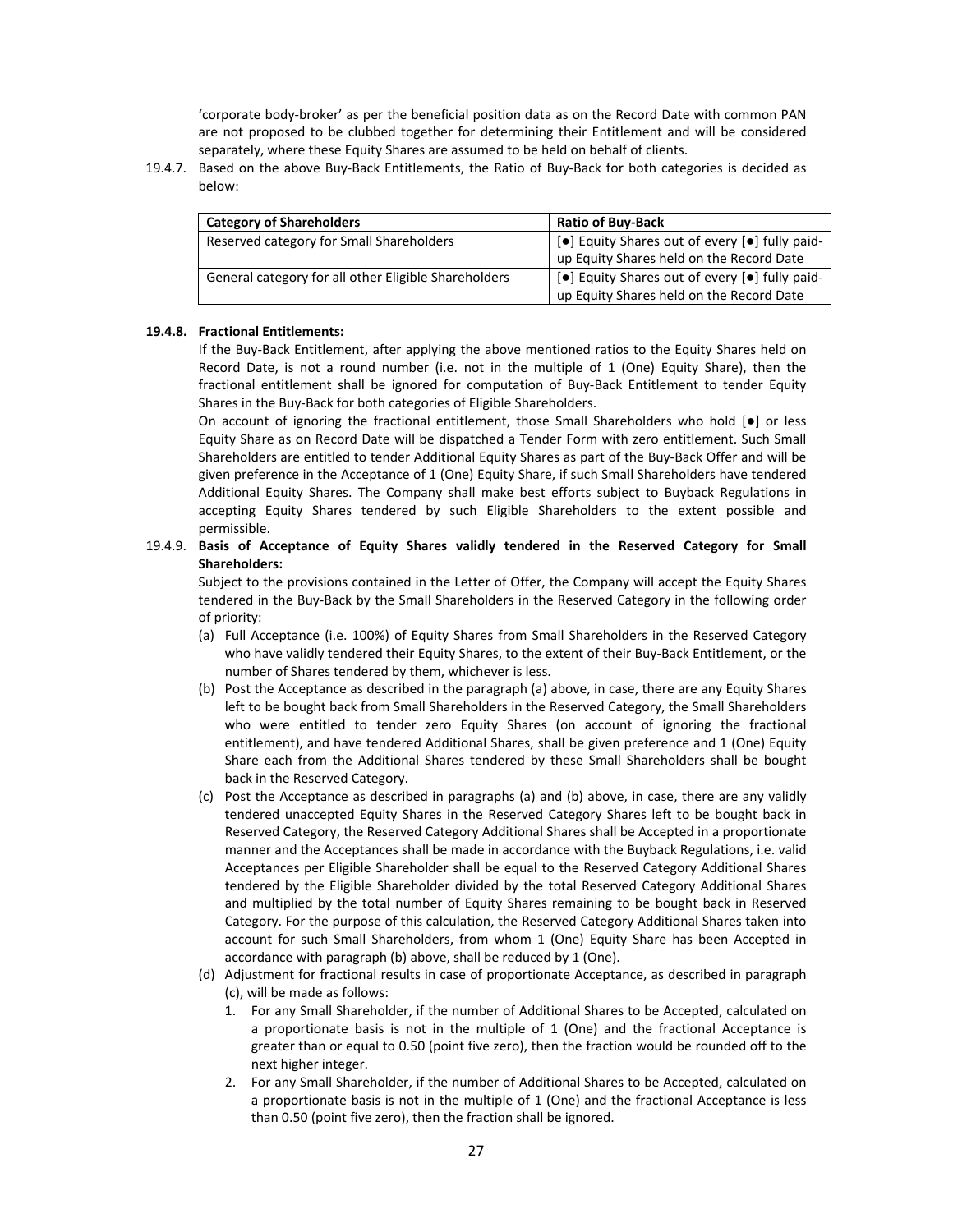#### 19.4.10. **Basis of Acceptance of Shares validly tendered in the General Category:**

Subject to the provisions contained in the Letter of Offer, the Company will accept the Equity Shares tendered in the Buy‐Back by Eligible Shareholders (other than Small Shareholders) in the General Category in the following order of priority:

- (a) Full Acceptance (i.e., 100%) of the Equity Shares from Eligible Shareholders in the General Category who have validly tendered their Equity Shares, to the extent of their Buy‐Back Entitlement, or the number of Equity Shares tendered by them, whichever is less.
- (b) Post the Acceptance as described in paragraph (a) above, in case there are any validly tendered unaccepted Equity Shares in the General Category ("General Category Additional Shares") and the Equity Shares left to be bought back in the General Category, the General Category Additional Shares shall be Accepted in a proportionate manner and the Acceptances shall be made in accordance with the Buyback Regulations, i.e. valid Acceptances per Eligible Shareholder shall be equal to the General Category Additional Shares validly tendered by the Eligible Shareholder divided by the total General Category Additional Shares and multiplied by the total number of Equity Shares remaining to be bought back in General Category.
- (c) Adjustment for fractional results in case of proportionate Acceptance as described in paragraph 19.4.10 (b) above, will be made as follows:
	- (i) For any Eligible Shareholder, if the number of Additional Equity Shares to be Accepted, calculated on a proportionate basis is not in the multiple of 1 (One) and the fractional Acceptance is greater than or equal to 0.50 (point five zero), then the fraction would be rounded off to the next higher integer.
	- (ii) For any Eligible Shareholder, if the number of Additional Equity Shares to be Accepted, calculated on a proportionate basis is not in the multiple of 1 (One) and the fractional Acceptance is less than 0.50 (point five zero), then the fraction shall be ignored.

#### 19.4.11. **Basis of Acceptance of Equity Shares between Categories**

- (a) After Acceptances of tenders, as mentioned in paragraphs 19.4.9 and 19.4.10 above, there are any Equity Shares left to be bought back in 1 (One) category ("Partially Filled Category"), and there are unaccepted validly tendered Equity Shares ("Further Additional Shares") in the second category ("Over Tendered Category"), then the Further Additional Shares in the Over Tendered Category shall be Accepted in a proportionate manner i.e., valid Acceptances per Eligible Shareholder shall be equal to the Further Additional Shares validly tendered by the Eligible Shareholder in the Over Tendered Category divided by the total Further Additional Shares in the Over Tendered Category and multiplied by the total Equity Shares to be bought back in the Partially Filled Category.
- (b) If the Partially Filled Category is the General Category and the Over Tendered Category is the Reserved Category, then any Small Shareholder who has received a Tender Form with zero Buy‐ Back Entitlement and who has tendered Additional Shares shall be eligible for priority Acceptance of 1 (One) Equity Share before Acceptance in paragraph 19.4.11 (a) above out of the Equity Shares left to be bought back in the Partially Filled Category, provided no Acceptance could take place from such Eligible Shareholder in accordance with paragraph 19.4.9.
- (c) Adjustment for fraction results in case of proportionate Acceptance, as defined in paragraph 19.4.11 (a) above, will be made as follows:
	- i. For any Eligible Shareholder, if the number of Further Additional Shares to be Accepted, calculated on a proportionate basis is not in the multiple of 1 (One) and the fractional Acceptance is greater than or equal to 0.50 (point five zero), then the fraction would be rounded off to the next higher integer.
	- ii. For any Eligible Shareholder, if the number of Further Additional Shares to be Accepted, calculated on a proportionate basis is not in the multiple of 1 (One) and the fractional Acceptance is less than 0.50 (point five zero), then the fraction shall be ignored.
	- **iii.** In case of any practical issues, resulting out of rounding-off of Shares or otherwise, the Board or any person(s) authorized by the Board will have the authority to decide such final allocation with respect to such rounding‐off or any excess of Equity Shares or any shortage of Equity Shares after allocation of Equity Shares as set out in the process described in 19.
- 19.4.12. For avoidance of doubt, it is clarified that the Equity Shares Accepted under the Buy‐Back Offer from such Eligible Shareholder, in accordance with above clauses, shall be lower of the following:
	- (a) the number of Equity Shares tendered by the respective Eligible Shareholder; and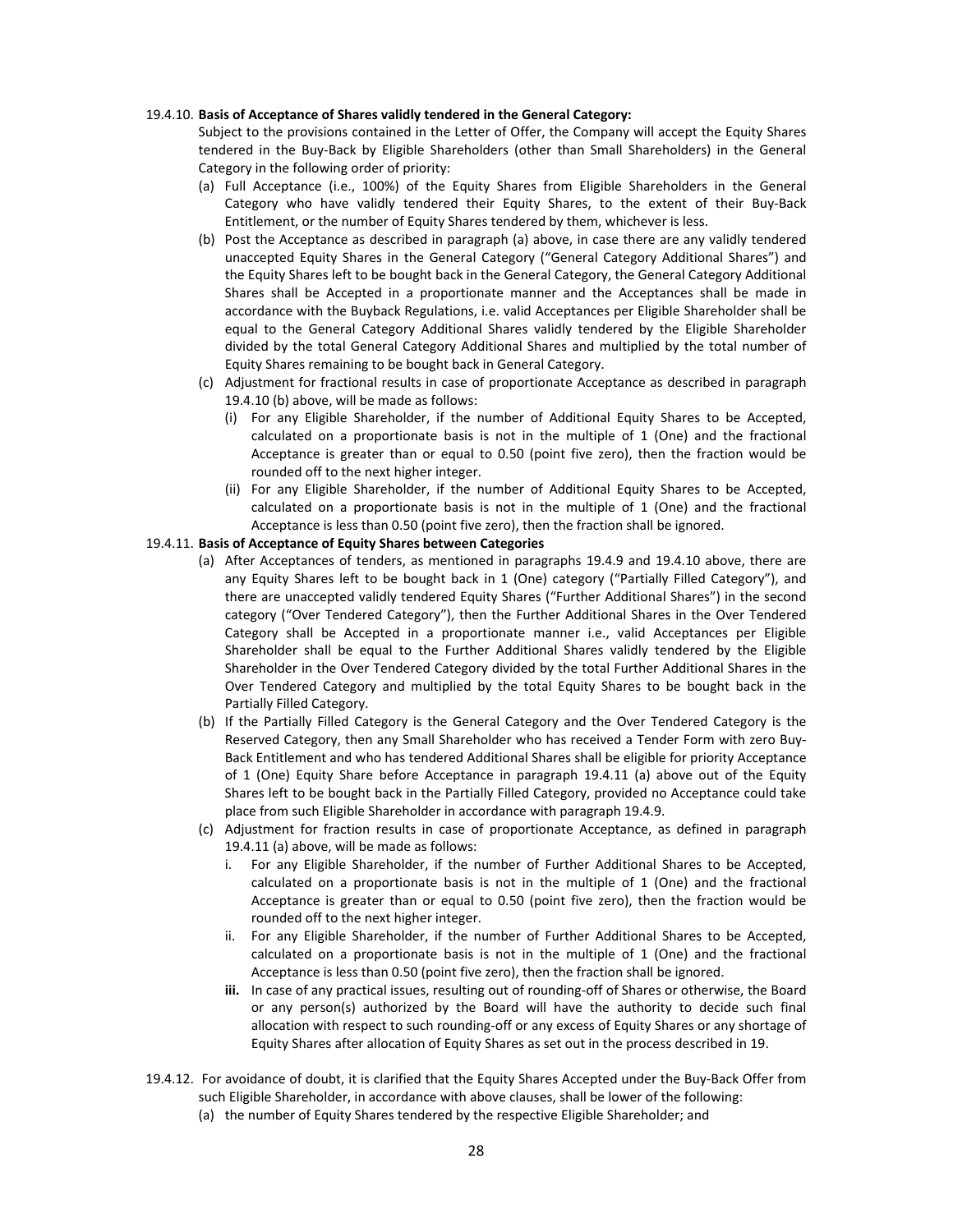- (b) the number of Equity Shares held by respective Eligible Shareholder as on the Record Date.
- 19.4.13. For avoidance of doubt, it is further clarified that the Equity Shares tendered by any Eligible Shareholder over and above the number of Equity Shares held by such Eligible Shareholder as on the Record Date shall not be considered for the purpose of Acceptance in accordance with the above.

#### **20. PROCEDURE FOR TENDER OFFER AND SETTLEMENT**

- 20.1. The Buy-Back is open to all Eligible Shareholder holding Equity Shares of the Company either in demat or physical mode, as on the Record date, i.e. Friday, October 11, 2019. However, Eligible Shareholders holding Equity Shares in physical form are required to get their Equity Shares dematerialized before tendering their Equity Shares in the Buy‐Back.
- 20.2. The Company proposes to effect the Buy-Back through Tender Offer, on a proportionate basis. The Letter of Offer and Tender Form, outlining the terms of the Buy-Back as well as the detailed disclosures as specified in the Buyback Regulations, will be mailed / dispatched to Eligible Shareholder.

**Eligible Shareholders who have registered their email ids with the Depositories / the Company, shall be dispatched the Letter of Offer through electronic means. If Eligible Shareholders wish to** obtain a physical copy of the Letter of Offer, they may send a request to the Company or Registrar at the address or email id mentioned at the cover page of this Letter of Offer. Eligible Shareholders **who have not registered their email ids with the Depositories / the Company, shall be dispatched** the Letter of Offer through physical mode by registered post / speed post / courier. In case of non**receipt of the Letter of Offer and the Tender Form, please follow the procedure mentioned in Paragraph 20.25.**

- 20.3. The Company will not accept any Equity Shares for Buy-Back which are under any restraint order of a Court for transfer / sale of such shares or where loss of share certificates has been notified to the Company and the duplicate share certificate have not been issued either due to such request being under process as per the provisions of law or otherwise. The Company shall also not accept the Equity Shares offered for Buy‐Back where the title to such Equity Shares is under dispute or otherwise not clear. The Company shall accept all the Equity Shares validly tendered in the Buy‐Back by Eligible Shareholders, on the basis of their Buy‐Back Entitlement as on the Record Date.
- 20.4. The Company shall comply with Regulation 24(v) of the Buyback Regulations which states that the Company shall not buy‐back the locked‐in Equity Shares and non‐transferable Equity Shares till the pendency of the lock‐in or till the Equity Shares become transferable.
- 20.5. Eligible Shareholders will have to transfer the Equity Shares from the same demat account in which they were holding the Equity Shares as on the Record Date and in case of multiple demat accounts, Eligible Shareholders are required to tender the applications separately from each demat account. In case of any changes in the details of the demat account in which the Equity Shares were held as on Record Date, such Eligible Shareholders should provide sufficient proof of such changes made in demat account to the Registrar to the Buy‐Back and such tendered Equity Shares may be Accepted subject to appropriate verification and validation by the Registrar to the Buy‐Back.
- 20.6. The Company shall accept all the Equity Shares validly tendered for the Buy-Back by Eligible Shareholders, on the basis of their Buy‐Back Entitlement as on the Record Date and also Additional Equity Shares if any tendered by Eligible Shareholders will be accepted as per paragraphs 19.4.9, 19.4.10 & 19.4.11 under Process and Methodology for the Buy‐Back respectively.
- 20.7. As elaborated under paragraph 19.4 above, the Equity Shares proposed to be bought as a part of the Buy‐Back is divided into two categories; (a) Reserved Category for Small Shareholders and (b) the General Category for other Eligible Shareholders and the Buy‐Back Entitlement of an Eligible Shareholder in each category shall be calculated accordingly.
- 20.8. After accepting the Equity Shares tendered on the basis of Buy-Back Entitlement, Equity Shares left to be bought as a part of the Buy‐Back, if any, in one category shall first be Accepted, in proportion to the Equity Shares tendered, over and above their Buy‐Back Entitlement, by Eligible Shareholders in that category, and thereafter, from Eligible Shareholders who have tendered over and above their Buy‐Back Entitlement, in other category.
- 20.9. Eligible Shareholders' participation in the Buy‐Back is voluntary. Eligible Shareholders may choose to participate, in part or in full, and receive cash in lieu of the Equity Shares Accepted under the Buy-Back, or they may choose not to participate and enjoy a resultant increase in their percentage shareholding, after the completion of the Buy‐Back, without any additional investment. Eligible Shareholders may also tender a part of their Buy‐Back Entitlement. Eligible Shareholders also have the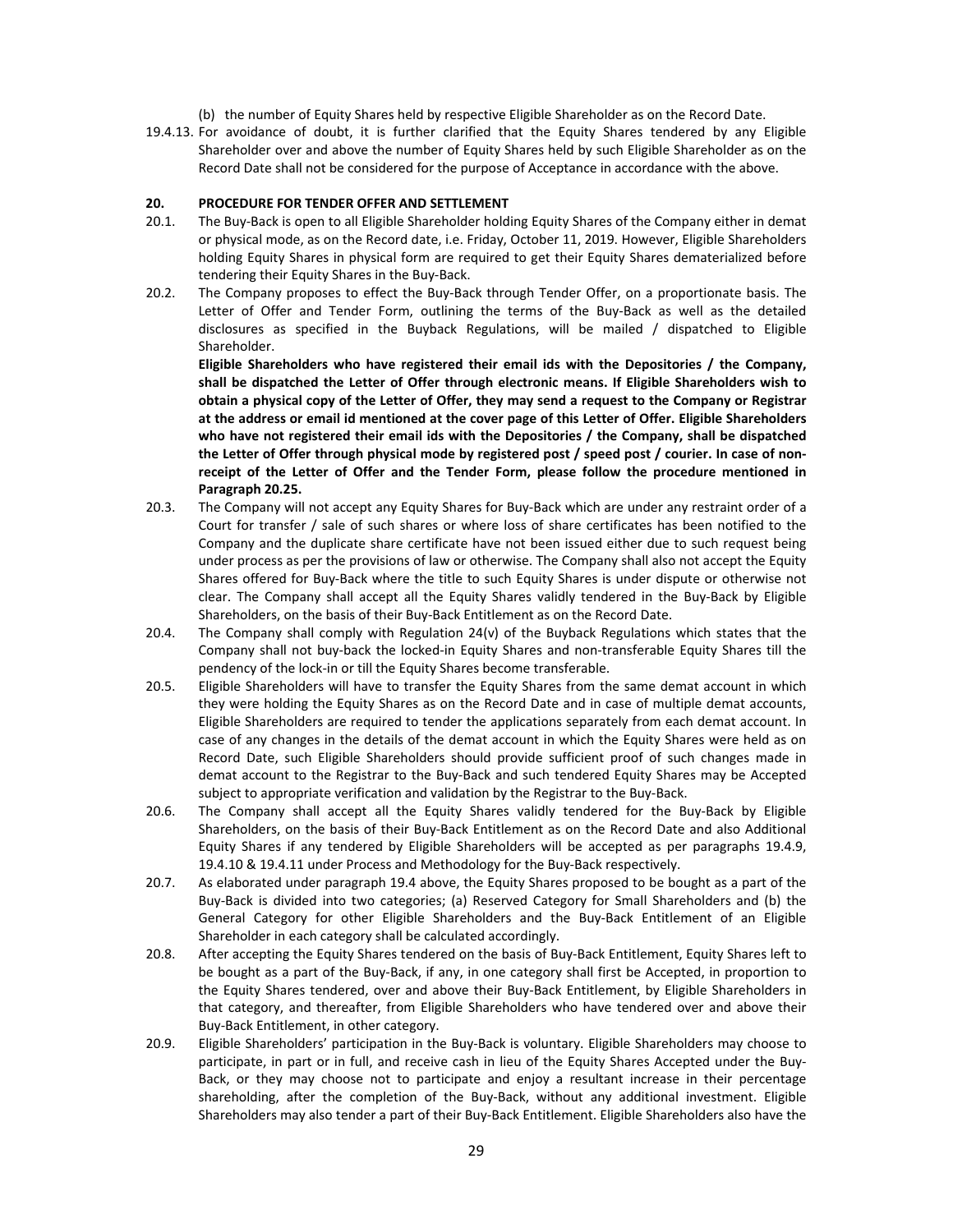option of tendering Additional Equity Shares (over and above their Buy‐Back Entitlement but not more than their shareholding as on Record Date) and participate in the shortfall created due to nonparticipation of some other Eligible Shareholders, if any. The Acceptance of any Equity Shares tendered in excess of the Buy‐Back Entitlement by the Eligible Shareholder shall be in terms of procedure outlined herein.

- 20.10. The maximum tender under the Buy‐Back by an Eligible Shareholder cannot exceed the number of Equity Shares held by such Eligible Shareholder as on the Record Date.
- 20.11. The Buy-Back shall be implemented using the "Mechanism for acquisition of shares through stock exchange" in accordance with SEBI Circulars and following the procedure prescribed in the Companies Act and the Buyback Regulations and as may be determined by the SEBI and on such terms and conditions as may be permitted by law from time to time.
- 20.12. For implementation of the Buy‐Back, the Company has appointed Innovate Securities Private Limited as the registered broker to the Company (the "**Company's Broker**") to facilitate the process of tendering of Equity Shares through the stock exchange mechanism for the Buy‐Back and through whom the purchases and settlements on account of the Buy-Back would be made by the Company. The contact details of the Company's Broker are as follows:

**Innovate Securities Private Limited**  1st Floor, Devashish, 39, Sardar Patel Nagar, Nr. Bawarchi Restaurent, Navrangpura, Ahmedabad ‐ 380009 **Tel**: +91‐79‐26474500, **Fax**: +91‐79‐26423759 **Email:** ispl@innovatesec.com **Contact Person**: Mr. Amar M. Parikh **SEBI Reg. No**. INZ000224735

- 20.13. For the purpose of this Buy‐Back, BSE will be the Designated Stock Exchange. The Company will request BSE to provide the separate Acquisition Window to facilitate placing of sell orders by Eligible Shareholders who wish to tender their Equity Shares in the Buy‐Back. The details of the Acquisition Window platform will be specified by the Designated Stock Exchange from time to time. In case Shareholder's Broker is not registered with BSE, Eligible Shareholder may approach Company's Broker to place its bid.
- 20.14. All Eligible Shareholders may place orders in the Acquisition Window, through their respective Seller Member(s). In the event Seller Member(s) of any Eligible Shareholders are not registered with the Designated Stock Exchange (i.e. BSE) or if the Eligible Shareholders do not have any stock broker then that Eligible Shareholders can approach any stock broker registered with the BSE (with whom they do not have an account) and can make a bid by using quick unique client code ("UCC") facility through that stock broker registered with the BSE after submitting the details as may be required by the stock broker to be in compliance with the Buyback Regulations. In case Eligible Shareholders are not able to bid using UCC facility through any other stock broker registered with the BSE, then the Eligible Shareholders may approach Company's Broker, to bid by using UCC facility after submitting requisite documents.

## 20.14.1. **In case of Eligible Shareholder being an individual or HUF:**

- A. If Eligible Shareholder is registered with KYC Registration Agency ("KRA"):
	- a) Forms required:
		- 1) Central Know Your Client (CKYC) form
		- 2) Know Your Client (KYC) form
	- b) Documents required (all documents self-attested):
		- 1) Bank details (cancelled cheque)
		- 2) Demat details (Demat Master / Latest Demat statement)
- B. If Eligible Shareholder is not registered with KRA:
	- a) Forms required:
		- 1) CKYC form
		- 2) KRA form
		- 3) KYC form
	- b) Documents required (all documents self-attested):
		- 1) PAN card copy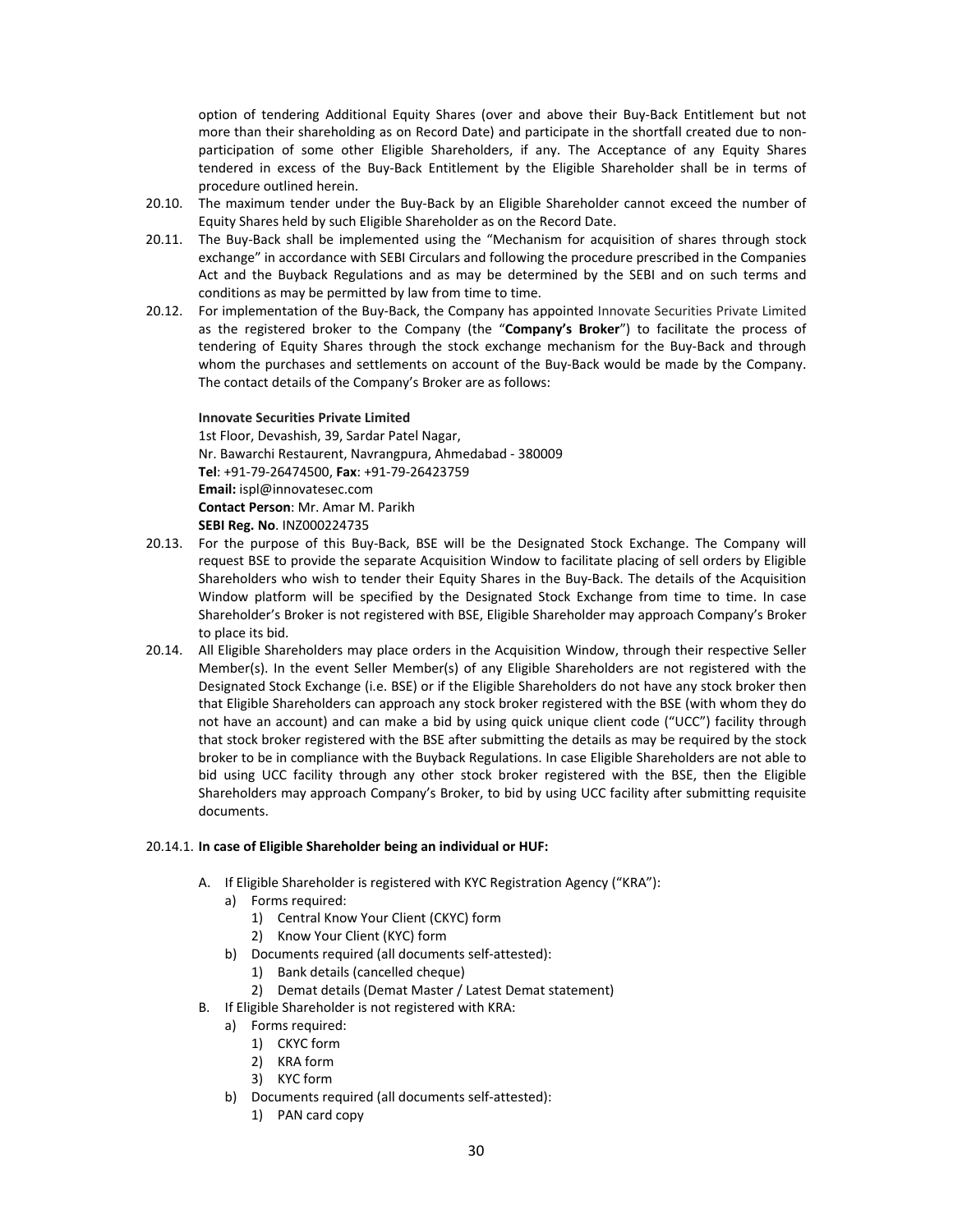- 2) Address proof
- 3) Bank details (cancelled cheque)
- 4) Demat details (Demat master / Latest Demat statement)

In addition to above documents, shareholder would also require to submit the FATCA form along with KYC / KRA requirements. It may be noted that other than submission of above forms and documents in person verification may be required.

# 20.14.2. **In case of Eligible Shareholder other than Individual and HUF:**

- A. If Eligible Shareholder is KRA registered:
	- a) Form required:
		- 1) KYC Form
	- b) Documents required (all documents self‐attested)
		- 1) Bank details (cancelled cheque)
		- 2) Demat details (Demat master / Latest Demat statement)
		- 3) Latest list of directors / authorised signatories
		- 4) Latest shareholding pattern
		- 5) Board resolution
		- 6) Details of ultimate beneficial owner along with PAN card and address proof
		- 7) Last 2 years financial statements
- B. If Eligible Shareholder is not KRA registered:
	- a) Forms required:
		- 1) KRA form
		- 2) KYC form
		- b) Documents required (all documents self-attested):
			- 1) PAN card copy
			- 2) Address proof
			- 3) Bank details (cancelled cheque)
			- 4) Demat details (Demat Master / Latest Demat statement)
			- 5) Latest list of directors / authorised signatories / partners
			- 6) PAN card copies & address proof of directors / authorised signatories / partners
			- 7) Latest shareholding pattern
			- 8) Board resolution / partnership declaration
			- 9) Details of ultimate beneficial owner along with PAN card and address proof
			- 10) Last 2 years financial statements
			- 11) MOA / Partnership deed

In addition to above documents, shareholder would also require to submit the FATCA form along with KYC / KRA requirements. It may be noted that above mentioned list of documents is an indicative list. The requirement of documents and procedures may vary from broker to broker.

- 20.15. The reporting requirements for Non-Resident Shareholders under Reserve Bank of India, Foreign Exchange Management Act, 1999, as amended and the Foreign Exchange Management (Transfer or Issue of Security by a Person Resident Outside India) Regulations, 2017, as amended and any other rules, regulations, guidelines for remittance of funds shall be made by the Eligible Shareholder and / or the Seller Member through which the Eligible Shareholder places the bid.
- 20.16. All Eligible Shareholders, through their respective Seller Member(s) will be eligible and responsible to place orders in the Acquisition Window.
- 20.17. At the beginning of the Tendering Period, the order for buying Equity Shares shall be placed by the Company through the Company's Broker. During the Tendering Period, the order for selling the Equity Shares will be placed in the Acquisition Window by Eligible Shareholders through their respective Seller Member(s) during normal trading hours of the secondary market.
- 20.18. Seller Member(s) can enter orders for Equity Shares in demat form.
- 20.19. Modification / cancellation of orders and multiple bids from a single Shareholder will be allowed during the Tendering Period of the Buy‐Back Offer. Multiple bids made by single Shareholder for selling the Equity Shares shall be clubbed and considered as 'one' bid for the purposes of Acceptance.
- 20.20. The cumulative quantity tendered shall be made available on BSE's website i.e. www.bseindia.com throughout the trading session and will be updated at specific intervals during the Tendering Period.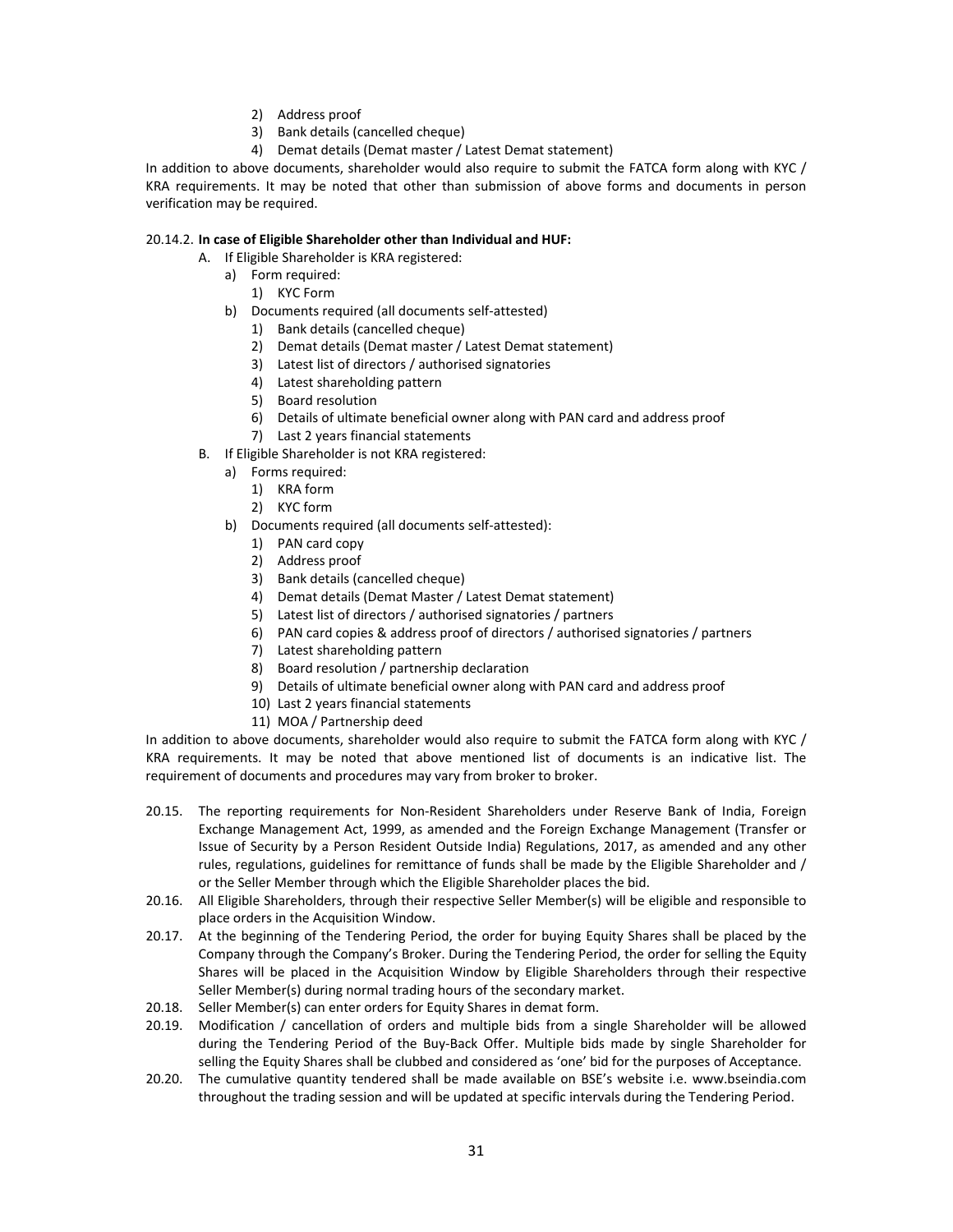20.21. All documents sent by the Eligible Shareholders will be at their own risk. Eligible Shareholders are advised to safeguard adequately their interests in this regard.

## 20.22. **Procedure to be followed by Eligible Shareholder holding Equity Shares in the dematerialised form:**

- a) Eligible Shareholders who desire to tender their Equity Shares in the electronic / dematerialized form under Buy‐Back would have to do so through their respective Seller Member(s) by giving the details of Equity Shares they intend to tender under the Buy‐Back.
- b) The Seller Member would be required to place an order / bid on behalf of the Eligible Shareholders who wish to tender Equity Shares in the Buy‐Back using the Acquisition Window of the Designated Stock Exchange. Before placing the bid, the Eligible Shareholder would be required to transfer the tendered Equity Shares into the special account of Indian Clearing Corporation Limited (referred to as the "Clearing Corporation"), by using the early pay in mechanism as prescribed by the Stock Exchange or the Clearing Corporation prior to placing order / bid on the Designated Stock Exchange's Internet Based ‐ Book Building Software ("IBBS") platform by the Seller Member. For further details, Eligible Shareholders may refer to the circulars issued by Designated Stock Exchange and / or Clearing Corporation.
- c) The details of the special account shall be informed in the issue opening circular that will be issued by the Designated Stock Exchange and / or the Clearing Corporation.
- d) For custodian participant orders for demat Equity Shares, early pay-in is mandatory prior to confirmation of order / bid by custodians. The custodian shall either confirm or reject the orders not later than closing of trading hours on the last day of the Tendering Period. Thereafter, all unconfirmed orders shall be deemed to be rejected. For all confirmed custodian participant orders, any order modification shall revoke the custodian confirmation and the revised order shall be sent to the custodian again for confirmation.
- e) Upon placing the order, the Seller Member shall provide TRS generated by the Designated Stock Exchange's bidding system to the Eligible Shareholder. TRS will contain details of order submitted like bid ID No., DP ID, client ID, Application No., no. of Equity Shares tendered, etc.
- f) In case of demat Equity Shares, submission of Tender Form and TRS is not required. After the receipt of the demat Equity Shares by the Clearing Corporation and a valid bid in the exchange bidding system, the Buy‐Back shall be deemed to have been Accepted, for Eligible Shareholders holding Equity Shares in demat form.
- g) Thus, in case of non-receipt of the completed Tender Form and other documents, but receipt of Equity Shares in the special account of the Clearing Corporation and a valid bid in the exchange bidding system, the Buy‐Back shall be deemed to have been Accepted, for demat Shareholders.
- h) The Eligible Shareholders will have to ensure that they keep the DP account active and unblocked to receive credit in case of return of Equity Shares due to rejection or due to prorated Buy‐Back decided by the Company. Further, Eligible Shareholders will have to ensure that they keep the saving account attached with the DP account active and updated to receive credit remittance due to Acceptance of Buy‐Back of Shares by the Company.

# 20.23. **Procedure to be followed by Eligible Shareholders holding Equity Shares in physical form**

a) All Eligible Shareholders of the Company holding Equity Shares in physical form should note that pursuant to provisions of the proviso to Regulation 40(1) of the Securities and Exchange Board of India (Listing Obligations and Disclosure Requirements) Regulations, 2015, as amended from time to time ("SEBI Listing Regulations") read with press release No.12/2019 dated March 27, 2019 issued by SEBI, with effect from April 1, 2019, the request for transfer of securities shall not be processed unless the securities are held in dematerialised form with a depository. Accordingly, the Company shall not accept the Equity Shares tendered under the Buy-Back unless such Equity Shares are in dematerialised form.

ACCORDINGLY, ALL ELIGIBLE SHAREHOLDERS OF THE COMPANY DESIROUS OF TENDERING THEIR EQUITY SHARES AND HOLDING EQUITY SHARES IN PHYSICAL FORM ARE ADVISED TO APPROACH THE CONCERNED DEPOSITORY PARTICIPANT TO HAVE THEIR EQUITY SHARES DEMATERIALIZED.

IN CASE ANY ELIGIBLE SHAREHOLDER HAS SUBMITTED EQUITY SHARES IN PHYSICAL FORM FOR DEMATERIALIZATION, SUCH ELIGIBLE SHAREHOLDERS SHOULD ENSURE THAT THE PROCESS OF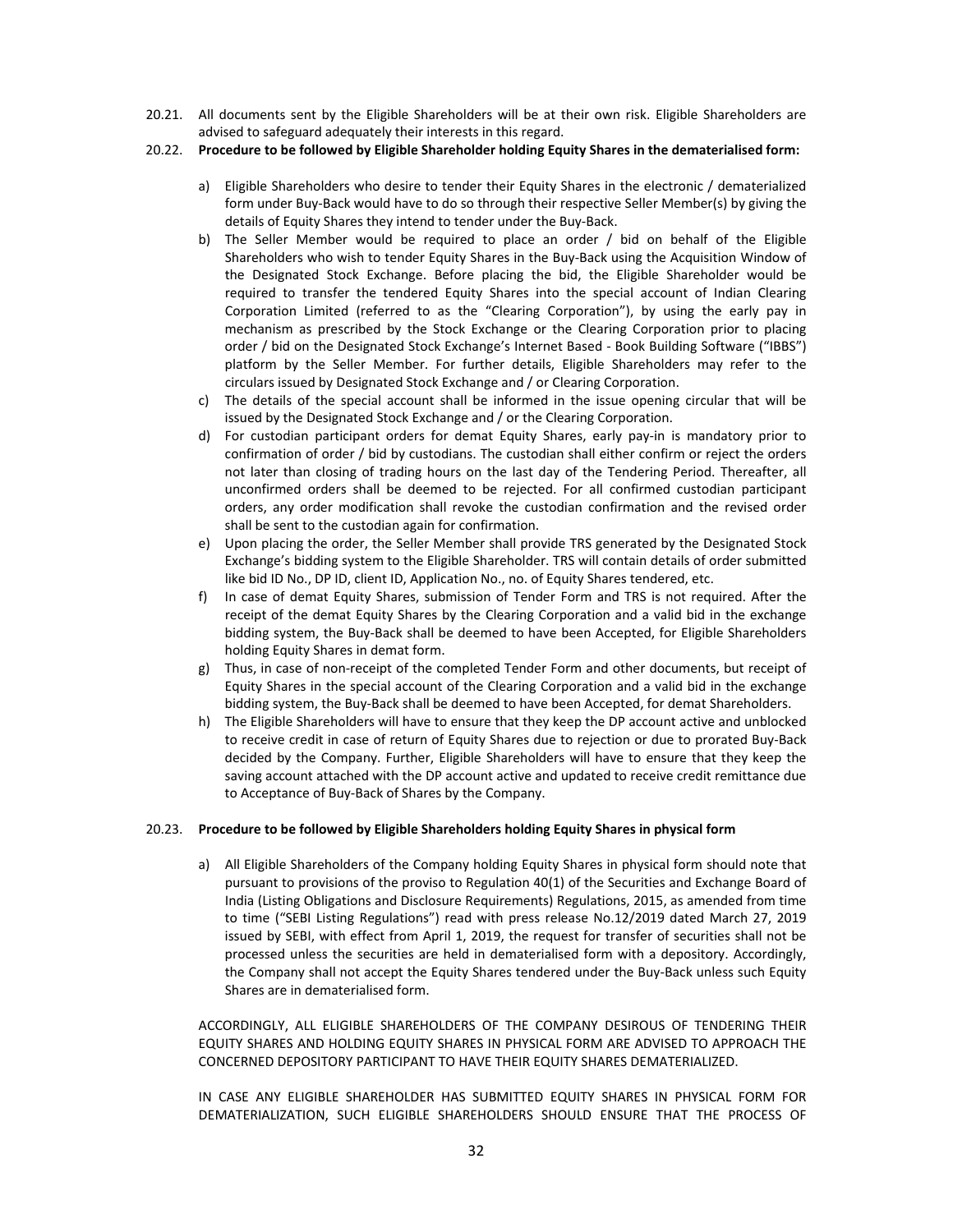GETTING THE EQUITY SHARES DEMATERIALIZED IS COMPLETED WELL IN TIME SO THAT THEY CAN PARTICIPATE IN THE BUY‐BACK BEFORE BUY‐BACK CLOSING DATE.

- 20.24. For Equity Shares held by Eligible Shareholders, being Non‐Resident Shareholders of Equity Shares (read with paragraph 17 "Details of the Statutory Approvals"):
	- a) Eligible Shareholders, being Non‐Resident Shareholders of Equity Shares (excluding FIIs / FPIs) shall also enclose a copy of the permission received by them from RBI, if applicable, to acquire the Equity Shares held by them.
	- b) In case the Equity Shares are held on repatriation basis, the Eligible Shareholder, being a Non-Resident Shareholder, shall obtain and enclose a letter from its authorized dealer / bank confirming that at the time of acquiring the said Equity Shares, payment for the same was made by the such Eligible Shareholder from the appropriate account (e.g. NRE a/c.) as specified by RBI in its approval. In case the Eligible Shareholder, being a Non‐Resident Shareholder, is not in a position to produce the said certificate, the Equity Shares would be deemed to have been acquired on non‐repatriation basis and in that case the such Eligible Shareholder shall submit a consent letter addressed to the Company allowing the Company to make the payment on a nonrepatriation basis in respect of the valid Equity Shares Accepted under the Buy‐Back.
	- c) If any of the above stated documents, as applicable, are not enclosed along with the Tender Form, the Equity Shares tendered by Eligible Shareholders, being Non‐Resident Shareholders under the Buy‐Back Offer are liable to be rejected.

#### 20.25. **In case of non‐receipt of the Letter of Offer and the Tender Form:**

An Eligible Shareholder may participate in the Offer by downloading the Tender Form from the website of the Company i.e. www.freshtrop.com or by providing their application in writing on plain paper, signed by all Eligible Shareholders, stating its name and address, number of Equity Shares held as on the Record Date, Client ID number, DP Name / ID, beneficiary account number and number of Equity Shares tendered for the Buy‐Back.

- a) Please note that Eligible Shareholders who intend to participate in the Buy‐Back will be required to approach their respective Seller Member(s) (along with the complete set of documents for verification procedures) and have to ensure that their bid is entered by their respective Seller Member(s) in the electronic platform to be made available by BSE before the Buy‐Back Closing Date.
- b) The Company shall accept Equity Shares validly tendered by the Shareholder(s) in the Buy‐Back on the basis of their shareholding as on the Record Date and the Buy‐Back Entitlement. Eligible Shareholders who intend to participate in the Buy-Back using the 'plain paper' option as mentioned in this paragraph are advised to confirm their Entitlement from the Registrar to the Buy‐Back Offer, before participating in the Buy‐Back.
- 20.26. Non-receipt of the Letter of Offer by, or accidental omission to dispatch the Letter of Offer to any Eligible Shareholder, shall not invalidate the Buy‐Back Offer in any way.
- 20.27. The Acceptance of the Buy-Back Offer made by the Company is entirely at the discretion of the Eligible Shareholders of the Company. The Company does not accept any responsibility for the decision of any Eligible Shareholder to either participate or not to participate in the Buy‐Back Offer.

# 20.28. **Method of Settlement:**

Upon finalization of the basis of Acceptance as per Buyback Regulations:

- a) The settlement of trades shall be carried out in the manner similar to settlement of trades in the secondary market and as intimated by the Clearing Corporation from time to time, and in compliance with the SEBI Circulars.
- b) The Company will pay the consideration pertaining to the Buy‐Back to the Company's Broker which will transfer the funds pertaining to the Buy-Back to the Clearing Corporation's bank account as per the prescribed schedule. For Equity Shares Accepted under the Buy‐Back, Clearing Corporation will make direct funds payout to respective Eligible Shareholders bank account linked to its demat account. If Eligible Shareholders' bank account details are not available or if the funds transfer instruction is rejected by RBI / Bank, due to any reason, then such funds will be transferred to the concerned Seller Member(s) settlement bank account for onward transfer to their respective Shareholders.
- c) The Equity Shares bought back in demat form would be transferred directly to the demat account of the Company opened for Buy‐Back ("Demat Escrow Account") from Clearing Corporation demat account, provided it is indicated by the Company's Broker or it will be transferred by the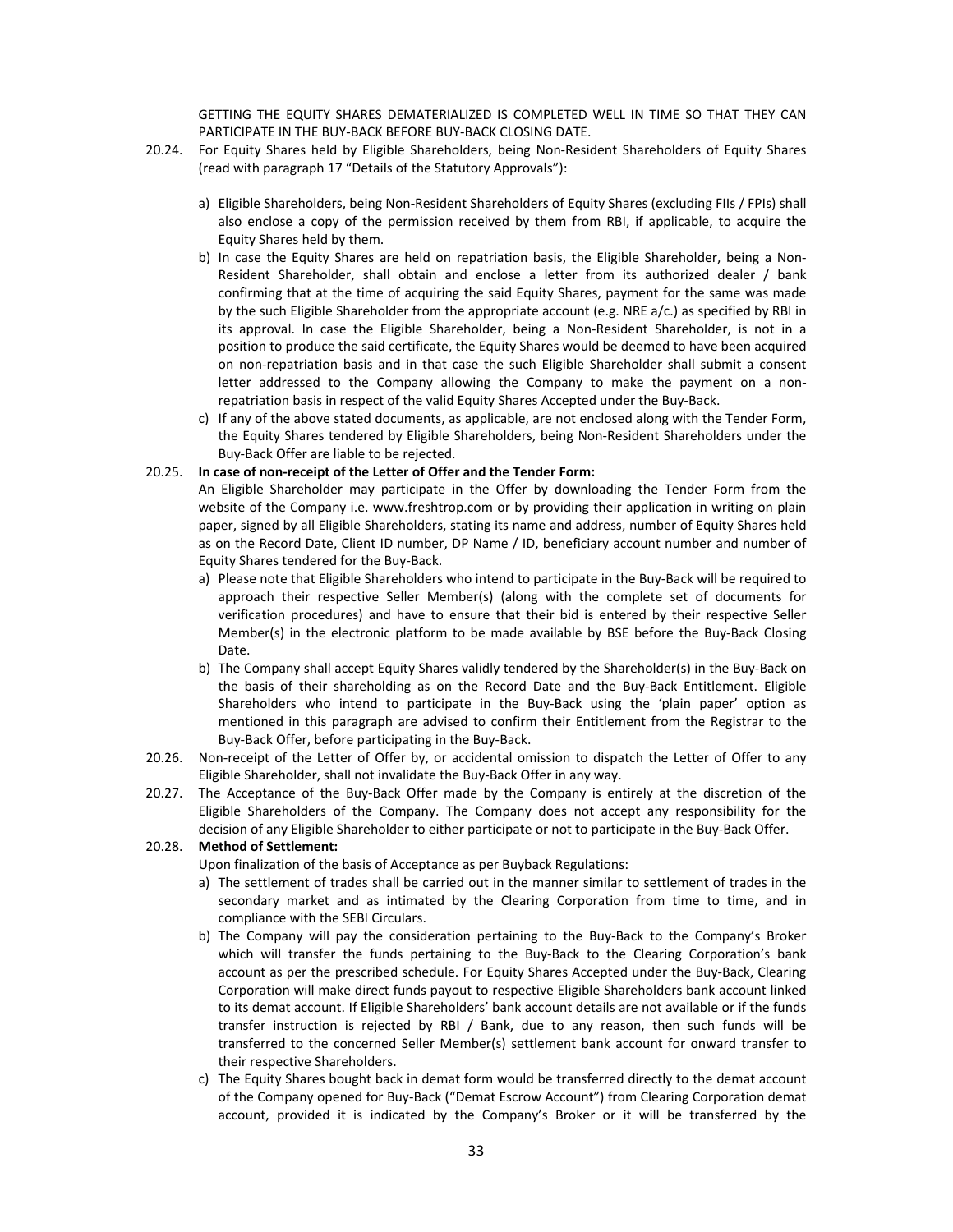Company's Broker to the Demat Escrow Account on receipt of the Equity Shares from the clearing and settlement mechanism of the Designated Stock Exchange.

- d) Excess demat Equity Shares or unaccepted demat Equity Shares, if any, tendered by the Eligible Shareholders would be returned to Eligible Shareholder by Clearing Corporation.
- e) The Eligible Shareholder will have to ensure that they keep the DP account active and unblocked to receive credit in case of return of Equity Shares, due to rejection or due to non–Acceptance of Shares under the Buy‐Back.
- 20.29. Company's Broker would also issue a contract note to the Company for the Equity Shares Accepted under the Buy‐Back.
- 20.30. Eligible Shareholders who intend to participate in the Buy‐Back should consult their respective Seller Member(s) for any cost, applicable taxes, charges and expenses (including brokerage) etc., that may be levied by the Seller Member(s) upon the Shareholders for tenderingEquity Shares in the Buy‐Back (secondary market transaction). The Buy‐Back consideration received by the Eligible Shareholder, in respect of accepted Equity Shares, could be net of such costs, applicable taxes, charges and expenses (including brokerage) and the Company accepts no responsibility to bear or pay such additional cost, charges and expenses (including brokerage) incurred solely by the Eligible Shareholders.
- 20.31. The Equity Shares lying to the credit of the Special Demat Account will be extinguished in the manner and following the procedure prescribed in the Buyback Regulations.
- 20.32. **Rejection Criteria:** The Equity Shares tendered by Eligible Shareholders would be liable to be rejected on the following grounds.
- 20.32.1. The Shareholder is not an Eligible Shareholder of the Company as on the Record Date;
- 20.32.2. The Equity Shares tendered are in physical form.
- 20.32.3. If there is a name mismatch in the dematerialised account of the Shareholder and PAN.

#### **21. NOTE ON TAXATION**

- **21.1 THE SUMMARY OF THE TAX CONSIDERATIONS IN THIS SECTION ARE BASED ON THE CURRENT PROVISIONS OF THE TAX LAWS OF INDIA AND THE REGULATIONS THEREUNDER, THE JUDICIAL AND THE ADMINISTRATIVE INTERPRETATIONS THEREOF, WHICH ARE SUBJECT TO CHANGE OR MODIFICATION BY SUBSEQUENT LEGISLATIVE, REGULATORY, ADMINISTRATIVE OR JUDICIAL DECISIONS. ANY SUCH CHANGES COULD HAVE DIFFERENT TAX IMPLICATIONS.**
- **21.2 FINANCE (NO. 2) BILL, 2019 INTRODUCED IN LOK SABHA AND THE TAXATION LAWS (AMENDMENT) ORDINANCE, 2019 FURTHER TO AMEND THE INCOME‐TAX ACT, 1961 AND THE FINANCE (NO. 2) ACT, 2019 HAS MADE CERTAIN CHANGES SUCH AS INCREASE IN THE SURCHARGE RATE FOR CERTAIN CATEGORY OF TAX PAYERS, DECREASING THE CORPORATE TAX FOR DOMESTIC COMPANIES AT 22% IF CONDITIONS ARE SATISFIED, DECREASING MINIMUM ALTERNATIVE TAX (MAT) AT 15% OR NON APPLICABILITY OF MAT IF THE OPTIONS REFERRED ARE EXERCISED AND NON APPLICABILITY OF BUYBACK TAX WHERE PUBLIC ANNOUNCEMENT HAS BEEN MADE BEFORE JULY 5, 2019.**
- **21.3 IN VIEW OF THE PARTICULARISED NATURE OF TAX CONSEQUENCES, SHAREHOLDERS ARE REQUIRED TO CONSULT THEIR TAX ADVISORS FOR THE APPLICABLE TAX PROVISIONS INCLUDING THE TREATMENT THAT MAY BE GIVEN BY THEIR RESPECTIVE TAX OFFICERS IN THEIR CASE, AND THE APPROPRIATE COURSE OF ACTION THAT THEY SHOULD TAKE.**
- **21.4 THE COMPANY DOES NOT ACCEPT ANY RESPONSIBILITY FOR THE ACCURACY OR OTHERWISE OF SUCH ADVICE. THEREFORE, SHAREHOLDERS CANNOT RELY ON THIS ADVICE AND THE SUMMARY TAX IMPLICATIONS RELATING TO THE TREATMENT OF INCOME TAX IN THE CASE OF BUY BACK OF LISTED EQUITY SHARES ON THE STOCK EXCHANGE SET OUT BELOW SHOULD BE TREATED AS INDICATIVE AND FOR GUIDANCE PURPOSES ONLY.**

#### **21.5 GENERAL**

a. The basis of charge of Indian income-tax depends upon the residential status of the taxpayer during a tax year. The Indian tax year runs from April 1 to March 31. A person who is an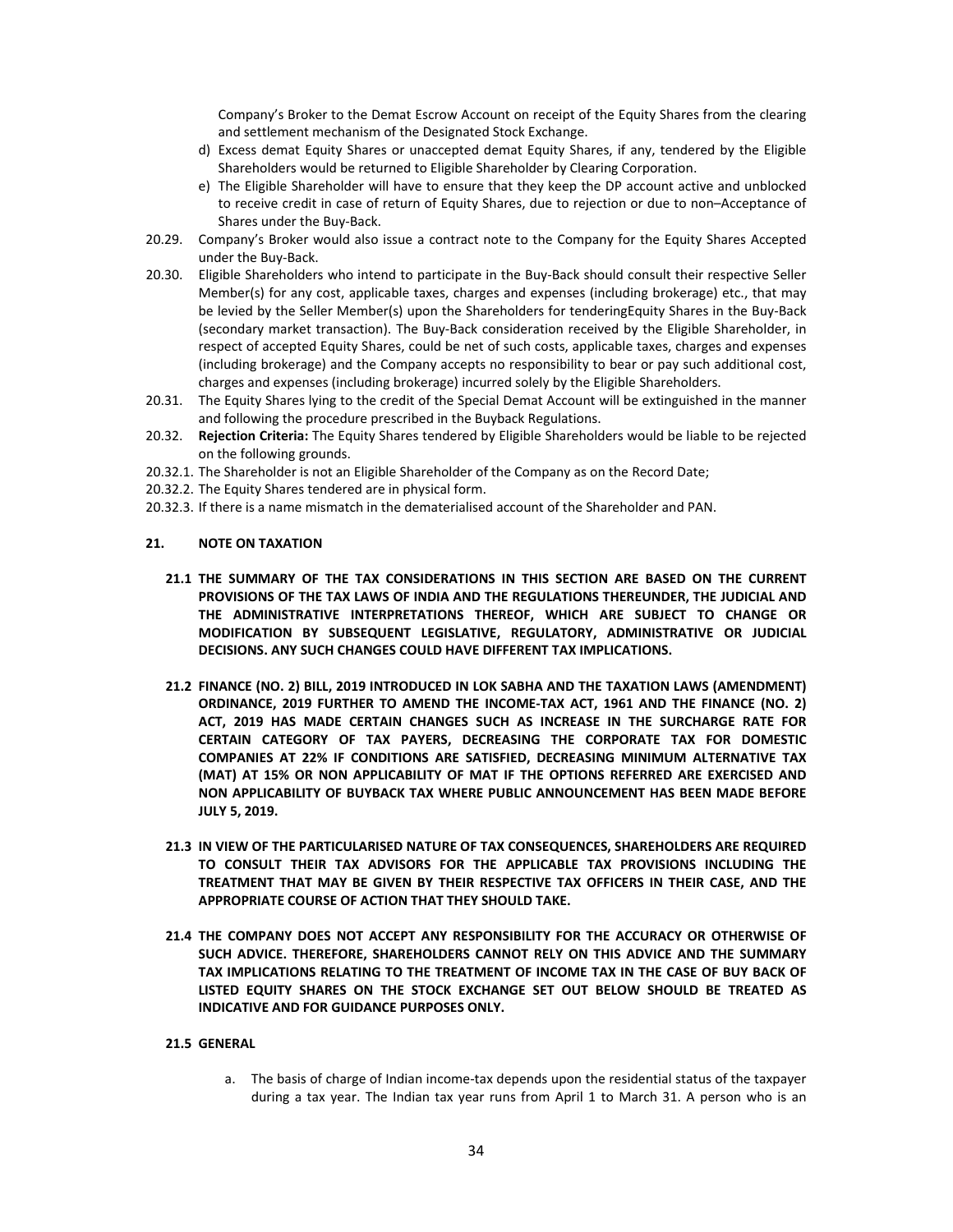Indian tax resident is liable to taxation in India on his worldwide income, subject to certain tax exemptions, which are provided under the Income‐tax Act, 1961 ("**Income Tax Act**").

- b. A person who is treated as non-resident for Indian income-tax purposes is generally subject to tax in India only on such person's India sourced income or income received by such person in India. In case of shares of a Company, the source of income from shares would depend on the "situs" of such shares. As per judicial precedents, generally the "situs" of the shares is where company is "incorporated" and where its shares can be transferred. Accordingly, since Freshtrop Fruits Limited is incorporated in India, the shares of Freshtrop Fruits Limited would be "situated" in India and any gains arising to a non-resident on transfer of such shares should be taxable in India under the Income Tax Act. Further, the non-resident can avail the beneficial provisions of the Double Taxation Avoidance Agreement ('**DTAA'**) between India and the respective jurisdiction of the shareholder subject to meeting relevant conditions and providing and maintaining necessary information and documents as prescribed under the Income Tax Act.
- c. The Income Tax Act also provides for different tax regimes/ rates applicable to the gains arising on buyback of shares, based on the period of holding, residential status and category of the shareholder, nature of the income earned, etc. The summary tax implications on buyback of listed equity shares on the stock exchange is set out below. All references to equity shares in this note refer to listed equity shares unless stated otherwise.

#### **21.6 CLASSIFICATION OF SHAREHOLDERS**

a. **Shareholders can be classified under the following categories:**

#### i. **Resident Shareholders being:**

- (A) Individuals, Hindu Undivided Family (HUF), Association of Persons (AOP) and Body of Individuals (BOI)
- (B) Others

#### ii. **Non Resident Shareholders being:**

- (A) Non Resident Indians (NRIs)
- (B) Foreign Institutional Investors (FIIs)/ Foreign Portfolio Investors (FPIs)
- (C) Others:
	- Company
	- Other than Company

#### **21.7 CLASSIFICATION OF INCOME**

- a. Shares can be classified under the following two categories:
	- i. Shares held as investment (Income from transfer taxable under the head "Capital Gains")
	- ii. Shares held as stock‐in‐trade (Income from transfer taxable under the head "Profits and Gains from Business or Profession")
- b. Gains arising from the transfer of shares may be treated either as "capital gains" or as "business income" for tax purposes, depending upon whether such shares were held as a capital asset or trading asset (i.e. stock‐in‐trade). Traditionally, the issue of characterisation of income arising from sale of shares has been a subject matter of litigation with the tax authorities. There have been various judicial pronouncements on whether gains from transactions in securities should be taxed as "business profits" or as "capital gains". However, these pronouncements, while laying down certain guiding principles have largely been driven by the facts and circumstances of each case. Recently, the apex body of Income‐tax has issued Circular No. 6 of 2016, as per which, if the taxpayer opts to consider the shares as stock‐in‐trade, the income arising from the transfer of such shares would be treated as its business income. Also, if such shares are held for a period of more than 12 months, if the taxpayer desires to treat the income arising from the transfer thereof as "capital gains", the same shall not be put to dispute by the Tax Officer provided such stand is consistently followed by the taxpayer in subsequent years.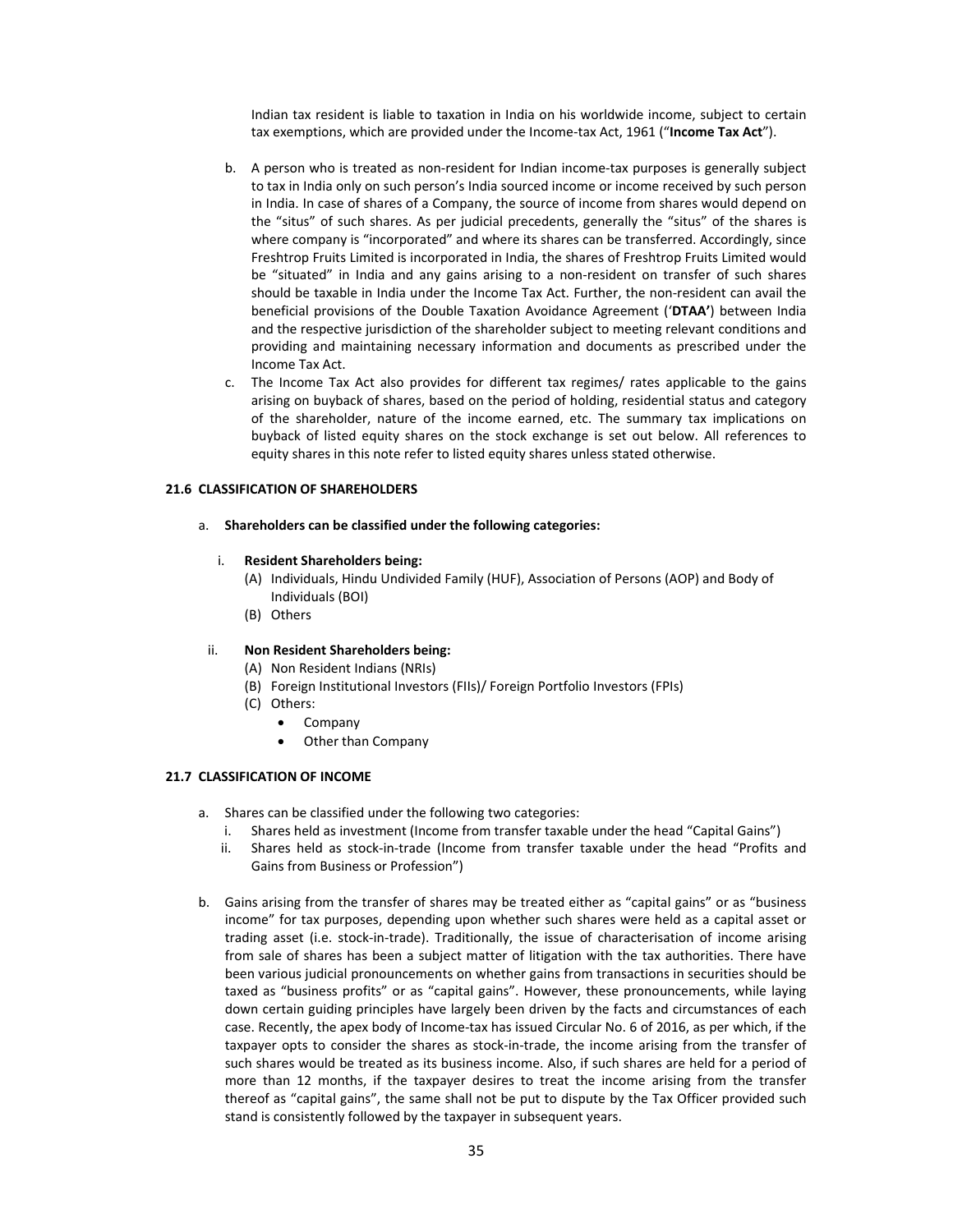a. Further, investment made by FII/FPI in any securities in accordance with the regulations made under the Securities Exchange Board of India Act, 1992 would be treated as capital asset under the provisions of the Income Tax Act.

#### **21.8 SHARES HELD AS INVESTMENT**

a. As per the provisions of the IT Act, where the shares are held as investments (i.e. capital asset), income arising from the transfer of such shares is taxable under the head "Capital Gains". Capital gains on Buyback of shares are governed by the provisions of section 46A of the IT Act and such capital gains in the hands of shareholders would be computed as per provisions of section 48 of the IT Act. The provisions of Buyback tax under section 115QA in Chapter XII‐DA of the IT Act do not apply for shares listed on the Recognised Stock Exchange in India and hence exemption under section 10(34A) is not available to the eligible shareholder. **(Please refer paragraph below pertaining to amendment made by Finance (No. 2) Bill, 2019)**.

#### b. **Period of holding**

- i. Depending on the period for which the shares are held, the gains would be taxable as 'short term capital gain' or 'long term capital gain':
	- (A) In respect of equity shares held for a period less than or equal to 12 months prior to the date of transfer, the same shall be treated as a 'short‐term capital asset', and the gains arising therefrom shall be taxable as 'short term capital gains' ("STCG").
	- (B) Similarly, where equity shares are held for a period more than 12 months prior to the date of transfer, the same shall be treated as a 'long‐term capital asset', and the gains arising therefrom shall be taxable as 'long‐term capital gains' ("LTCG").

#### c. **Buyback of shares through a recognized stock exchange**

With effect from April 1, 2018, LTCG would be as per the provisions of Section 112A, as summarised below:

- a. Long Term Capital Gains arising from transfer of equity share of a company or unit of an equity‐oriented fund as defined or unit of a business trust shall be taxed at 10% of such capital gains exceeding Rs. 1 Lakhs.
- b. The Long Term Capital gains will be calculated without giving effect of Indexation.
- c. The concessional rate of 10% will be applicable if:
	- i. In case of equity share in a company, if security transaction tax has been paid on both acquisition and transfer of such capital asset; and
	- ii. In case of unit of an equity-oriented fund or unit of a business trust, if security transaction tax has been paid on transfer of such capital asset
- d. The cost of acquisition in respect of Long term capital asset acquired before 01/02/18 shall be deemed to be higher of:
	- i. Actual cost of acquisition of such asset; and
	- ii. Lower of:
		- ‐ Fair market value as defined of such asset as on 31/01/18
		- ‐ Full value of consideration received or accruing as a result of transfer of the capital asset
- e. The benefit of Chapter VI-A deductions and rebate u/s 87A shall not be available against such Capital gains and tax thereon CBDT issued a FAQ on 04/02/18 explaining the new provisions;

However, in this regard, section 112A will not apply if equity shares are acquired on or after October 1, 2004 and STT was not paid except in situations provided in Notification No. 60/2018/F. No. 370142/9/2017‐TPL dated October 1, 2018, namely:

a. where acquisition of existing listed equity share in a company whose equity shares are not frequently traded in a recognized stock exchange of India is made through a preferential issue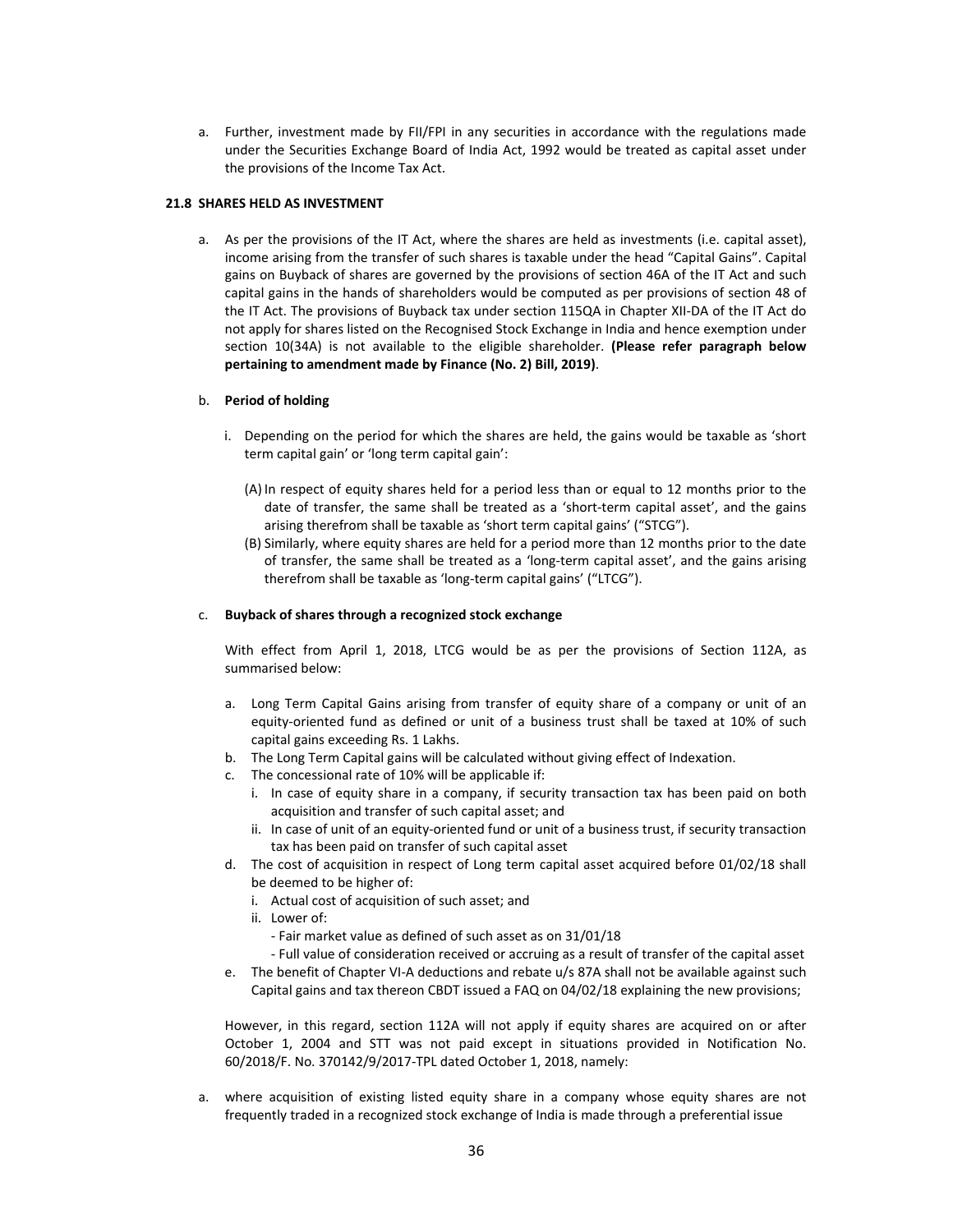The exception to (a) above are the following cases:

- (i) Acquisition of shares approved by the Supreme Court, High Court, National Company Law Tribunal, Securities and Exchange Board of India or Reserve Bank of India;
- (ii) Acquisition of shares by any non‐resident in accordance with foreign direct investment guidelines issued by the Government of India;
- (iii) Acquisition of shares by Category I or a Category II Alternative Investment Fund and is regulated under the Securities and Exchange Board of India (Alternative Investment Fund) Regulations, 2012 or a qualified venture capital fund referred to in section 10(23FB) or a Qualified Institutional Buyer; and
- (iv) through preferential issue to which the provisions of chapter VII of the Securities and Exchange Board of India (Issue of Capital and Disclosure Requirements) Regulations, 2009 does not apply.
- b. where transaction for acquisition of existing listed equity share in a company is not entered through a recognized stock exchange in India:

#### The exception to (b) above are as follows:

Acquisition of listed equity shares in a company which has been made in accordance with the provisions of the Securities Contracts (Regulation) Act, 1956, and is:

- (i) by scheduled banks, reconstruction or securitization companies or public fi nancial institutions during their ordinary course of business;
- (ii) approved by the Supreme Court, High Courts, National Company Law Tribunal, Securities and Exchange Board of India or Reserve Bank of India in this behalf;
- (iii) under employee stock option scheme or employee stock purchase scheme framed under the Securities and Exchange Board of India (Employee Stock Option Scheme and Employee Stock Purchase Scheme) Guidelines,1999;
- (iv) by any non‐resident in accordance with foreign direct investment guidelines of the Government of India;
- (v) in accordance with Securities and Exchange Board of India (Substantial Acquisition of Shares and Takeovers) Regulation, 2011;
- (vi) from the Government;
- (vii) by Category I or a Category II Alternative Investment Fund and is regulated under the Securities and Exchange Board of India (Alternative Investment Fund) Regulations, 2012 or a qualifi ed venture capital fund referred to in section 10(23FB) or a Qualified Institutional Buyer, etc.
- c. Where Section 112A is not applicable, LTCG will be chargeable to tax for resident Individuals at 20% with indexation or at 10% without indexation, along with the rebate as is applicable.

STCG arising from such transaction would be subject to tax at 15% under section 111A of the IT Act. Further, in case of resident Individual or HUF, the benefit of maximum amount which is not chargeable to income‐tax is considered while computing the income‐tax on such STCG taxable under section 111A of the IT Act.

In addition to the above STCG tax, surcharge, education cess and secondary and higher education cess are leviable (Please see this document for rate of surcharge and cess).

Non-resident shareholders can avail benefits of the DTAA between India and the respective country of which the said shareholder is a tax resident subject to satisfying relevant conditions (including non‐applicability of GAAR) and providing and maintaining necessary information and documents as prescribed under the IT Act.

As an overall point, since the Buyback is to be undertaken on the BSE, such transaction is chargeable to the STT. STT is a tax payable in India on the value of securities on every purchase or sale of specified securities that are listed on the Recognised Stock Exchanges in India. Currently,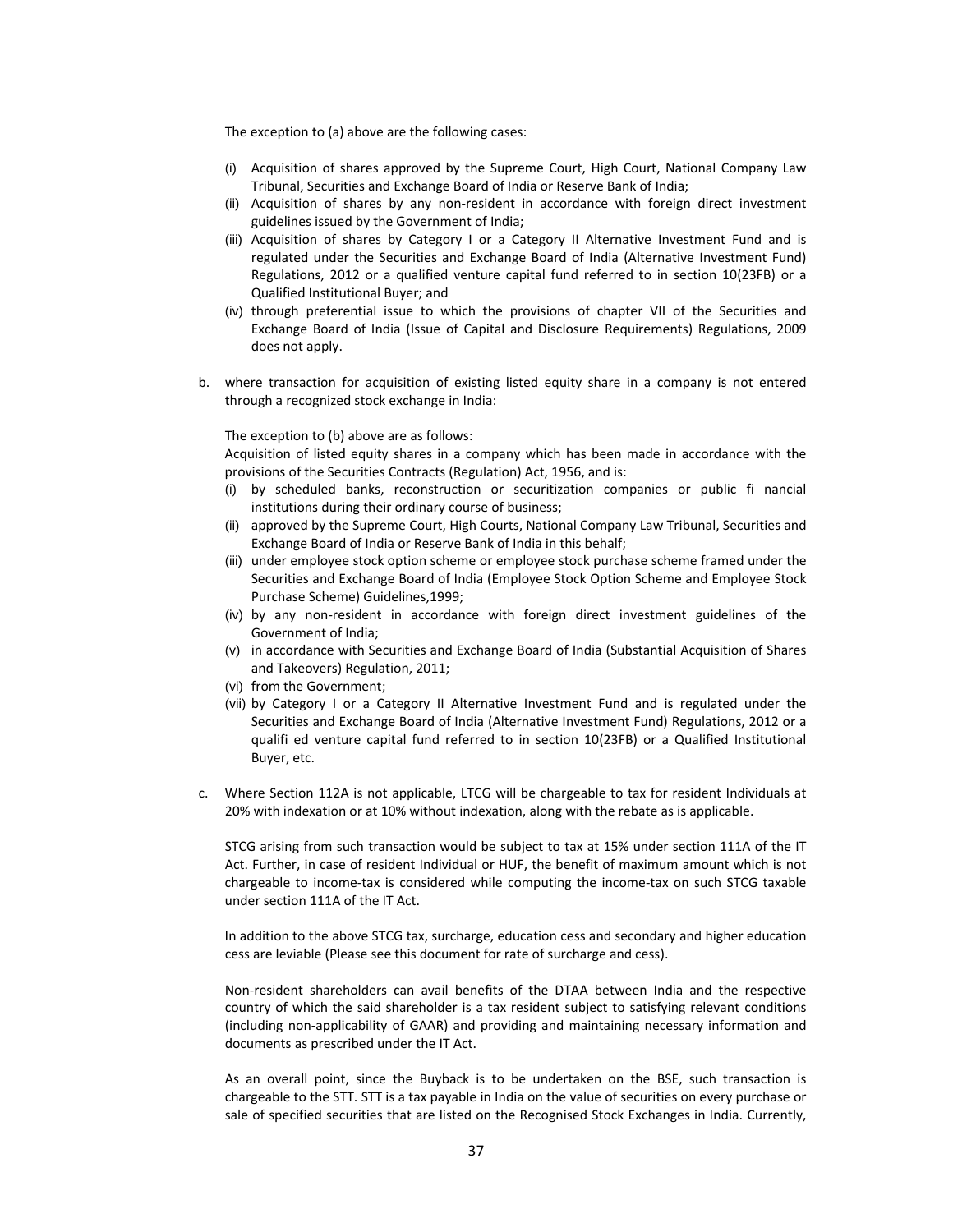the STT rate applicable on the purchase or sale of shares on the stock exchange is 0.1% of the value of the security.

MAT implications would get triggered in the hands of the resident corporate shareholder.

Shareholders should consult their own tax advisors in relation to the foregoing. Shareholders should also consult their respective Seller Members regarding whether such Seller Members intend to withhold taxes in respect of the foregoing.

#### **21.9 SHARES HELD AS STOCK‐IN‐TRADE**

a. If the shares are held as stock-in-trade by any of the shareholders of the Company, then the gains would be characterized as business income and taxable under the head "Profits and Gains from Business or Profession. In such a case, the provisions of section 46A of the Income Tax Act will not apply.

#### b. **Resident Shareholders**

- i. For individuals, HUF, AOP, BOI, profits would be taxable at slab rates.
- ii. Domestic companies, the tax rate applicable is based on their applicability and option availed by them which range from 22% to 30%.

No benefit of indexation by virtue of period of holding would be available in any case.

#### c. **Non Resident Shareholders**

- i. Non-resident shareholders can avail beneficial provisions of the applicable double taxation avoidance agreement ('DTAA') entered into by India with relevant shareholder country but subject to fulfilling relevant conditions and submitting/ maintaining necessary documents prescribed under the Income Tax Act.
- ii. Where DTAA provisions are not applicable:'
	- (A) For non‐resident individuals, HUF, AOP, BOI, profits would be taxable at slab rates
	- (B) For foreign companies, profits would be taxed in India @ 40%
	- (C) For other non‐resident shareholders, such as foreign firms, profits would be taxed in India @ 30%.
- d. In addition to the above, Surcharge, Education Cess and Secondary and Higher Education Cess are leviable (Please see below for rate of surcharge and cess).

## **21.10 TAX DEDUCTION AT SOURCE**

# a. **In case of Resident Shareholders**

i. In absence of any specific provision under the Income Tax Act, the Company is not required to deduct tax on the consideration payable to resident shareholders pursuant to the said Buyback.

## b. **In case of Non‐resident Shareholders**

**In case of FPIs:** Section 196D of the Act provides for specific exemption from withholding tax in case of capital gains arising in hands of FPIs. Thus, no withholding of tax is required in case of consideration payable to FPIs

#### **In case, other than FPIs:**

i. Section 195(1) of the IT Act provides that any person responsible for paying to a non-resident, any sum chargeable to tax is required to deduct tax at source (including applicable surcharge and cess). Subject to regulations in this regard, wherever applicable and it is required to do so,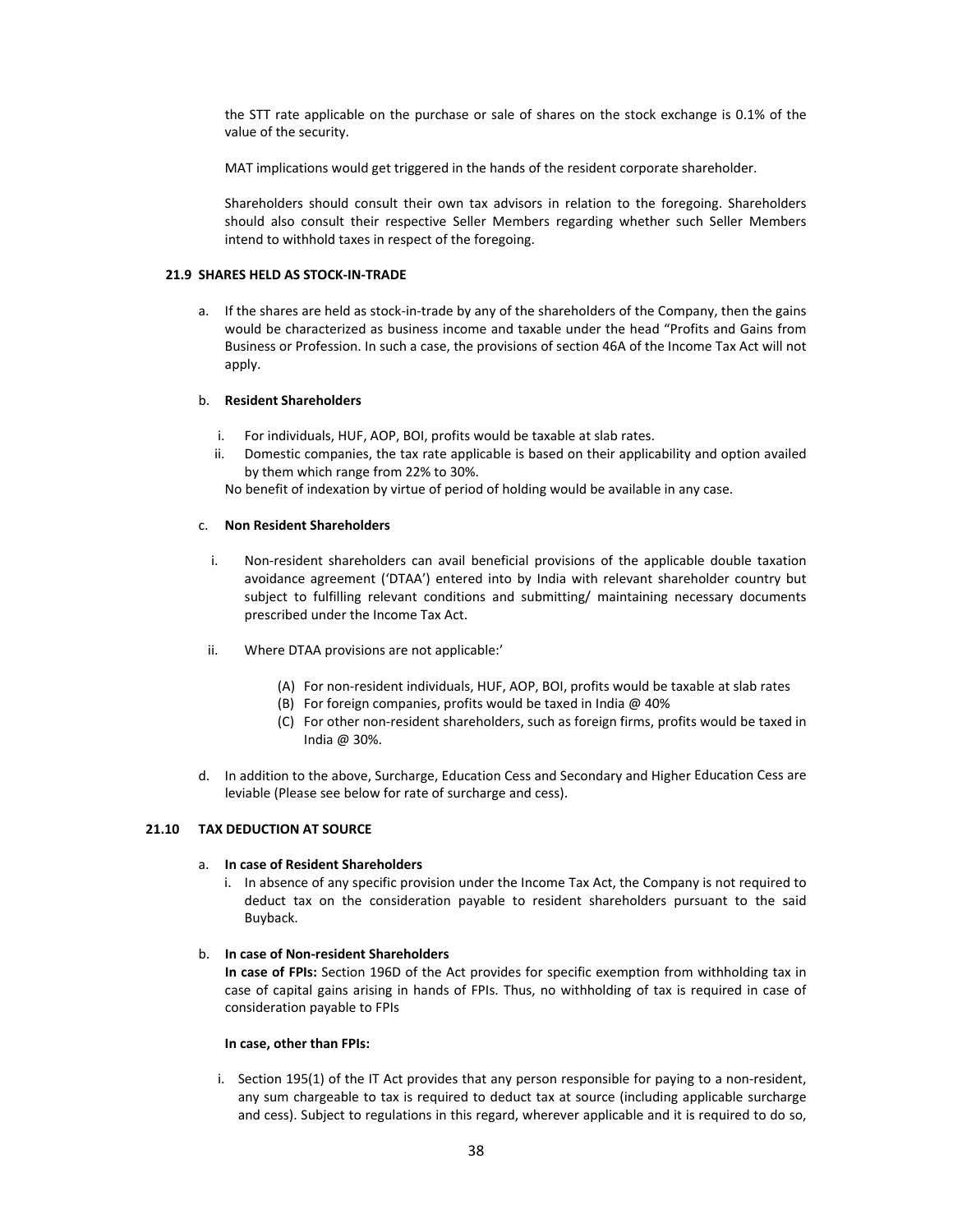tax at source (including applicable surcharge and education cess) shall be deducted at appropriate rates as per the IT Act. In doing this, the Company will be guided by generally followed practices and make use of data available in its records except in cases where the nonresident shareholders provide a specific mandate in this regard.

- ii. Since the buyback is through the stock exchange, the responsibility of discharge of the tax due on the gains (if any) is primarily on the non‐resident shareholder. It is therefore important for the non-resident shareholders to suitably compute such gains (if any) on this transaction and immediately pay taxes in India in consultation with their custodians/ authorized dealers/ tax advisors appropriately**.**
- iii. The non-resident shareholders undertake to indemnify the Company if any tax demand is raised on the Company on account of gains arising to the non-resident shareholders on Buyback of shares by the Company. The non‐resident shareholders also undertake to provide the Company, on demand, the relevant details in respect of the taxability / non‐taxability of the proceeds arising on Buyback of shares by the Company, copy of tax return filed in India, evidence of the tax paid etc.

#### **21.11 RATE OF SURCHARGE AND CESS**

a. In addition to the basic tax rate, Surcharge, Education Cess and Secondary and Higher Education Cess are leviable as under:

#### **i. Surcharge**

- (a) In case of domestic companies: Surcharge  $\omega$  12% is leviable where the total income exceeds 10 crores and @ 7% where the total income exceeds 1 crore but does not exceed 10 crores and Surcharge @ 10% in case domestic companies opted for Section 115BAA.
- (b) In case of companies other than domestic companies: Surcharge  $\omega$  5% is leviable where the total income exceeds 10 crores and @ 2% where the total income exceeds 1 crore.
- (c) In case of individuals, HUF, AOP and BOI: Surcharge @ 37% is leviable where the taxable income exceeds Rs.5 crore, Surcharge @ 25% is leviable where the taxable income exceeds Rs.2 crore but does not exceed Rs.5 crore, Surcharge @ 15% is leviable where the taxable income exceeds Rs.1 crore but does not exceed Rs.2 crore and @ 10% where the taxable income exceeds Rs.50 lakhs but does not exceed Rs.1 crore. Further, enhanced rate of surcharge is not applicable in case of LTCG.
- (d) In case of Firm, Local Authority: Surcharge @12% is leviable where the total income exceeds Rs.1 crore.
- **ii. Cess**

Health & Education Cess @ 4% is leviable in all cases.

The above note on taxation sets out the provisions of law in a summary manner only and is not a complete analysis or listing of all potential tax consequences of the disposal of equity shares. This note is neither binding on any regulators nor can there be any assurance that they will not take a position contrary to the **comments mentioned herein. Hence, you should consult with your own tax advisors for the tax provisions applicable to your particular circumstances.**

#### **22. DECLARATION BY THE BOARD OF DIRECTORS**

Declaration as required under clause (ix) and clause (x) of Schedule I to the Buyback Regulations:

The Board of Directors of the Company confirms that there are no defaults subsisting in the repayment of deposits, interest payment thereon, redemption of debentures or interest payment thereon or redemption of preference shares or payment of dividend due to any shareholder, or repayment of term loans or interest payable thereon to any financial institution or banks.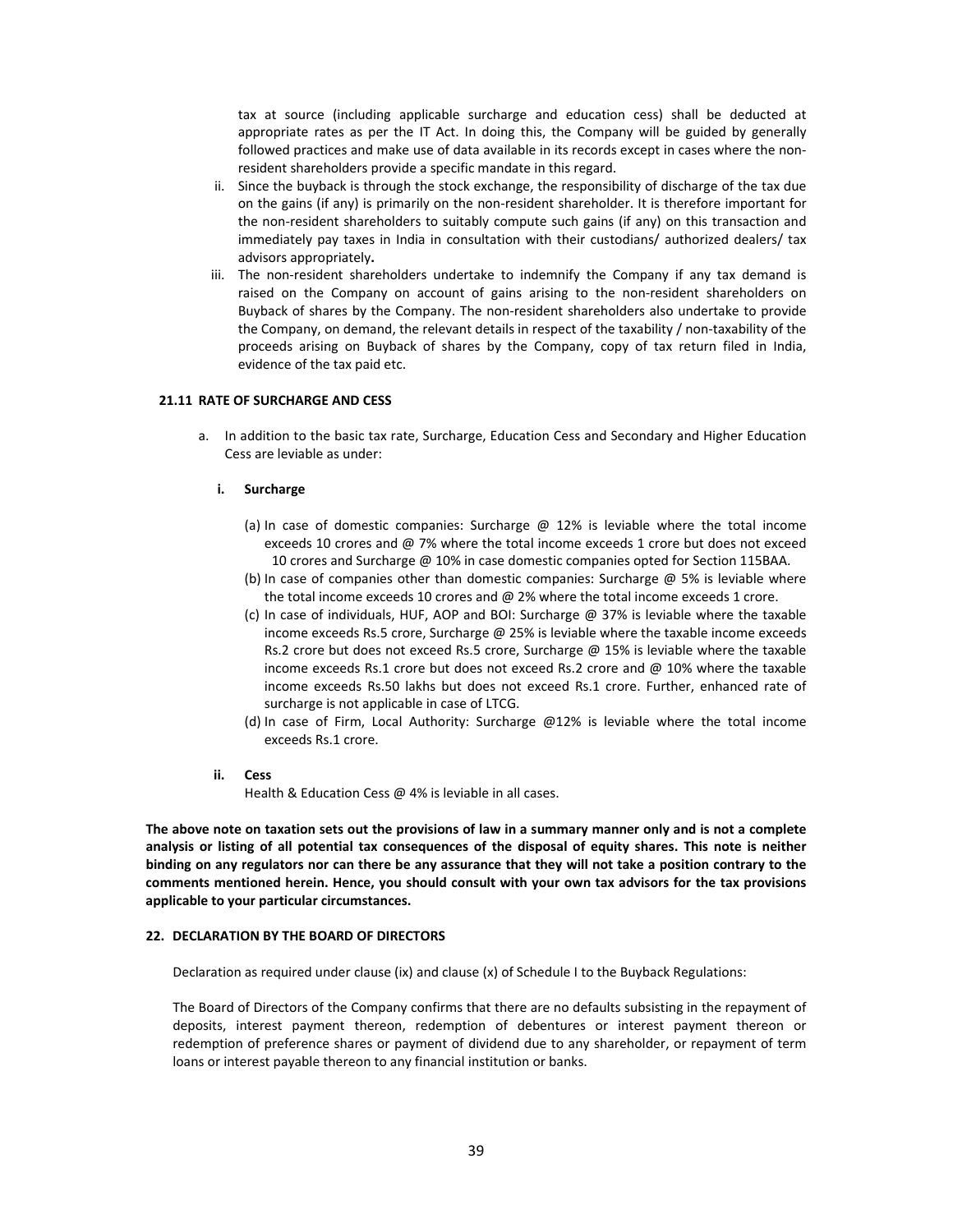The Board of Directors of the Company has confirmed that it has made a full enquiry into the affairs and prospects of the Company and, after taking into account the financial position of the Company including the projections and also considering all contingent liabilities, has formed the opinion that:

- (i) immediately following the date of the board meeting i.e. August 23, 2019 ("Board Meeting") and the date of passing of the special resolution by shareholders i.e. September 26, 2019 approving the Buyback, there will are no grounds on which the Company could be found unable to pay its debts;
- (ii) as regards the Company's prospects for the year immediately following the date of the board meeting i.e. August 23, 2019 ("Board Meeting") and the date of passing of the special resolution by shareholders i.e. September 26, 2019 approving the Buyback, having regard to Board's intentions with respect to the management of the Company's business during that year and to the amount and character of the financial resources which will, in the Board's view, be available to the Company during that year, the Company will be able to meet its liabilities as and when they fall due and will not be rendered insolvent within a period of one year from the date of Board Meeting as also from the date of passing of Special Resolution by the shareholders; and
- (iii) in forming the aforementioned opinion, the Board has taken into account the liabilities (including prospective and contingent liabilities) as if the Company were being wound up under the provisions of the Act and the Insolvency and Bankruptcy Code, 2016.

This declaration is made and issued under the authority of the Board in terms of the resolution passed at the meeting held on August 23, 2019

| $Sd$ /-                        | $Sd$ /-             |  |  |  |  |  |
|--------------------------------|---------------------|--|--|--|--|--|
| Ashok V Motiani                | Nanita A Motiani    |  |  |  |  |  |
| Chairman and Managing Director | Whole Time Director |  |  |  |  |  |

For and on behalf of the Board of Directors of **Freshtrop Fruits Limited,**

## **23. AUDITORS CERTIFICATE**

(DIN: 00124470)

The text of the Report dated August 23, 2019 received from the Statutory Auditors of the Company, addressed to the Board of Directors of the Company is reproduced below:

(DIN : 00787809)

**Quote**

The Board of Directors Freshtrop Fruits Limited Ahmedabad

Dear Sir,

# **Statutory Auditor's Report in respect of proposed buyback of equity shares by Freshtrop Fruits Limited** (the "Company") in terms of clause (xi) of Schedule I of Securities and Exchange Board of India (Buy**back of Securities) Regulations, 2018, (as amended) (Buyback Regulations").**

- 1. This Report is issued in accordance with the terms of our engagement letter dated August 21, 2019. The Board of Directors of Freshtrop Fruits Limited have approved the buy‐back of equity shares by the Company at its meeting held on August 23, 2019, in pursuance of the provisions of Section 68, 69 and 70 of the Companies Act, 2013 ('the Act') and the Buyback Regulations.
- 2. We have been requested by the management of the Company ("Management") to provide a report on the accompanying statement of permissible capital payment (including security premium) ('Annexure A') as at March 31, 2019 (hereinafter referred to as the "Statement"). This Statement has been prepared by the Management, which we have initialed for identification purposes only.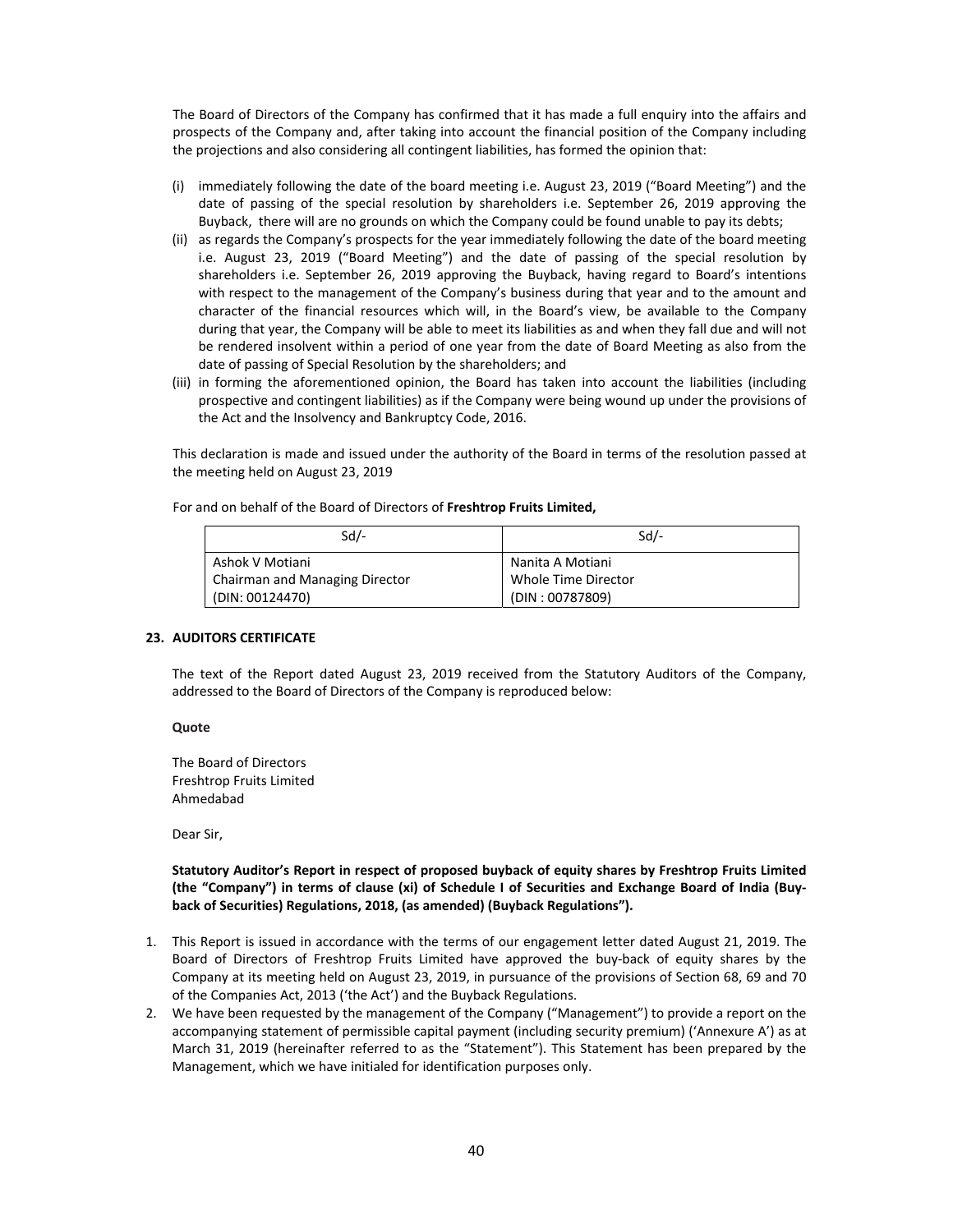#### **Management's Responsibility for the Statement**

3. The preparation of the Statement in accordance with Section 68(2) (c) and other applicable provisions of the Companies Act, 2013 and the compliance with the Buyback Regulations, is the responsibility of the Management of the Company, including the computation of the amount of the permissible capital payment, the preparation and maintenance of all accounting and other relevant supporting records and documents. This responsibility includes the design, implementation and maintenance of internal control relevant to the preparation and presentation of the Statement and applying an appropriate basis of preparation; and making estimates that are reasonable in the circumstances.

#### **Auditor's Responsibility:**

- 4. Pursuant to the requirement of the Buyback Regulations, it is our responsibility to provide reasonable assurance:
	- I. Whether we have inquired into the state of affairs of the Company in relation to the audited financial statements of the Company for the year ended March 31, 2019.
	- II. the amount of permissible capital payment for the proposed buyback of equity shares as stated in Annexure A, has been properly determined considering the audited financial statements as at March 31, 2019 in accordance with Section 68(2) of the Act; and
	- III. the Board of Directors of the Company, in the meeting held on 23rd August 2019 have formed the opinion as specified in Clause (x) of Schedule I to the Buyback Regulations, on reasonable grounds and that the Company will not, having regard to its state of affairs, be rendered insolvent within a period of one year from the aforesaid date and from the date on which the results of the shareholders' resolution with regard to the proposed buyback are declared.
- 5. The financial statements referred to in paragraph 4 above, have been audited by us, on which we have issued an unmodified audit opinion vide our report dated May 28, 2019. We conducted our audit of these financial statements in accordance with the Standards on Auditing and other applicable authoritative pronouncements issued by the Institute of Chartered Accountants of India ("ICAI").Those Standards require that we plan and perform the audit to obtain reasonable assurance about whether these financial statements are free of material misstatement.
- 6. We conducted our examination of the Statement in accordance with the "Guidance Note on Audit Reports and Certificates" for Special Purposes, issued by the Institute of Chartered Accountants of India. The Guidance Note requires that we comply with the ethical requirements of the Code of Ethics issued by the ICAI.
- 7. We have complied with the relevant applicable requirements of the Standard on Quality Control (SQC) 1, Quality Control for Firms that Perform Audits and Reviews of Historical Financial Information, and Other Assurance and Related Services Engagements.

#### **Opinion**

- 8. Based on inquiries conducted and our examination as above, we report that:
	- a) We have enquired into the state of affairs of the Company in relation to its audited financial statements as at and for the year ended 31 March, 2019 which has been approved by the Board of Directors of the Company on May 28, 2019**.**
	- b) The amount of permissible capital payment (including security premium) towards the proposed buyback of equity shares as computed in the Statement attached herewith is in our view properly determined in accordance with Section 68(2)(c) of the Act including Explanation II to section 68 of the Act. The amounts of share capital and free reserves (including security premium) have been extracted from the audited financial statements of the Company as at and for the year ended March 31, 2019.
	- c) The Board of Directors of the Company, in their meeting held on August 23, 2019 have formed their opinion as specified in clause (x)of Schedule I to the Buyback Regulations, on reasonable grounds and that the Company, having regard to its state of affairs, will not be rendered insolvent within a period of one year from the date of passing the Board meeting resolution dated August 23, 2019**,** and from the date on which the results of the shareholders' resolution with regard to the proposed buyback are declared.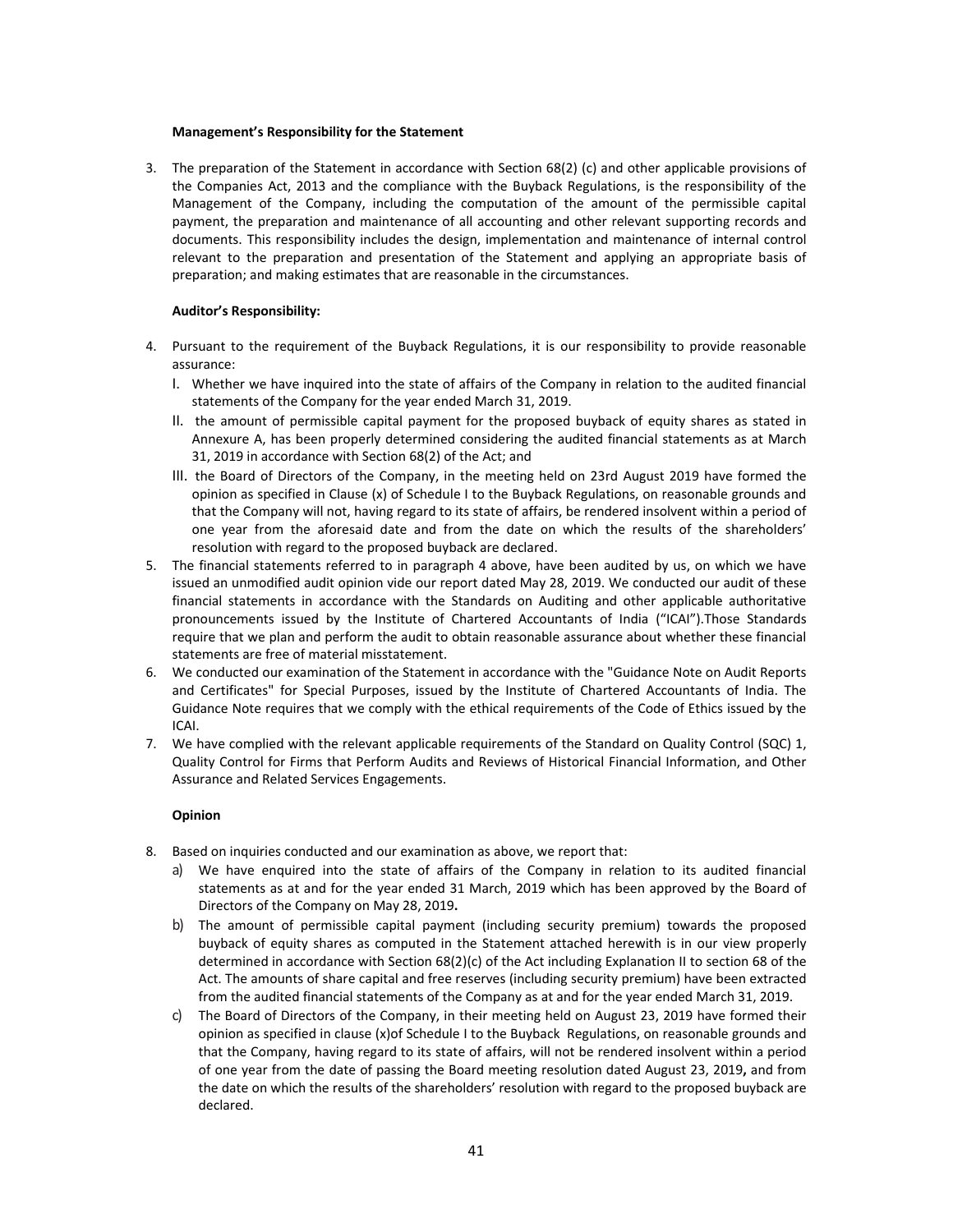#### **Restriction on Use**

9. This report has been issued at the request of the Company solely for use of the Company (i) in connection with the proposed buyback of equity shares of the Company in pursuance to the provisions of Sections 68 and other applicable provisions of the Act and the Buyback Regulations,(ii) to enable the Board of Directors of the Company to include in the explanatory statement to the notice for special resolution, public announcement, draft letter of offer, letter of offer and other documents pertaining to buyback to be sent to the shareholders of the Company or filed with (a) the Registrar of Companies, Securities and Exchange Board of India, stock exchanges, public shareholders and any other regulatory authority as per applicable law and (b) the Central Depository Services(India) Limited, National Securities Depository Limited and (iii) for providing to the managers, each for the purpose of extinguishment of equity shares and may not be suitable for any other purpose.

Accordingly, we do not accept or assume any liability for any other purpose or to any other person to whom this report is shown or into whose hands it may come without our prior consent in writing. We are also not responsible for changes, events and circumstances occurring after the date of this report which may require an updation of this report.

> **FOR F P & ASSOCIATES**  CHARTEREDACCOUNTANTS (Firm Registration No.143262W)

**Date: 23.08.2019 (F.S Shah)**

# **Place: Ahmedabad Partner (Membership No.133589)**

#### **Annexure A‐ Statement of permissible capital payment**

*Computation of amount of permissible capital payment towards buyback of equity shares in accordance* with section 68(2)(c) of the Act based on audited financial statements as at and for the year ended March *31, 2019:*

| <b>Particulars</b>                                                                                                          |        | <b>Amount (Rs. In Crores)</b> |  |  |
|-----------------------------------------------------------------------------------------------------------------------------|--------|-------------------------------|--|--|
| Paid up Share Capital as on March 31, 2019                                                                                  |        | 12.145                        |  |  |
| $(1,21,45,000$ equity shares of Rs. 10 each)                                                                                |        |                               |  |  |
| Free reserves as on March 31, 2019                                                                                          |        |                               |  |  |
| -Securities Premium Account                                                                                                 | 1.880  |                               |  |  |
| - Retained Earnings*                                                                                                        | 61.891 |                               |  |  |
| -General Reserves                                                                                                           | 0.129  | 63.899                        |  |  |
| <b>TOTAL</b>                                                                                                                |        | 76.044                        |  |  |
| Maximum amount permitted for Buy-back i.e. 25% of the total paid up share capital<br>and free reserves as on March 31, 2019 | 19.011 |                               |  |  |

\*Net of re‐measurement of assets and liabilities at fair value of Rs.0.385 Crores"

Note: Free Reserves includes Securities Premium as per Explanation II to section 68 of the Companies Act, 2018.

Date: 23.08.2019

#### Place: Ahmedabad For **Freshtrop Fruits Limited**

**Unquote**

Authorised signatory

#### **24. DOCUMENTS FOR INSPECTION**

Copies of the following documents will be available for inspection at the Registered Office of the Company at A‐603, Sapath ‐ IV, Opp. Karnavati Club, SG Highway, Ahmedabad – 380015 between 10 a.m. and 3.00 p.m. on all working days (Monday to Friday) during the offer period: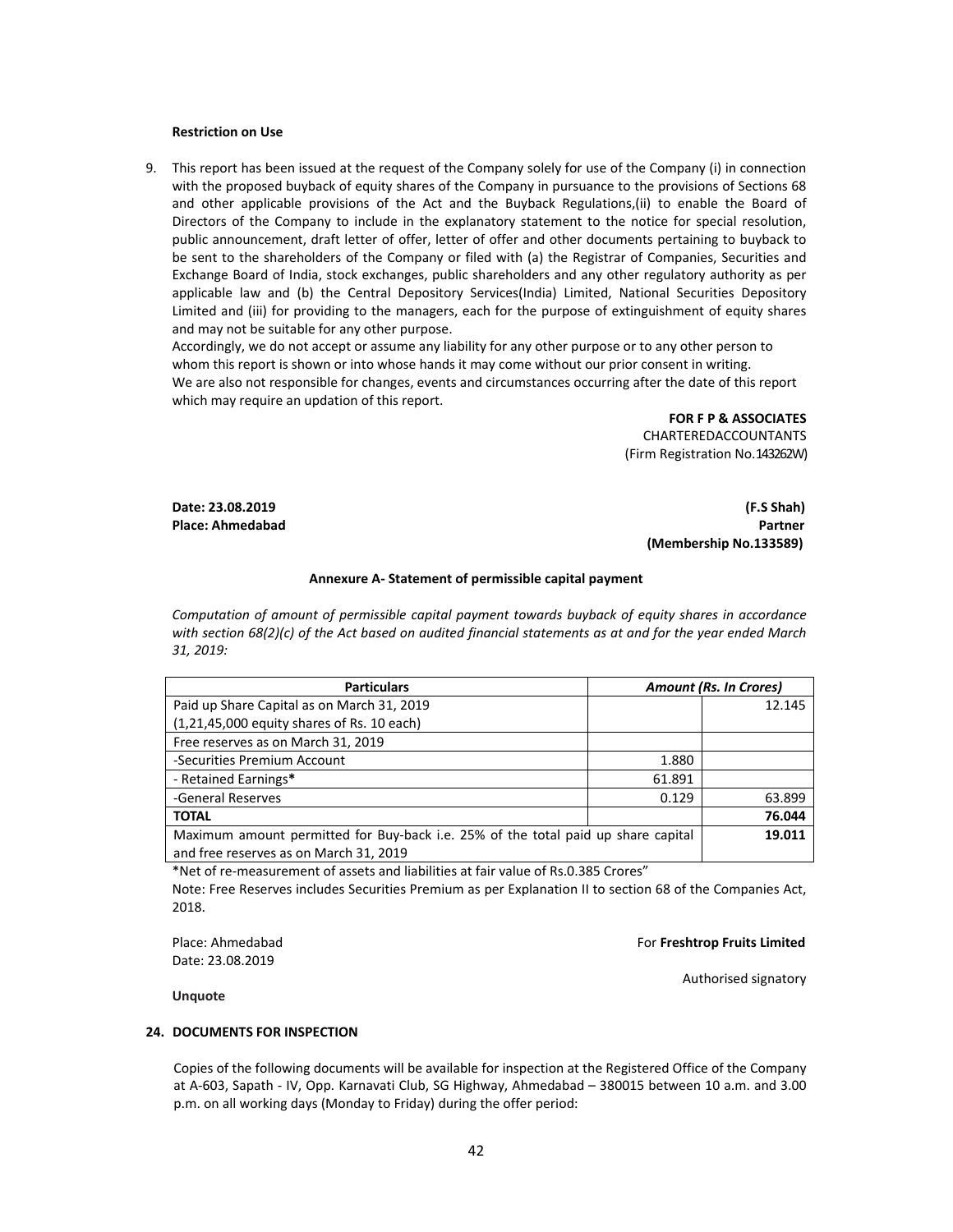- a. Copy of Certificate of Incorporation of the Company and Memorandum and Articles of Association of the Company.
- b. Copy of Annual reports of the Company for the last three financial year's viz. March 31, 2017, March 31, 2018 and March 31,2 019.
- c. Copy of Un‐audited Financial Results of the company for the quarter ended June 30, 2019.
- d. Copy of resolution passed by the Board of Directors at their meeting held on August 23, 2019 recommending the proposal of the Buy Back.
- e. Copy of the Annual General Meeting Notice dated August 23, 2019 along with Explanatory Statement;
- f. Copy of the Special Resolution of the Shareholders passed at the Annual General Meeting on September 26, 2019;
- g. Copy of Certificate dated August 23, 2019 received from M/s FP & Associates, Chartered Accountants LLP, the Statutory Auditors of the Company, in terms of clause (xi) of Schedule I of the Buy Back Regulations.
- h. Copy of Certificate from Mr. F.S Shah, partner of M/s F P & Associates, Chartered Accountants, having their office at 708‐A, Mahakant, Opp V.S. Hospital, Ellisbridge, Ahmedabad‐380006, Telephone: +91‐79‐26575642, 26579106; Email: cafpassociates@gmail.com, Membership No.: 133589 *vide* a certificate dated September 27, 2019 certifying that the Company has made firm financing arrangements for fulfilling the obligations under the Buy Back, in accordance with the Buyback Regulations.
- i. Copy of Public Announcement published in the newspapers on September 30, 2019 regarding Buy Back.
- j. Copy of Declaration of Solvency and an affidavit verifying the same as per Form SH‐9 of the Companies (Share Capital and Debentures) Rules, 2014;
- k. Copy of Escrow Agreement dated September 26, 2019 between Freshtrop Fruits Limited, Axis Bank Limited and Chartered Capital And Investment Limited.
- l. Copy of SEBI Observation Letter dated [●] issued in terms of the Buyback Regulations.

## **25. DETAILS OF THE COMPLIANCE OFFICER**

Investor may contact the Compliance Officer for any clarifications or to address the grievances, if any, during office hours i.e. 10.00 a.m. to 3.00 p.m. on all working days except Saturday, Sunday and public holidays, at the following address:

Mr. Ronak Dhruve, Company Secretary & Compliance Officer **Freshtrop Fruits Limited** A‐603, Sapath ‐ IV, Opp. Karnavati Club, SG Highway, Ahmedabad ‐ 380015.

Tel: +91‐79‐40307050‐57, Email: secretarial@freshtrop.com

#### **26. DETAILS OF THE REMEDIES AVAILABLE TO THE EQUITY SHAREHOLDERS.**

In case of any grievances relating to the Buyback (e.g. non-receipt of the Buyback consideration, demat credit, etc.), the investor can approach the Manager to the Buy‐Back and/ or Registrar to the Buyback and/ or Compliance Officer of the Company for redressal.

#### **27. DETAILS OF INVESTOR SERVICE CENTRE**

In case of any queries, shareholders may also contact the Registrar to the Buyback or the Investor Relations team of the Company, during office hours i.e. 10.00 a.m. to 3.00 p.m. on all working days except Saturday, Sunday and public holidays, at the following address

| Bigshare Services Pvt. Ltd. | <b>Bigshare Services Private Limited</b>                                          |
|-----------------------------|-----------------------------------------------------------------------------------|
|                             | 1 <sup>st</sup> Floor, Bharat Tin Works Building, Opp Vasant Oasis, Makwana Road, |
|                             | Marol, Andheri (E), Mumbai - 400059                                               |
|                             | Contact person: Mr. Arvind Tandel; Tel: +91-22- 6263 8200; Fax: +91-22-           |
|                             | 6263 8280, Email: buybackoffer@bighsareonline.com                                 |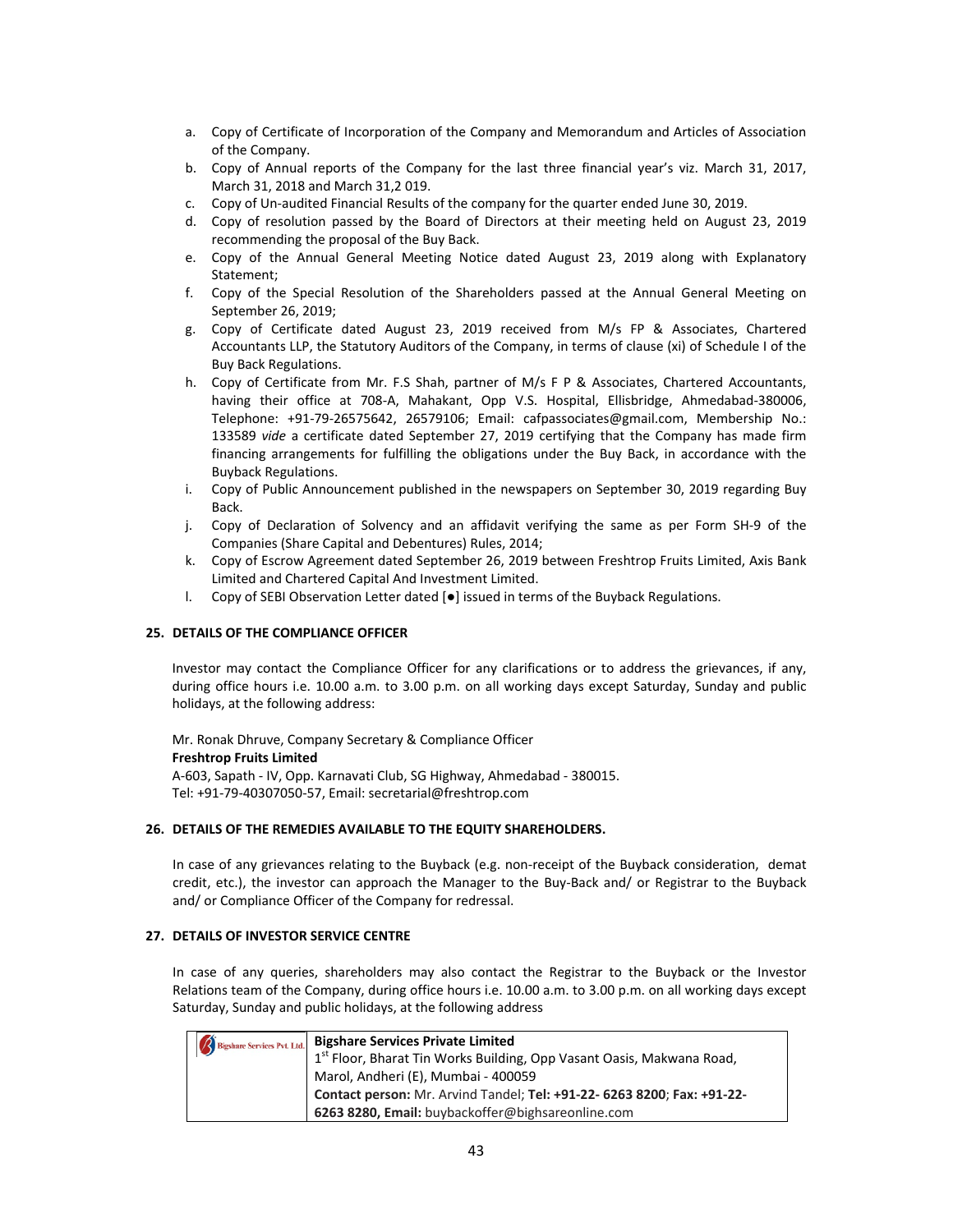| Website:www.bigshareonline.com,        |
|----------------------------------------|
| SEBI Registration Number: INR000001385 |
| CIN: U99999MH1994PTC076534             |

# **28. DETAILS OF THE MANAGER TO THE BUY‐BACK**

The Company has appointed the following as Manager to the Buy‐Back:

| <b>Chartered Capital And Investment Limited</b>                     |
|---------------------------------------------------------------------|
| 711, Mahakant, Opp. V S Hospital, Ellisbridge, Ahmedabad - 380006   |
| Tel: +91-79-2657 7571/2657 5337, Fax: +91-79-2657 5731              |
| Email: info@charteredcapital.net, Website: www.charteredcapital.net |
| Investor Grievance Email: investor.relation@charteredcapital.net    |
| Contact Person: Mr. Manoj Kumar Ramrakhyani/ Mr. Sagar Bhatt        |
| SEBI Registration No.: INM000004018                                 |
| Corporate Identity Number: L45201GJ1986PLC008577                    |

# **29. DECLARATION BY THE DIRECTORS REGARDING AUTHENTICITY OF THE INFORMATION IN THE LETTER OF OFFER**

As per Regulation 24(i)(a) of the Buyback Regulations, the Board of Directors of the Company accept full and final responsibility for all the information contained in this Draft Letter of Offer and confirm that this Draft Letter of Offer contains true, factual and material information and does not contain any misleading information. This Draft Letter of Offer is issued under the authority of the Board of Directors through resolution passed by the Board at their meeting held on August 23, 2019.

For and on behalf of the Board of Directors of **Freshtrop Fruits Limited**

| Sd/-                           | Sd/-                | Sd/-                     |
|--------------------------------|---------------------|--------------------------|
| Ashok V Motiani                | Nanita A Motiani    | Ronak Dhruve             |
| Chairman and Managing Director | Whole Time Director | <b>Company Secretary</b> |
| (DIN: 00124470)                | (DIN: 00787809)     | M. No: A47997            |

Place: Ahmedabad Date: October 7, 2019

# **Enclosure:**

1. Tender Form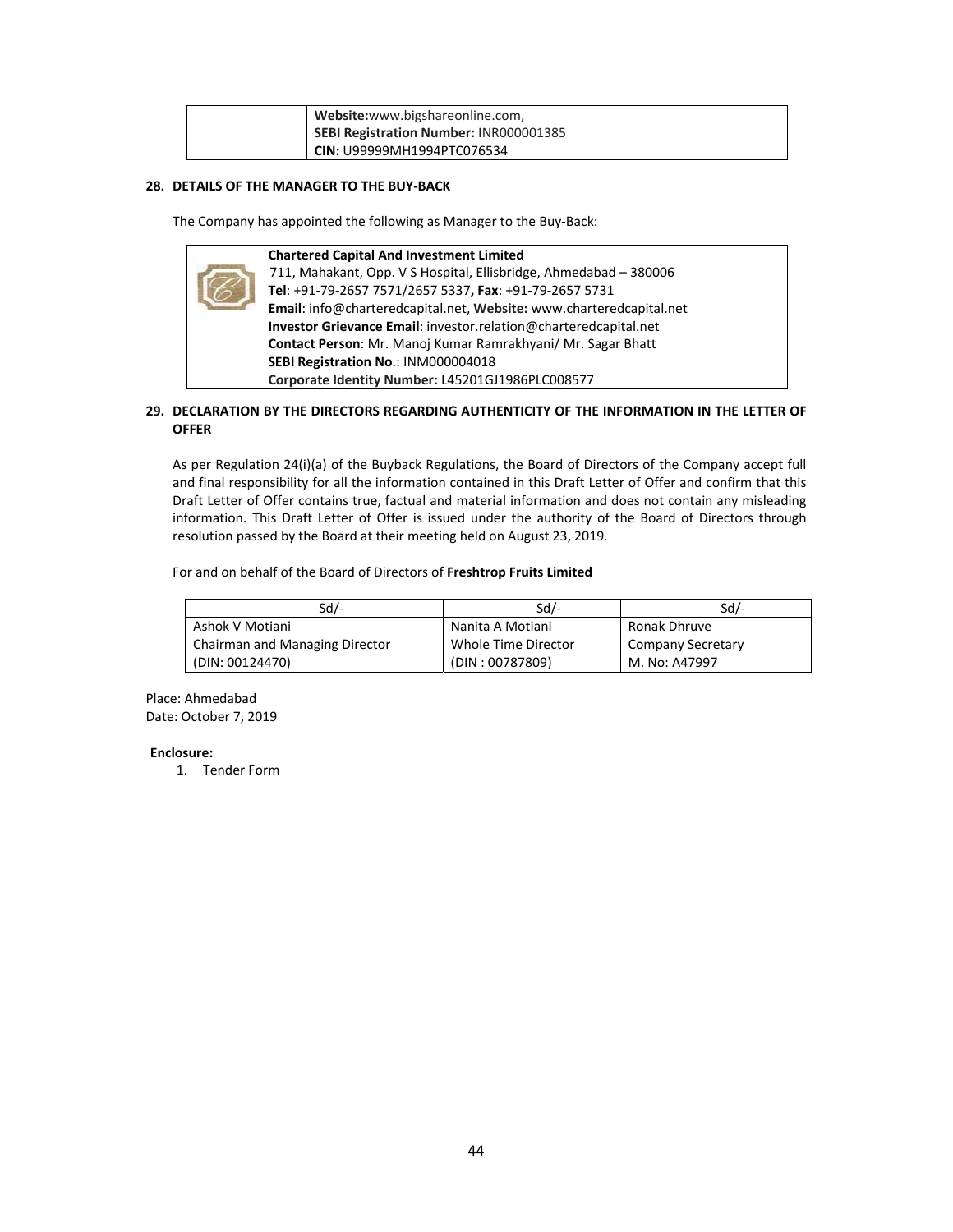#### **TENDER FORM**

**FORM OF ACCEPTANCE‐CUM‐ACKNOWLEDGEMENT (FOR EQUITY SHAREHOLDERS HOLDING SHARES IN DEMATERIALISED FORM)**

|             | TUMIN'UI ACCEFTANCE-CONFACIMUNICIDOLINIENT (TUM EQUITTUIANCHUCLUM) HULDINU JIIAMEJ IN DEMATEMALIJED TUMINI |   |                           |   |                                                                   |                                 |                      |
|-------------|------------------------------------------------------------------------------------------------------------|---|---------------------------|---|-------------------------------------------------------------------|---------------------------------|----------------------|
|             |                                                                                                            |   | <b>BUYBACK OPENS ON:</b>  |   |                                                                   | $\left[ \bullet \right]$ , 2019 |                      |
|             |                                                                                                            |   | <b>BUYBACK CLOSES ON:</b> |   |                                                                   | $\left[ \bullet \right]$ , 2019 |                      |
|             |                                                                                                            |   |                           |   | For Registrar use/ collection centre use                          |                                 |                      |
|             |                                                                                                            |   | Inward No.                |   | Date                                                              |                                 | Stamp                |
|             |                                                                                                            |   |                           |   |                                                                   |                                 |                      |
|             |                                                                                                            |   |                           |   | Status: Please tick appropriate box                               |                                 |                      |
|             |                                                                                                            | ⊏ | Individual                |   | Foreign Institutional<br>Investors/Foreign<br>Portfolio Investors |                                 | Insurance<br>Company |
|             |                                                                                                            | ┍ | Foreign<br>Company        |   | Non Resident Indian<br>' OCB                                      | $\Box$                          | <b>FVCI</b>          |
|             |                                                                                                            |   | Body<br>Corporate         |   | Bank / Financial<br>Institution                                   |                                 | Pension/<br>PF       |
| Bid Number: | Date:                                                                                                      |   | <b>VCF</b>                | └ | Partnership/LLP                                                   |                                 | Others<br>(specify)  |

## **India Tax Residency Status: Please tick appropriate box**

 $\Box$  Resident in India  $\Box$  Non-Resident in India  $\Box$  Resident of \_\_\_\_\_\_\_\_\_\_\_\_\_\_\_\_\_(Shareholder to fill the country of residence)

#### To,

#### **The Board of Directors**

# **Freshtrop Fruits Limited**

C/o Bigshare Services Private Limited.

1st Floor, Bharat Tin Works Building, Opp Vasant Oasis, Makwana Road, Marol, Andheri (E), Mumbai ‐ 400059 *Tel* No.: +91‐22‐ 6263 8200; Fax No.: +91‐22‐ 6263 8280

#### Dear Sirs,

#### Sub: Letter of Offer dated [·] to Buyback not exceeding 10,00,000 Equity Shares of Freshtrop Fruits Limited (the "Company") at a price of Rs 110 (Rupees One **Hundred and Ten only) per Equity Share ("Buyback Offer Price"), payable in cash ("Buyback")**

- 1. I/We (having read and understood the Letter of Offer dated [•]) hereby tender / offer my / our Equity Shares in response to the Buyback on the terms and conditions set out below and in the Letter of Offer.
- 2. I / We authorise the Company to Buyback the Equity Shares offered (as mentioned below) and to issue instruction(s) to the Registrar to the Buyback to extinguish the Equity Share.
- 3. I / We hereby affirm and warrant that the Equity Shares comprised in this tender / offer are offered for Buyback by me / us are free from all liens, equitable interest, charges and encumbrance.
- 4. I / We declare and warrant that there are no restraints / injunctions or other order(s)/ covenants of any nature which limits / restricts in any manner my / our right to tender Equity Shares for Buyback and that I / We am / are legally entitled to tender/ offer the Equity Shares for the Buyback.
- 5. I / We irrevocably and unconditionally agree that the consideration for the accepted Equity Shares will be paid as per secondary market mechanism.
- 6. I/We agree that the excess demat Shares or unaccepted demat Shares, if any, tendered would be returned by Clearing Corporation in payout.
- 7. I / We undertake to return to the Company any Buyback consideration that may be wrongfully received by me / us.

‐‐‐‐‐‐‐‐‐‐‐‐‐‐‐‐‐‐‐‐‐‐‐‐‐‐‐‐‐‐‐‐‐‐‐‐‐‐‐‐‐‐‐‐‐‐‐‐‐‐‐‐‐‐‐‐‐‐‐‐‐‐‐‐‐‐‐‐‐‐‐‐‐‐‐‐**Tear along this line** ‐‐‐‐‐‐‐‐‐‐‐‐‐‐‐‐‐‐‐‐‐‐‐‐‐‐‐‐‐‐‐‐‐‐‐‐‐‐‐‐‐‐‐‐‐‐‐‐‐‐‐‐‐‐‐‐‐‐‐‐‐‐‐‐‐‐‐‐‐‐‐‐‐‐‐‐‐‐‐‐‐‐‐‐‐‐‐‐‐‐‐

- 8. I / We acknowledge that the responsibility to discharge the tax due on any gains arising on Buy-Back is on me / us. I / We agree to compute gains on this transaction and immediately pay applicable taxes in India and file tax return in consultation with our custodians / authorized dealers / tax advisors appropriately.
- 9. I / We undertake to indemnify the Company if any tax demand is raised on the Company on account of gains arising to me / us on Buy-Back of Shares. I / We also undertake to provide the Company, the relevant details in respect of the taxability / non-taxability of the proceeds arising on Buy-Back of Shares by the Company, copy of tax return filed in India, evidence of the tax paid, etc.
- 10. I / We undertake to execute any further documents and give any further assurances that may be required or expedient to give effect to my / our tender / offer and agree to abide by any decision that may be taken by the Company to effect the Buyback in accordance with the Companies Act, 2013 and rules made thereunder and the Buyback Regulations.

P.T.O.

|                  |                                                                      | Acknowledgement Slip: Freshtrop Fruits Limited-Buyback Offer<br>(to be filled by the Equity Shareholder) (subject to verification) |                        |
|------------------|----------------------------------------------------------------------|------------------------------------------------------------------------------------------------------------------------------------|------------------------|
| Folio No./DP ID: | Client ID                                                            | Received from Shri./ Smt.                                                                                                          |                        |
|                  | Form of Acceptance-cum-Acknowledgement, Original TRS along with:     |                                                                                                                                    |                        |
|                  | No. of Equity Shares offered for Buyback (In Figures)                | (In Words) in the United States of the United States of the United States of the United States of the United S                     | <b>STAMP OF BROKER</b> |
|                  | Please quote Client ID No. & DP ID No. for all future correspondence |                                                                                                                                    |                        |

Note: An Eligible Shareholder may tender Equity Shares over and above his / her Buyback Entitlement. Number of Equity Shares validly tendered by any Eligible Shareholder up to the Buyback Entitlement of such Eligible Shareholder shall be accepted to the full extent. The Equity Shares tendered by any Eligible Shareholder over and above the Buyback Entitlement of such Eligible Shareholder shall be accepted in accordance with Paragraph 19 of the Letter of Offer. Equity Shares tendered by any Eligible Shareholder over and above the number of Equity Shares held by such Eligible Shareholder as on the Record Date shall not be considered for the purpose of Acceptance.